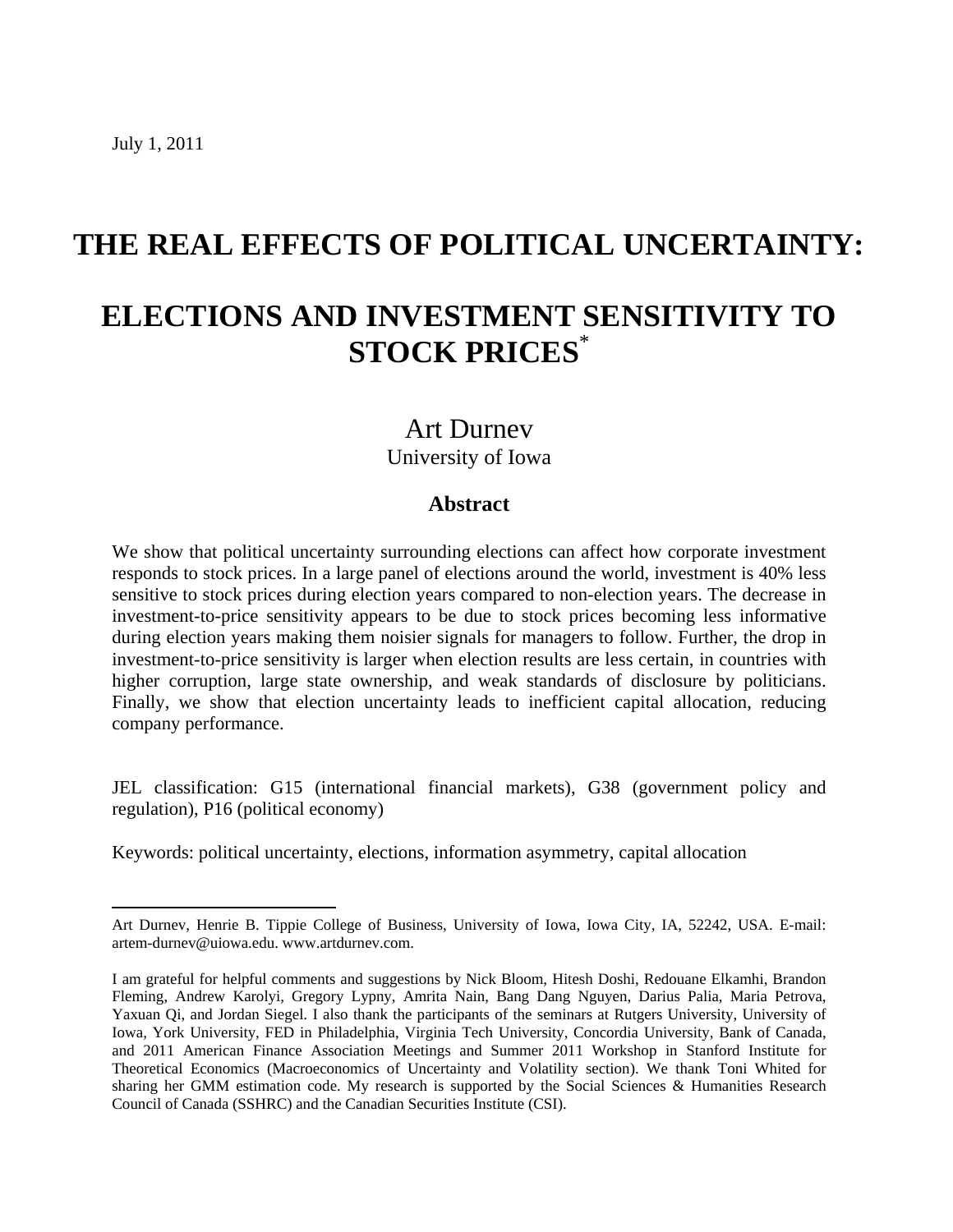#### **I. Introduction**

1

Numerous papers argue that politics can shape economic outcomes, affect asset prices, and change financial risk.<sup>1</sup> Yet only a few studies explore how political forces influence managerial decisions at the corporate level.<sup>2</sup> We attempt to fill this gap in the literature by providing firmlevel evidence on how political uncertainty surrounding national elections affects investmentto-price sensitivity.<sup>3</sup> An advantage of focusing on national elections is that, in most instances, they are exogenous political episodes that are well distributed across countries and over time, providing us with a powerful econometric test.

Our main finding is that elections are associated with a significant decrease (in terms of magnitude and statistical significance) in investment-to-price sensitivity. As depicted in Fig. 1, for our sample of 466 elections across 79 countries over the 1980 to 2006 period, investment-

<sup>&</sup>lt;sup>1</sup> Alesina and Rodrik (1994), Bloomberg and Hess (2001), and Knack and Keefer (2006) investigate how politics affect economic outcomes. Fisman (2001), Santa-Clara and Valkanov (2003), Leblang and Mukherjee (2005), Bernhard and Leblang (2006), Knight (2006), Snowberg et al. (2007), Wolfers and Zitzewitz (2009), and Belo, et al. (2010) relate political variables to stock market performance. Erb, Harvey, and Viskanta (1996) link political risk to financial risk. Roe and Siegel (2008) argue that political instability hinders financial market development. Claessens et al. (2008) analyze the value of political connections around elections in Brazil and document that firms that contribute to elected officials experience higher stock returns. Cohen et al. (2009) show that politically motivated budget spending reduces corporate investment. Kostovetsky (2009) examines the role of political connections in the 2008 mortgage crisis. Duchin and Sosyura (2011) show that firms with political connections are more likely to receive government financing. Two related papers, Aggarwal et al. (2009) and Cooper et al. (2009), link political contributions to subsequent stock returns. In a theoretical paper, Pástor and Veronesi (2010) derive that political uncertainty is associated with lower stock prices, higher return volatility, and larger systematic risk.<br><sup>2</sup> Bertrand et al. (2006) show that firms with politically connected CEOs create more jobs and acquire assets

during election years. Faccio (2006) finds a positive valuation effect when corporate directors have political connections. Julio and Yook (2009) show that investments at the firm level follow political cycles. Leuz and Oberholzer (2006) find that firms with political connections rely less on publicly traded securities to raise capital. Ramanna and Roychowdhury (2009) document that firms with more extensive outsourcing activities relied more on income-decreasing discretionary accruals during the 2004 congressional elections. 3

<sup>&</sup>lt;sup>3</sup> The relation between corporate investment and prices has been extensively researched (see, e.g., Morck et al. (1990), Blanchard et al. (1993), Kaplan and Zingales (1997), Chen et al. (2007), Bakke and Whited (2009), McConnell and Ovtchinikov (2009), Polk and Sapienza (2009), and Foucault and Frésard (2010)). In some papers, the sensitivity of investment to prices is taken to be a measure of the quality of capital allocation (e.g., Wurgler (2000), Durnev et al. (2004), and Bushman et al. (2007)).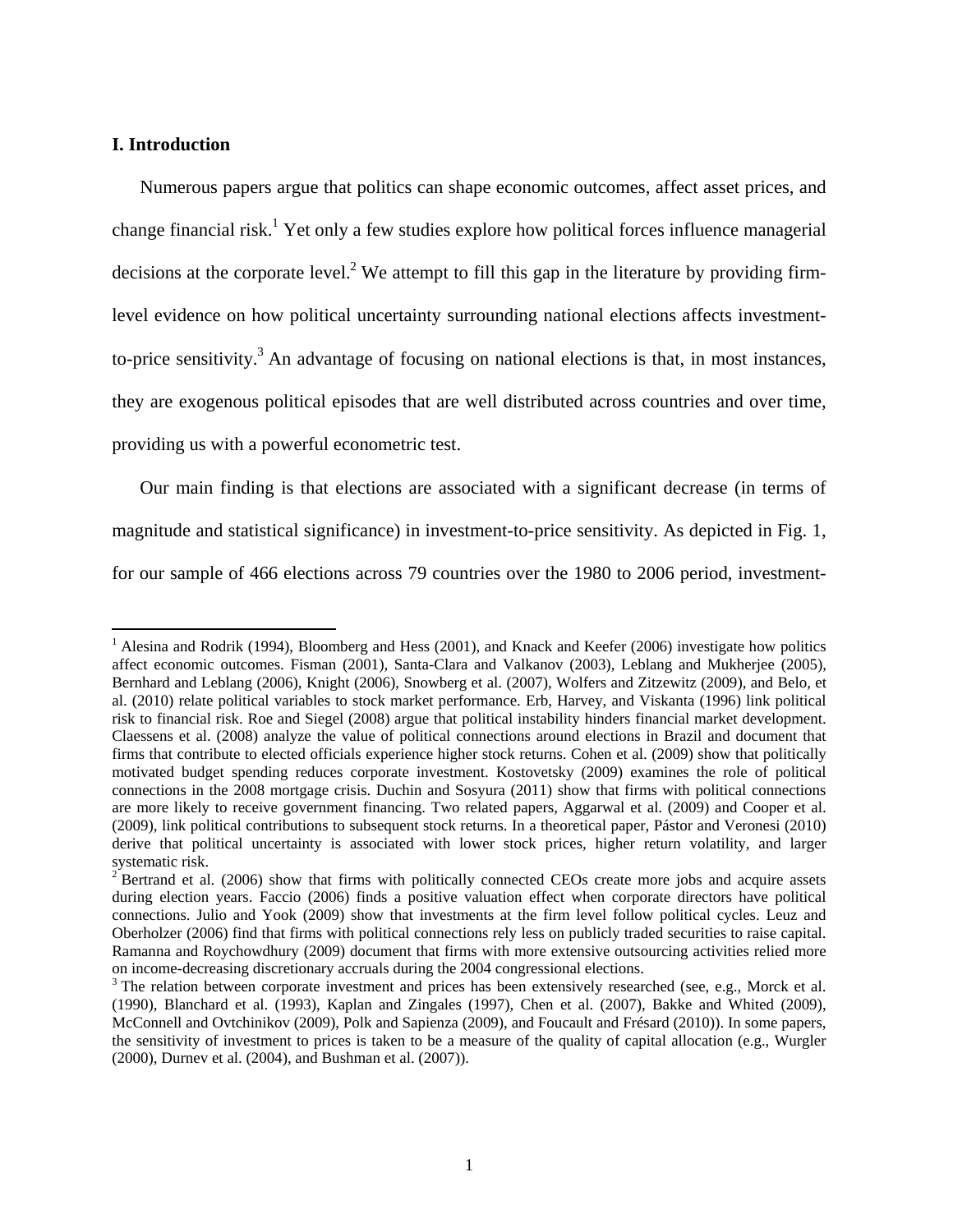to-price sensitivity is 40% lower during election years compared to non-election years. We further find that political uncertainty surrounding elections has a real impact on how managers allocate capital: companies that experience a drop in investment-to-price sensitivity during election years show worse subsequent performance. Specifically, if a company's investment becomes less responsive to stock prices during an election year, the company observes 6% lower sales growth over the two years following the election. Overall, the results suggest that country-level politics have real effects on corporate decision-making and company performance.

We consider two potential explanations for why managers pay less attention to stock prices during elections. First, according to the "information view" of investment, elections are associated with uncertainty about future government policies, which may lower the information quality of stock prices. Prior work shows that in making investment decisions, managers rely on stock prices more as the amount of private firm-specific information contained in prices increases (Durnev et al. (2004) and Chen et al. (2007)). If uncertainty about election outcomes and future government policies makes investors less informed, managers will be less willing to base their decisions on the information revealed by stock prices. A decrease in information quality is therefore expected to lower the sensitivity of investment to prices. In addition, managers might pay less attention to prices if they become better informed (relative to outside investors) about post-election changes in economic policies.

Second, according to the "political view" of investment, the information contained in stock prices may simply be less relevant during election years. In countries where interest groups have significant influence, investment is often politically motivated and hence stock prices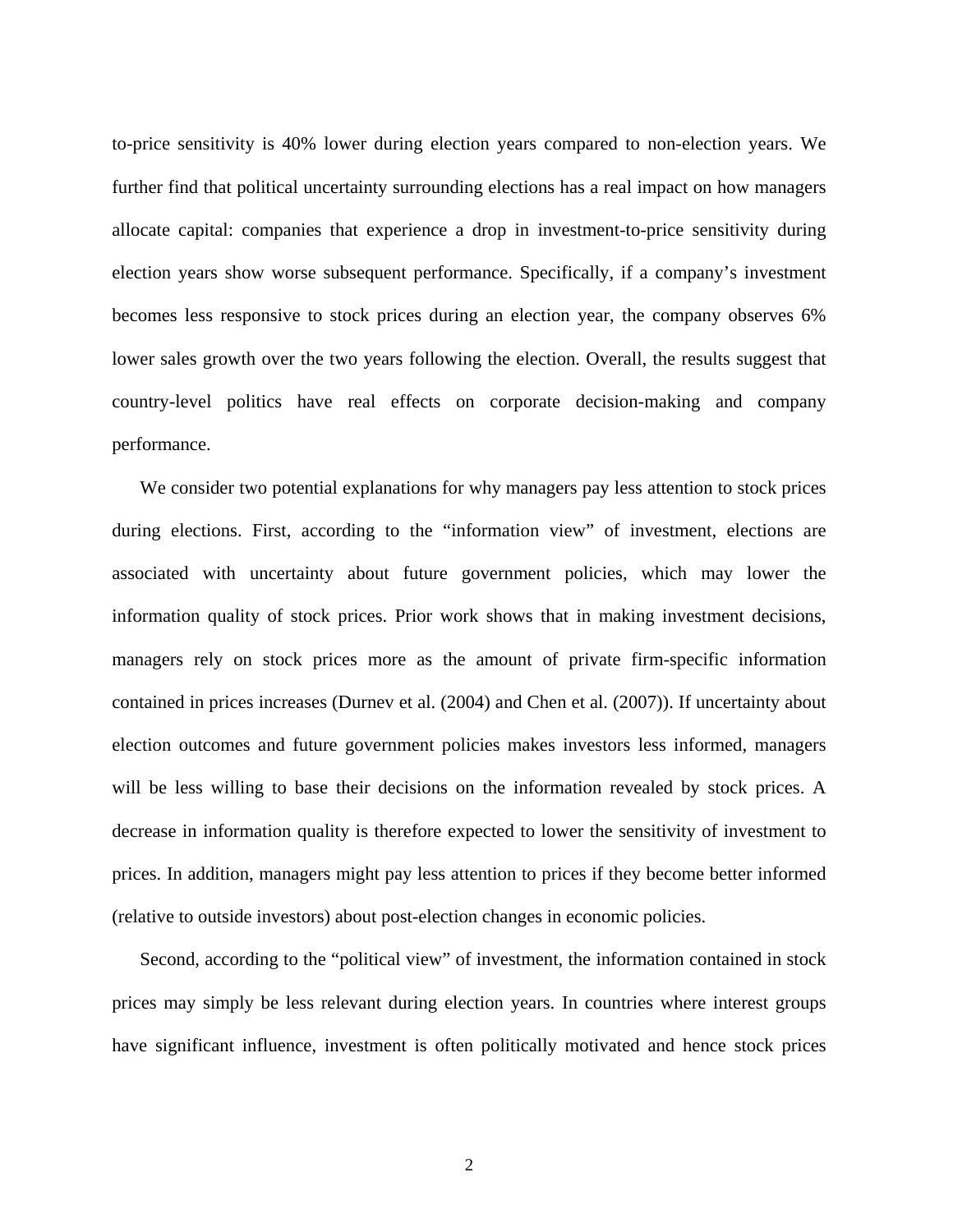have less room to guide investment decisions. Similarly, investment decisions may be more dependent on political ties and less dependent on stock prices in countries where politically connected managers have preferential access to information or financing, or where managers can pay bribes to "buy" preferential treatment from politicians.

We begin our analysis by comparing investment-to-price sensitivity in election years versus non-election years using a sample of U.S. companies. We find that for U.S. companies, investment is less responsive to stock prices during election years, with the magnitude of the drop in investment-to-price sensitivity close to 20%. Next, we conduct this comparison using a panel of international companies (214,046 firm-year observations from 79 countries). For this sample of firms investment-to-price sensitivity is 40% lower during election years.

We find that the link between investment and stock prices is even weaker when election outcomes are harder to predict, e.g., when elections are closely contested. Additional analysis also shows that, consistent with uncertainty during election years affecting the quality of information contained in stock prices, the amount of firm-specific information (as measured by firm-specific return variation) is lower during election years. However, we find weaker evidence of increased information asymmetry between managers and outside investors (as measured by return autocorrelation or earnings surprises) during election years.

The drop in investment-to-price sensitivity during election years is not uniform across countries. In additional tests we therefore condition the drop in investment-to-price sensitivity on a number of factors that reflect the level of a country's economic and institutional development. These factors include economic development, financial market development, investor protection, quality of legal environment, media freedom, corruption, state ownership,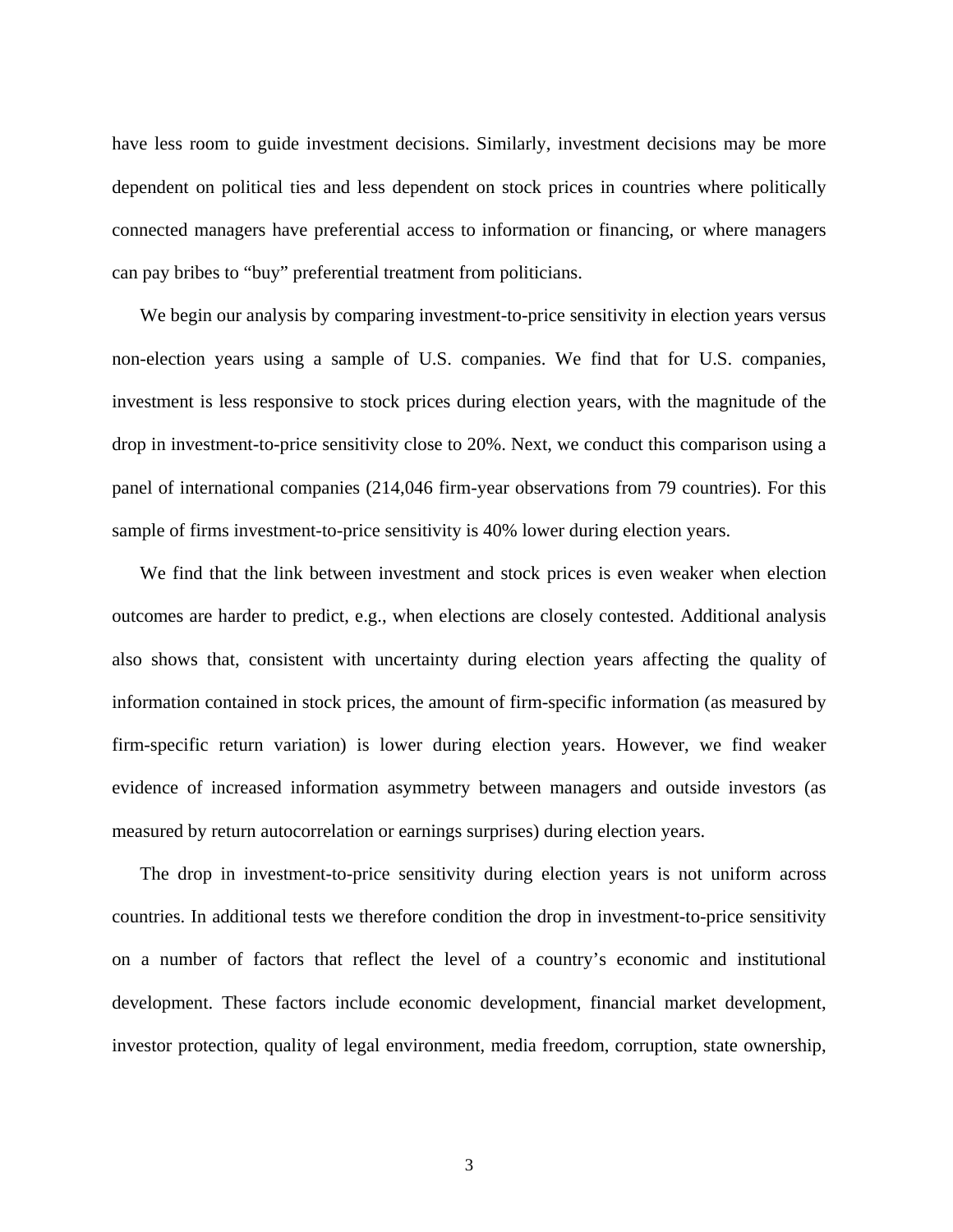and disclosure by politicians. Interestingly, of these conditioning factors, only the last three (corruption, state ownership, and disclosure by politicians) are significantly related to the drop in investment-to-price sensitivity. This implies that if a company is located in a country with a higher level of corruption, greater state presence, or less public disclosure of politicians' business interests and finances, investment-to-price sensitivity is lower during election years. One interpretation of this result is that, consistent with the political view of investment, the information available in stock prices becomes less useful for managerial investment decisions in such countries when managers can use political connections or bribe politicians to gain, for example, information access, privileged treatment, or state financing.

We also find that investment becomes more sensitive to cash flow during election years. This result lends support to the informational view of investment: uncertainty with respect to future policies can increase the cost of outside financing, making investment more responsive to fundamentals than to prices.<sup>4</sup> However, we show that the observed decrease in investmentto-price sensitivity is not driven solely by capital constraints – the main results hold for portfolios sorted according to various measures of capital constraints.

Finally, we test the relation between political uncertainty and firm performance. If prices reflect future profitability of investment projects, investment-to-price sensitivity can be interpreted as a measure of the quality of capital allocation. This is because if capital is allocated efficiently, capital is withdrawn from sectors with poor prospects and invested in profitable sectors. Thus, if political uncertainty reduces investment efficiency, firm

<sup>&</sup>lt;sup>4</sup> Numerous papers (e.g., Fazzari et al. (1988, 2000) and Becker and Sivadasan (2008)) argue that investment is more responsive to cash flow for financially constrained firms. Kaplan and Zingales (1997, 2000), Gomes (2001), Alti (2003), and Bushman et al. (2009), however, challenge this view, arguing that cash can signal better investment opportunities.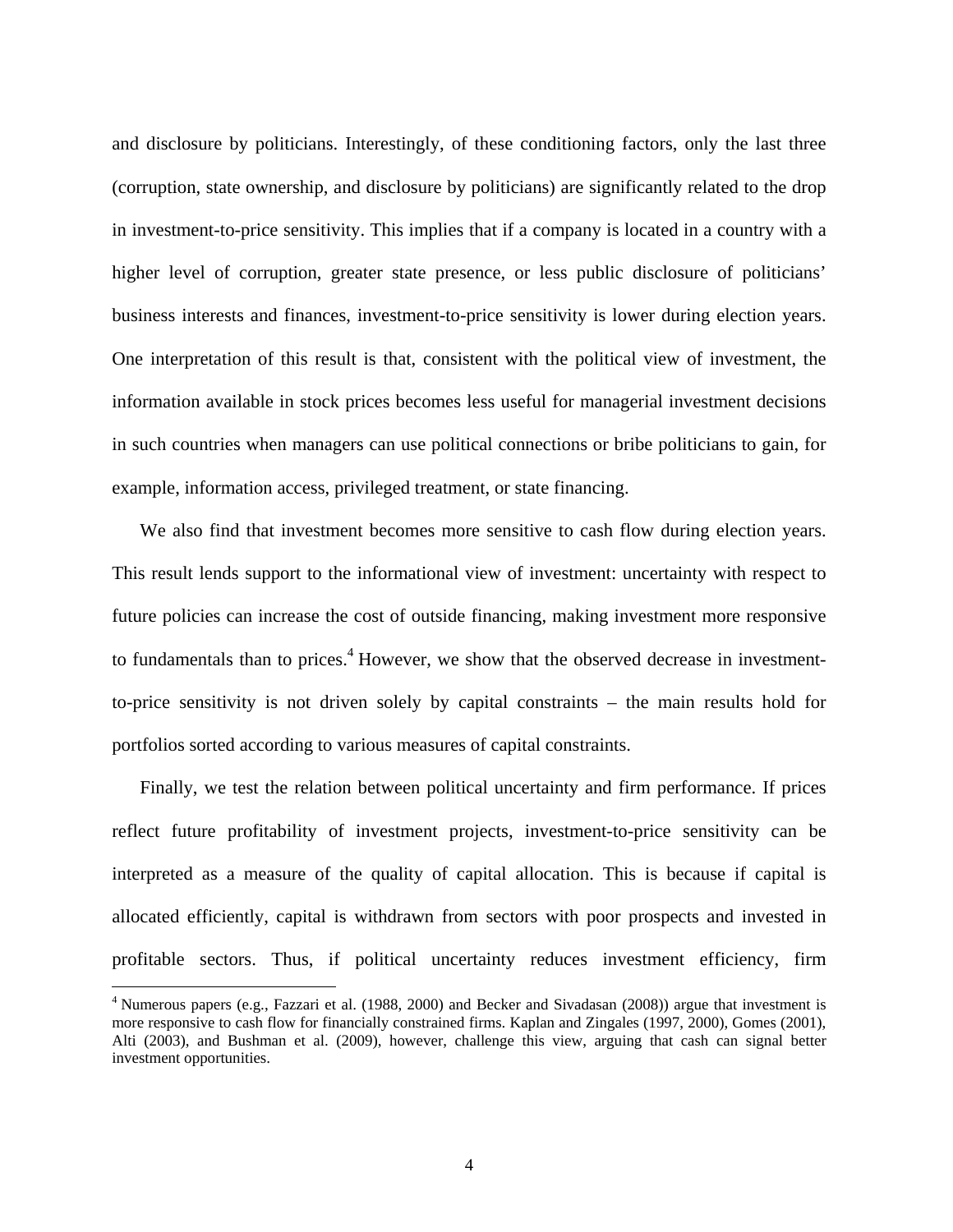performance is likely to suffer. Consistent with this argument, we show that firms that experience a drop in investment-to-price sensitivity during election years perform worse over the two years following elections. This result send a strong message that political uncertainty has a significant impact on real economic outcomes – political uncertainty can deteriorate company performance because of inferior capital allocation.

This paper contributes to several streams of literature. First, we link polity to real managerial decision-making. Whereas a sizeable literature relates politics to economic outcomes, ours is a first attempt to link elections to investment choices, capital allocation, and company performance. Furthermore, this study adds to the literature on investment-to-price sensitivity by showing that political uncertainty triggered by elections lowers investment-toprice sensitivity. We also obtain a novel result that elections change the information content of stock prices and information distribution between managers and investors.

In a related article, Julio and Yook (2009) also use an international sample to study how investment changes around national elections. The authors uncover political cycles of investments and show that electoral uncertainty decreases corporate investments at the firm level. Their main argument is that political uncertainty creates uncertainty about future investment payoff, and in response rational managers postpone investments until uncertainty is resolved.<sup>5</sup> While some of our tests confirm Julio and Yook's (2009) main results (we find partial evidence that investment is lower during election years), our paper is different from Julio and Yook (2009) in three main respects. First, we examine how uncertainty with respect to election outcomes affects not investment but investment response to stock prices. Our main

<sup>&</sup>lt;sup>5</sup> A similar argument is made by Bloom et al. (2007) and Bloom (2009). These papers argue that investment is lower and less responsive to changes in demand conditions when policy uncertainty is large.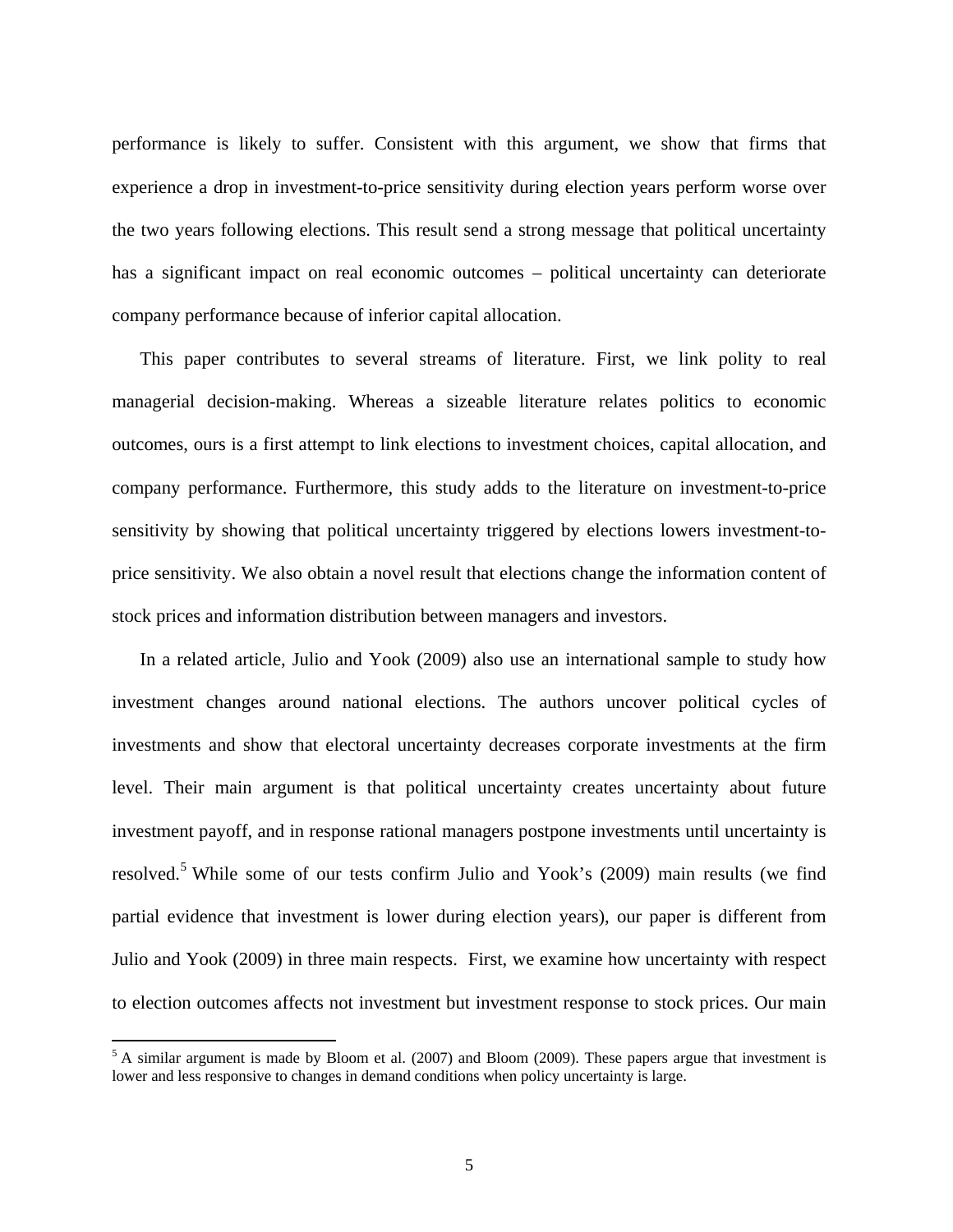result is that, during election years, managers invest less when firm value increases and more when it decreases. Second, we show that elections change the amount of information contained in stock prices. Third, we document that elections have a real impact on capital allocation and company performance. Taken together, our findings shed further light on the corporate finance implications of political cycles.

Our analysis on the link between the distribution of information during election years and the responsiveness of investment to stock prices is also related to Chen et al. (2007) and Bakke and Whited (2009). Chen et al. (2007) show that the relation between investment and prices is stronger when prices contain more private information. In a related study, Bakke and Whited (2009) use an errors-in-variables consistent GMM estimation method and document that information and not mispricing guides investment. Our findings corroborate Chen et al.'s and Bakke and Whited's conclusions.

The remainder of the paper is organized as follows. In Section II, we motivate our empirical tests. The sample is described in Section III. Section IV presents our empirical results. Robustness issues are addressed in Section V. Finally, Section VI concludes.

#### **II. Background and Motivation**

1

In this paper, we argue that, in making investment decisions, managers rely on stock prices less during election years. On the one hand, increased political uncertainty surrounding elections<sup>6</sup> can make stock prices noisier, or can make managers more informed relative to

<sup>&</sup>lt;sup>6</sup> Several studies show that political uncertainty increases around national elections. For example, Bialkowski et al. (2008) document that market indexes are more volatile around national elections, and Boutchkova et al. (2009) show that politically-sensitive industries have less predictable cash flows during elections. Mei and Guo (2004)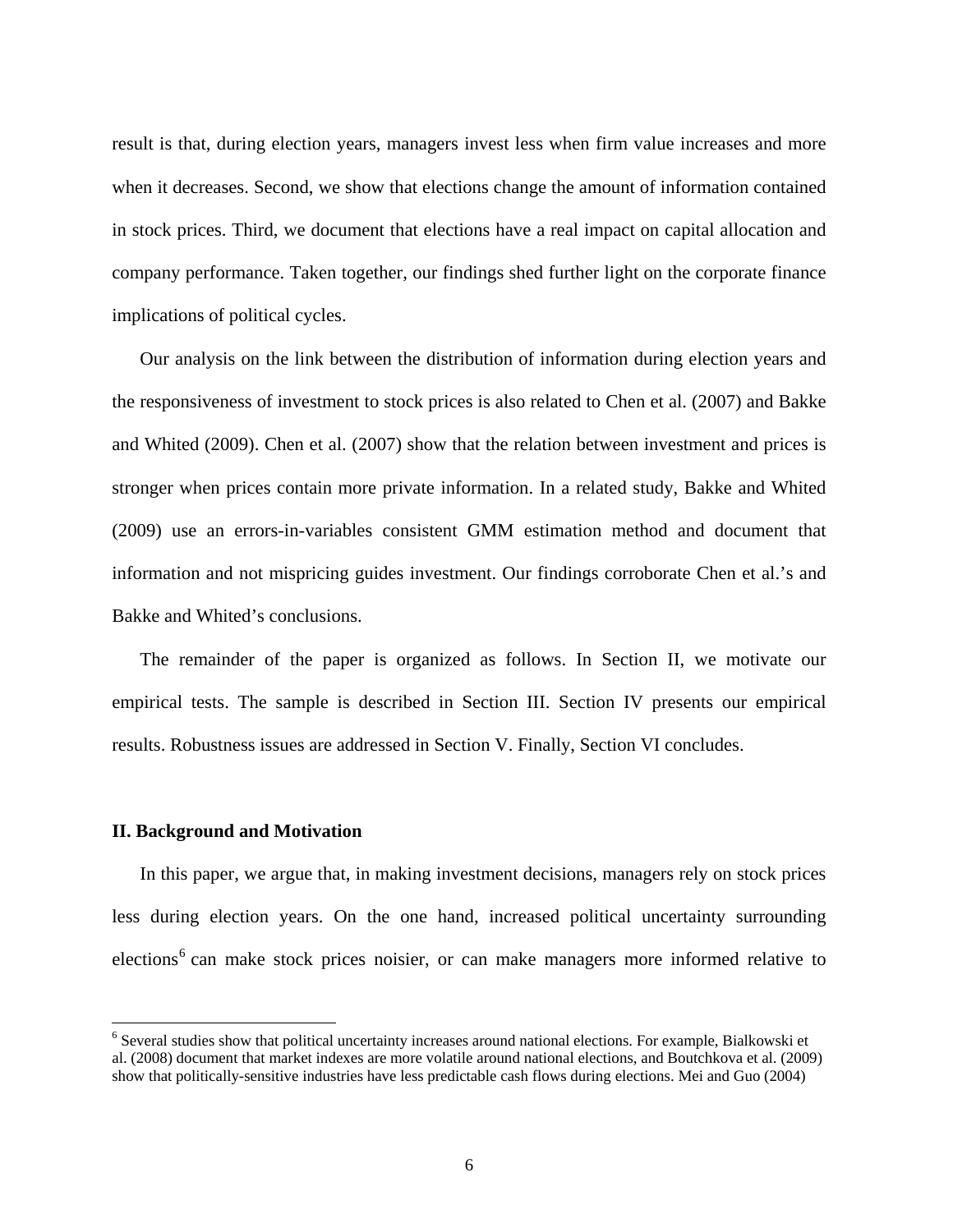outside investors, in which case stock prices are less informative for investment. We term this the information view of investment. On the other hand, even if stock prices are informative, election years are associated with an increase in politically motivated investment and an increase in preferential access to information or government funds, in which case the information contained in prices may be ignored by managers. We term this the political view of investment. In the following subsections, we discuss these two effects of political uncertainty on investment, the role of financial constraints, and the implications for firm performance.

#### *A. The Information View of Investment*

For a manager to follow her company's stock price in making investment decisions, the stock price has to contain private information not otherwise available to the manager. Using a large sample of U.S. firms, Chen et al. (2007) show that investment is more responsive to stock prices when prices incorporate more private firm-specific information. Thus, according to the information view of investment, a decrease in investment-to-price sensitivity would suggest that political uncertainty surrounding elections makes stock prices noisier, makes managers more informed relative to outside shareholders, or both.

Stock prices are likely to become noisier, that is, less informative for investment, during election years because newly elected political executives and parties often unexpectedly change tax, labor, and foreign trade policies that can affect future firm performance.

document that stock market were more volatile during election periods surrounding the 1998 Asian financial crisis.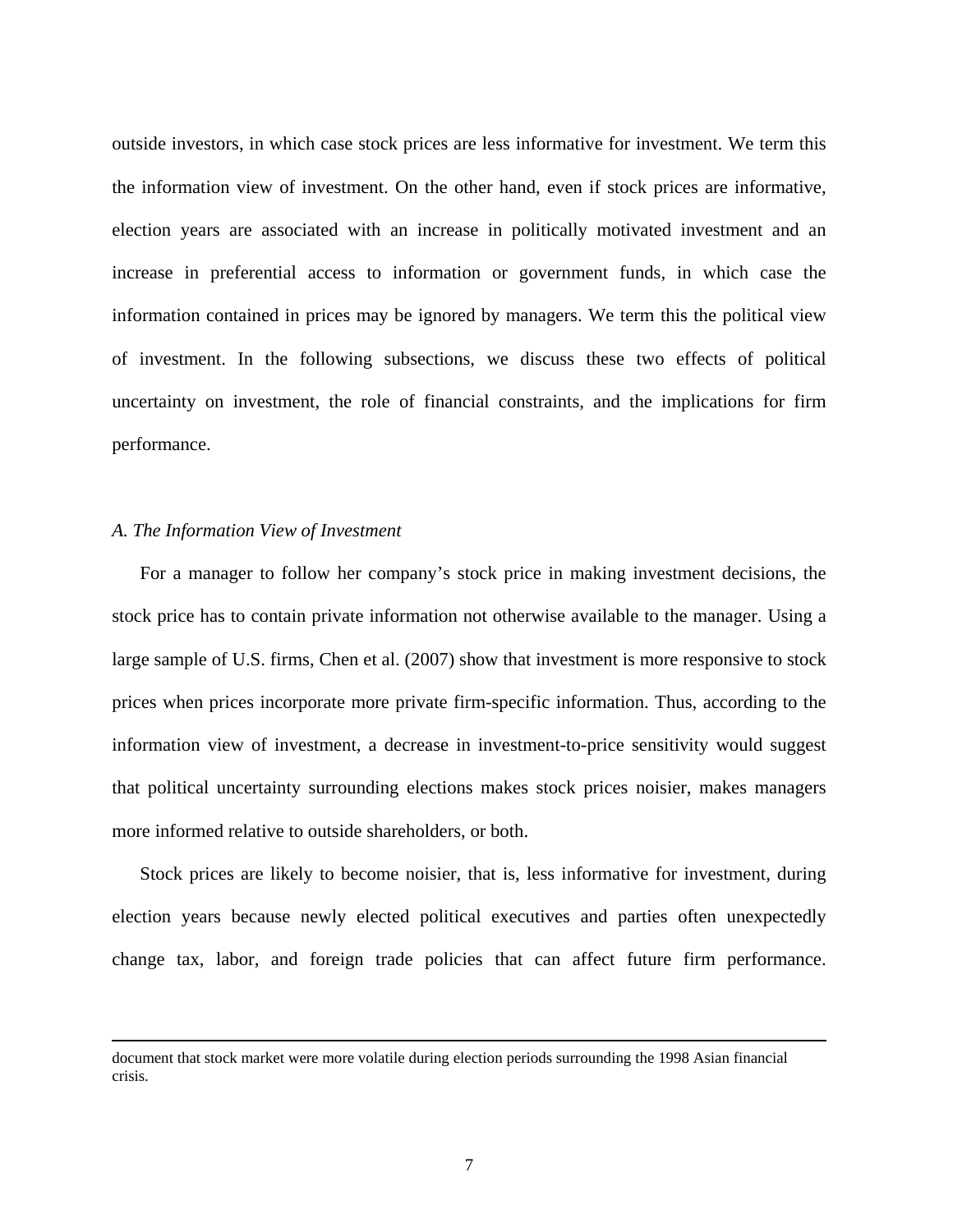Uncertainty with respect to future economic policies increases uncertainty with respect to firms' future cash flows, decreasing the quality of the information contained in stock prices.

Managers are also less likely to follow stock prices during election years if they become more informed relative to the market during such periods. This might happen if, for example, managers possess better knowledge about how potential changes in economic policies would affect their companies. Thus, to the extent that increased uncertainty in the market during election years results in increased information asymmetry between managers and outside investors, investment-to-price sensitivity is expected to be lower in election years. Furthermore, since some elections are associated with greater uncertainty over their outcomes than others (Snowberg et al. (2007)), the drop in the sensitivity should be related to how difficult it is to predict election results. We therefore expect the impact of elections on investment-to-price sensitivity to be larger for elections with more ambiguous outcomes.

#### *B. The Political View of Investment*

According to the political view of investment, managers may pay less attention to stock prices, or even ignore the stock market altogether, if their investment decisions are politically motivated, or if they have preferential access to government funds whose availability is unrelated to stock prices. Political motives may distort investment decisions because, for example, companies may over-invest in contracting sectors to promote full employment. Consistent with this view, Bertrand et al. (2006) find that firms with politically connected CEOs create more jobs and expand assets during election years. Atanassov and Kim (2009) document that strong union laws lead to assets sales of poorly performing firms, in order to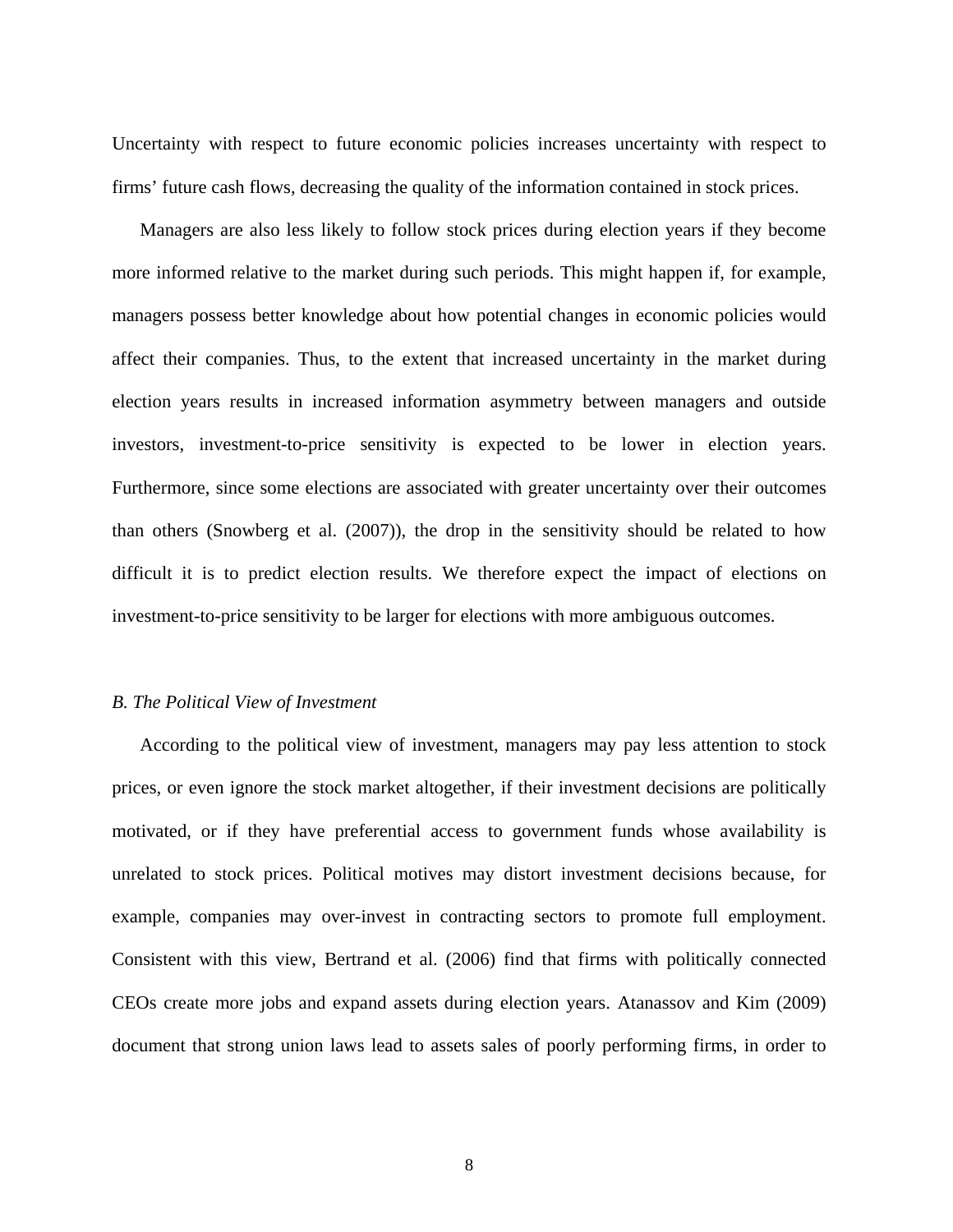prevent large-scale layoffs. Politics can also lower the value of information contained in stock prices if managers have preferential access to information that is not shared with outside investors. This can happen if managers and CEOs are influential members of the political elite (Faccio (2006)), or if they can bribe politicians to gain access to confidential information. Moreover, politically connected managers are more likely to deliberately obfuscate accounting numbers to hide unlawful activities. This is confirmed empirically by Chaney et al. (2008) who find that the quality of earnings reported by politically affiliated firms is significantly worse than by non-affiliated firms. Finally, scarce outside financing becomes unevenly distributed among companies if managers are politically-connected making investment more dependent on state financing than on market information. For example, Leuz and Oberholzer (2006) study the role of political ties for firms' financing strategies and their long-run financial performance. They find that firms with political connections rely less on publicly traded securities to finance their operations.

In sum, in countries where political connections are important, managers are less likely to use stock prices as a guide in making capital allocation decision. This effect is expected to be stronger during election years, because this is when politically connections are most valuable.

To examine the "political" view of investment, we relate countries' investment-to-price sensitivity during election years to country-level economic and institutional characteristics. We expect the drop in the sensitivity to be larger in countries where state ownership is substantial and where managers and politicians are less accountable to the public, for instance, in countries with higher levels of corruption or with less public disclosure of politicians' business interests.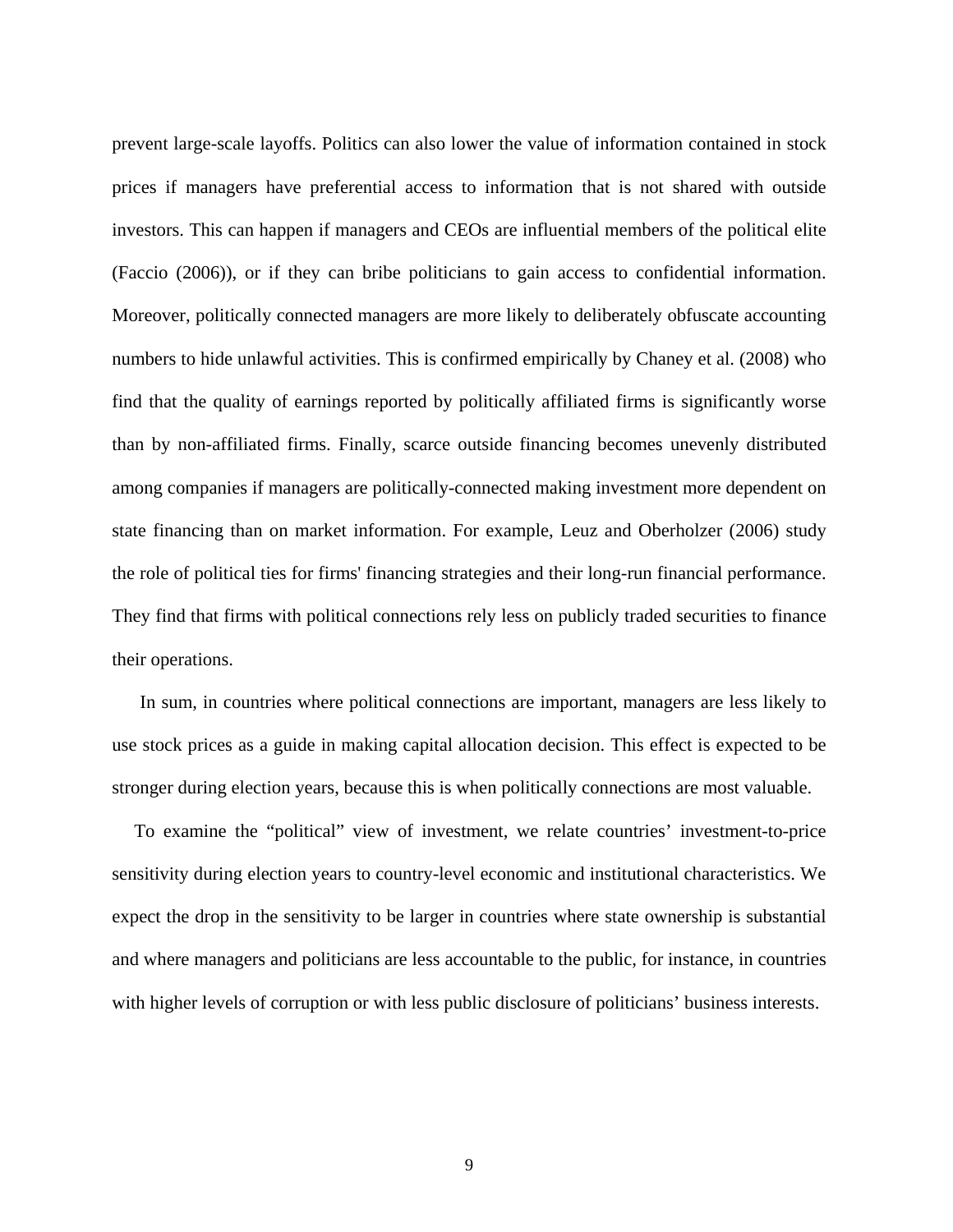#### *C. Role of Financial Constraints*

Evidence in support of the informational argument may also be consistent with a higher cost of outside funding: if stock prices become less informative during election years, the cost of financing may increase in these years. Labmert et al. (2009) theoretically investigate how information differences across investors affect the cost of capital. They show that, in a rational expectations model, information precision is a primary determinant of the cost of capital. Thus, in addition to investigating how investment reacts to stock prices, we also examine how investment reacts to cash flows, which some prior work shows to be a measure of financial constraints (e.g., Fazzari (1998)).

## *D. Implications of Political Uncertainty for Performance*

Prior studies (e.g., Wurgler (2000), Bushman and Smith (2001), Durnev et al. (2004), Chen et al. (2007), Biddle et al. (2009), Claessens et. al (2010)) suggest that higher quality financial information increases investment efficiency. If investment-to-price sensitivity is lower because stock prices become noisier during election years, it is possible that capital allocation becomes less efficient. In turn, if political uncertainty triggered by elections reduces investment efficiency, company performance is likely to suffer. We therefore also examine the relation between election-year investment-to-price sensitivity and post-election-year performance.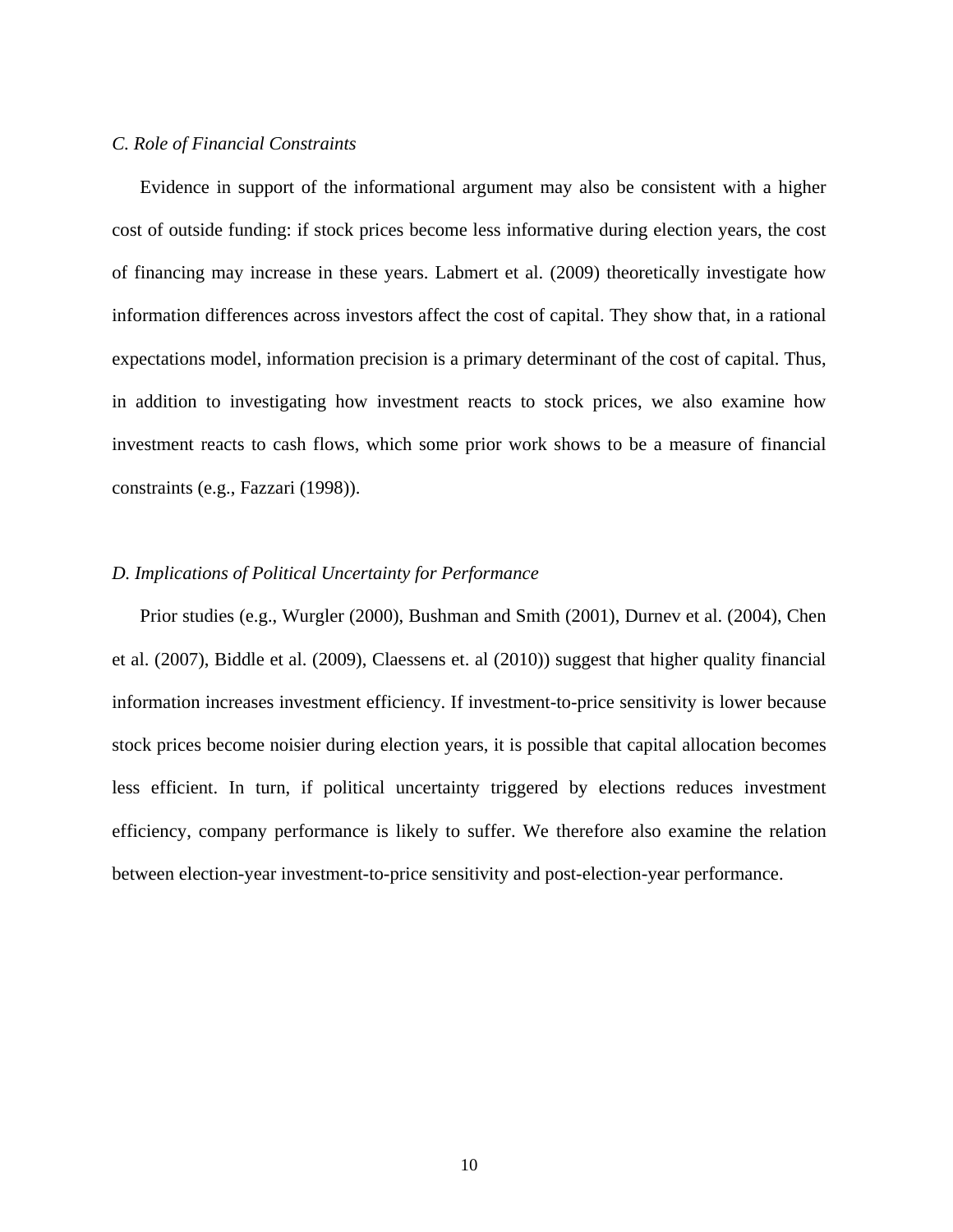#### **III. Sample and Regression Specifications**

 $\overline{a}$ 

#### *A. Sample Construction and Descriptive Statistics*

To construct our sample, we begin by collecting information on countries' political system and elections from the World Bank's 2006 Database of Political Institutions (Beck et al. (2001)). We cross-check the election data with data reported by *International Institute for Democracy and Electoral Assistance*, *Center on Democratic Performance*, *Journal of Democracy, Elections around the World*, *Election Guide*, and *The CIA World Factbook*.

Next, we obtain firm data (capital expenditures, total assets, sales, market value of equity, book value of equity, net income, annual stock return, R&D expenses, and depreciation and amortization expenses) from OSIRIS. The OSIRIS database, which is maintained by Bureau van Dijk Electronic Publishing, provides the most comprehensive coverage of publicly traded firm data in terms of the number of companies, countries, and years available.<sup>7</sup> From this sample, we drop countries with one-party systems (e.g., China) and countries in which the chief executive is a monarch (e.g., Saudi Arabia). We omit from the analysis countries with fewer than 10 firm-year observations as well as firms that belong to the financial industry or utilities. Our final sample comprises 47,808 firms from 79 countries for the period 1980 through 2006, for a total of 214,046 of firm-year observations. We note that the sample of firms is unbalanced, with more countries and companies covered in later years.

Table I presents descriptive statistics. In particular, the table reports for each sample county the total number of firms and firm-year observations, the type of political system (presidential,

 $<sup>7</sup>$  For example, a commonly used source of firm data in the international finance research, Worldscope, covers</sup> around 30,000 firms across 49 countries during years from 1990 through 2006. On the other hand, OSIRIS contains 60,000 companies across 85 countries from 1980 through 2006. To verify that our results are not sensitive to the choice of database, we replicate the study using the sample of firms from Worldscope and obtain qualitatively similar results.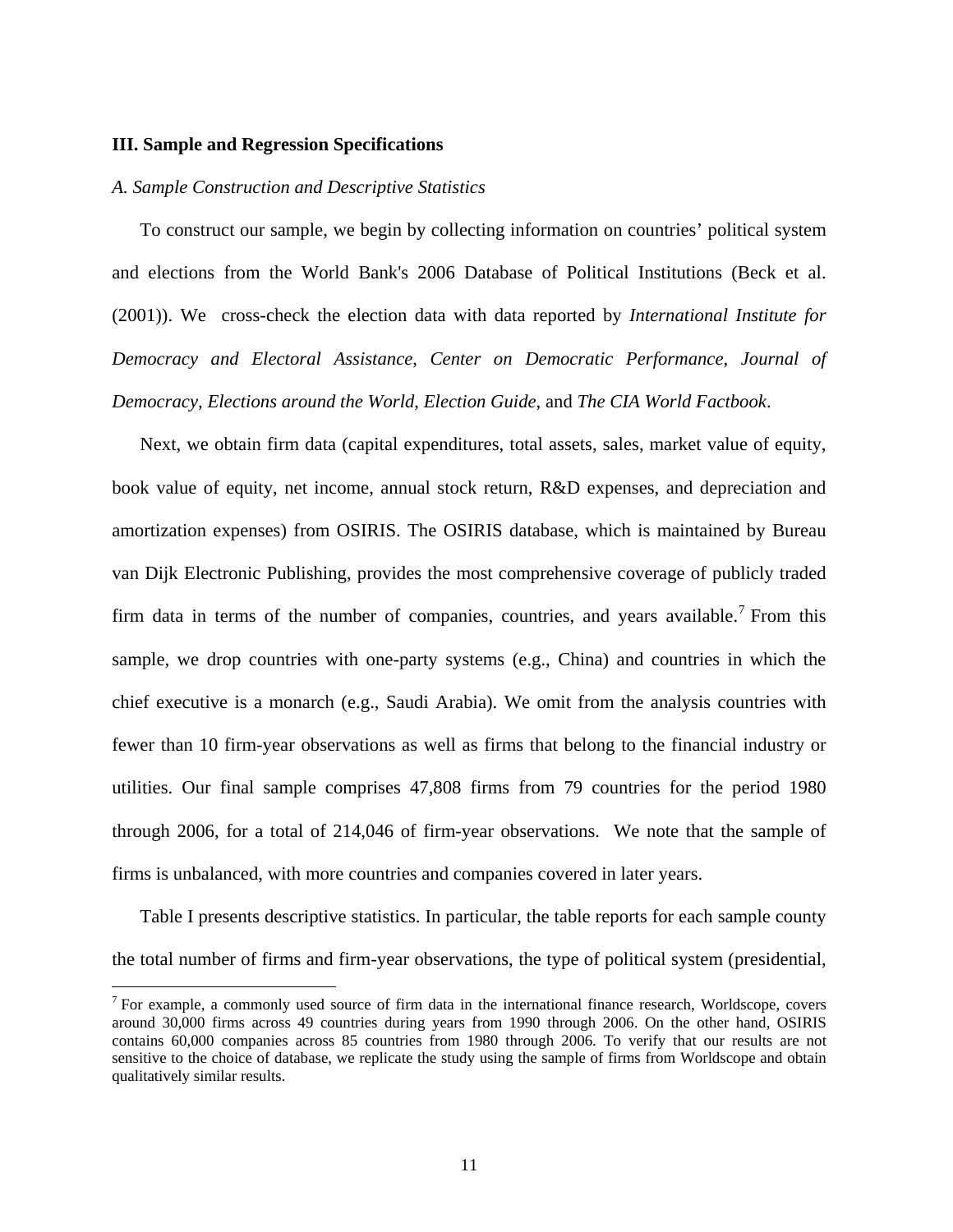parliamentary, or assembly-elected president), the total number of elections, the average electoral margin (a measure of election outcome uncertainty), and average firm investment, value, and cash flow. <sup>8</sup> The number of firms ranges from 8,701 for the U.S. to 6 for Nicaragua.<sup>9</sup> Turning to political systems, thirty-two countries have a parliamentary system, while twentyeight have a presidential (or assembly-elected presidential) system. The remaining nineteen countries are classified as having mixed systems because their system changes over the sample period.

The sample captures, on average, six election cycles. Some elections are won with a narrower margin than others. This is evident from the sixth column of Table I. For example, during the sample period, elections in Bangladesh were closely contested (the average electoral margin is 2%), while in Kenya elections were won with a large difference in votes (the margin is 98%).

The last three columns of Table I provide summary statistics for our main firm variables: investment, value, and cash flow. These variables are winsorized at the 1% and 99% levels to reduce the impact of outliers. We define and discuss them in the next section.

1

 $8$  The political system is classified as presidential when (i) the chief executive is not elected; or (ii) presidents are elected directly or by an electoral college in the event there is no prime minister. In systems with both a prime minister and a president, exact classification depends on the veto power of the president and the power of the president to appoint a prime minister and dissolve parliament. Systems in which the legislature elects the chief executive are classified as parliamentary. Systems are classified as assembly-elected presidential if the assembly cannot easily recall the chief executive. See Beck et al. (2001) for more details on the classification of political systems. Election year is the year of presidential election for presidential or assembly-elected presidential systems and of parliamentary elections for parliamentary systems. If there was a change in a country's political system during the sample period, then the country is classified as "mixed." Election margins come from the World Bank's Database of Political Institutions, and are defined as the difference between the vote share of the largest government party and the vote share of the largest opposition party.

 $9$  As a robustness check, we confirm that our results are not driven by countries with large number of observations: U.S., Japan, and U.K.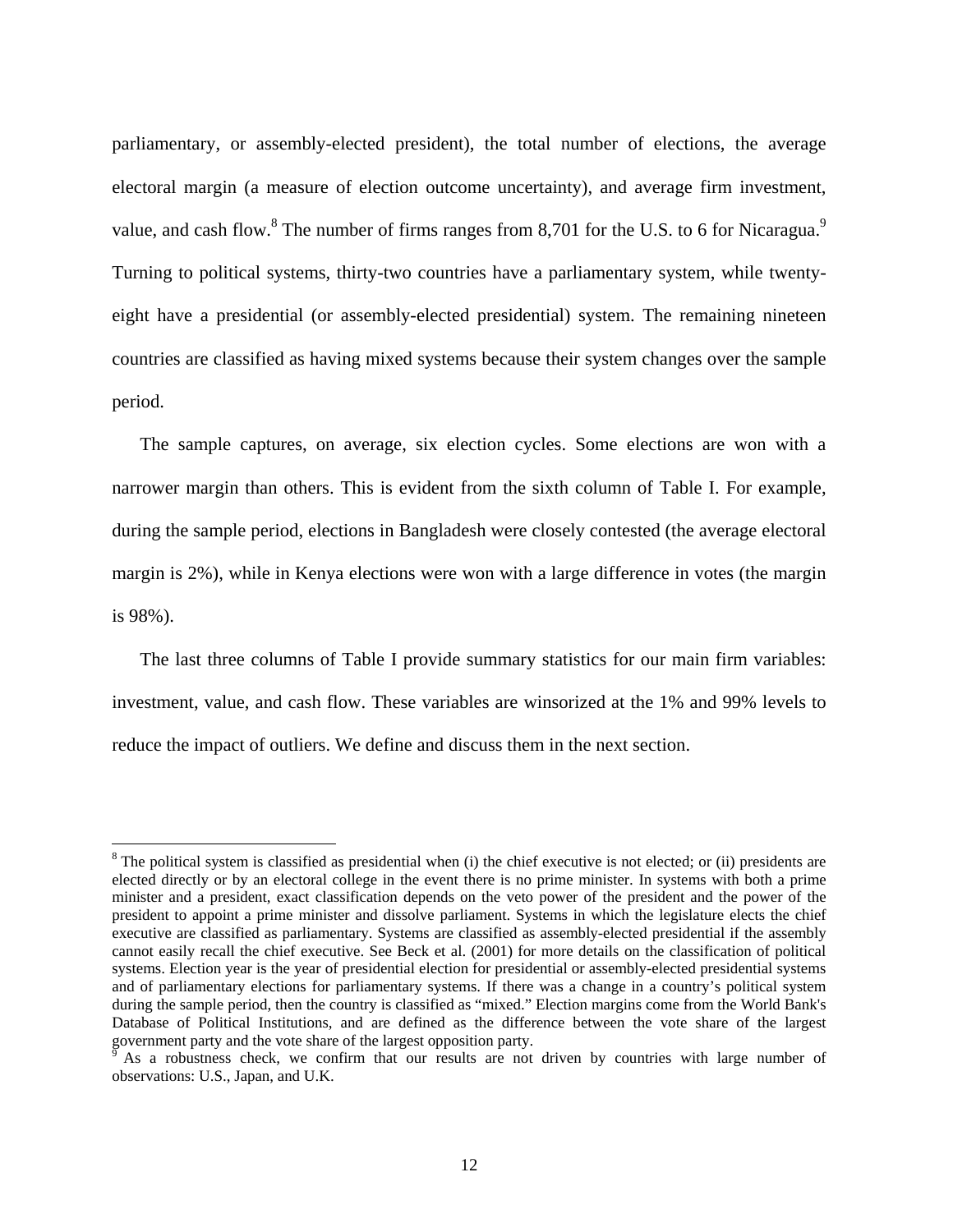#### *B. Regression Specifications*

 $\overline{a}$ 

To compute investment-to-price sensitivity we run two types of regressions. First, for some of our analyses below, we need to calculate the sensitivity for each country separately. We therefore run the following baseline regression as described in Chen et al. (2007):

$$
I_{i,t} = \eta_i + \beta_1 \cdot ELECTION_t + \beta_2 \cdot Q_{i,t-1} + \beta_3 \cdot ELECTION_t \times Q_{i,t-1} + \gamma_1 \cdot CF_{i,t} + \gamma_2 \cdot ELECTION_t \times CF_{i,t} + \lambda_1 \cdot \Delta S_{i,t-1} + \lambda_2 \cdot ELECTION_t \times \Delta S_{i,t-1} + \varphi_1 \cdot (1/A_{i,t})
$$
 (1)  
+  $\varphi_2 \cdot R_{i,t+1} + \varepsilon_{i,t}$ ,

where *i* indexes firms, *t* years, and  $\eta_i$  firm fixed effects.<sup>10</sup> As suggested in Petersen (2009), we adjust the regression's standard errors for heteroskedasticity, serial correlation, and crosssectional correlation using two-way clustering at the firm and year levels.<sup>11</sup>

Investment, *I*, is defined as the sum of capital expenditures and R&D expenses scaled by total assets.12 Our primary explanatory variables are *ELECTION,* a dummy variable that takes the value of one for election years and zero otherwise, and firm value, *Q*, calculated as the sum of market value of equity and total assets less book value of equity, scaled by total assets.13 The coefficient  $\beta_2$  measures investment-to-price sensitivity during non-election years (*ELECTION*  $= 0$ ). The main variable of interest is the interaction between the election dummy variable and firm value,  $ELECTION \times O$ . If elections reduce investment-to-price sensitivity, we expect the

<sup>&</sup>lt;sup>10</sup> Time fixed effects are not included because there is no cross-sectional variation in the election dummy variable.<br><sup>11</sup> Erickson and Whited (2000) show that the estimated coefficients of firm investment on Q can be bi firm Q is measured with errors. We return to this issue in Section V and verify that our results are not driven by the errors-in-variables problem.

 $12$  In regression (1), investment is measured in the election year. It is possible, however, that political uncertainty persists several years after an election takes place. In untabulated tests we confirm that the results remain unchanged if investment is measured one or two years after the election year.

 $13$  As an alternative measure to firm value, we use stock returns as in Mork et al. (1990) and Bushman et al. (2007). See Section V for more details.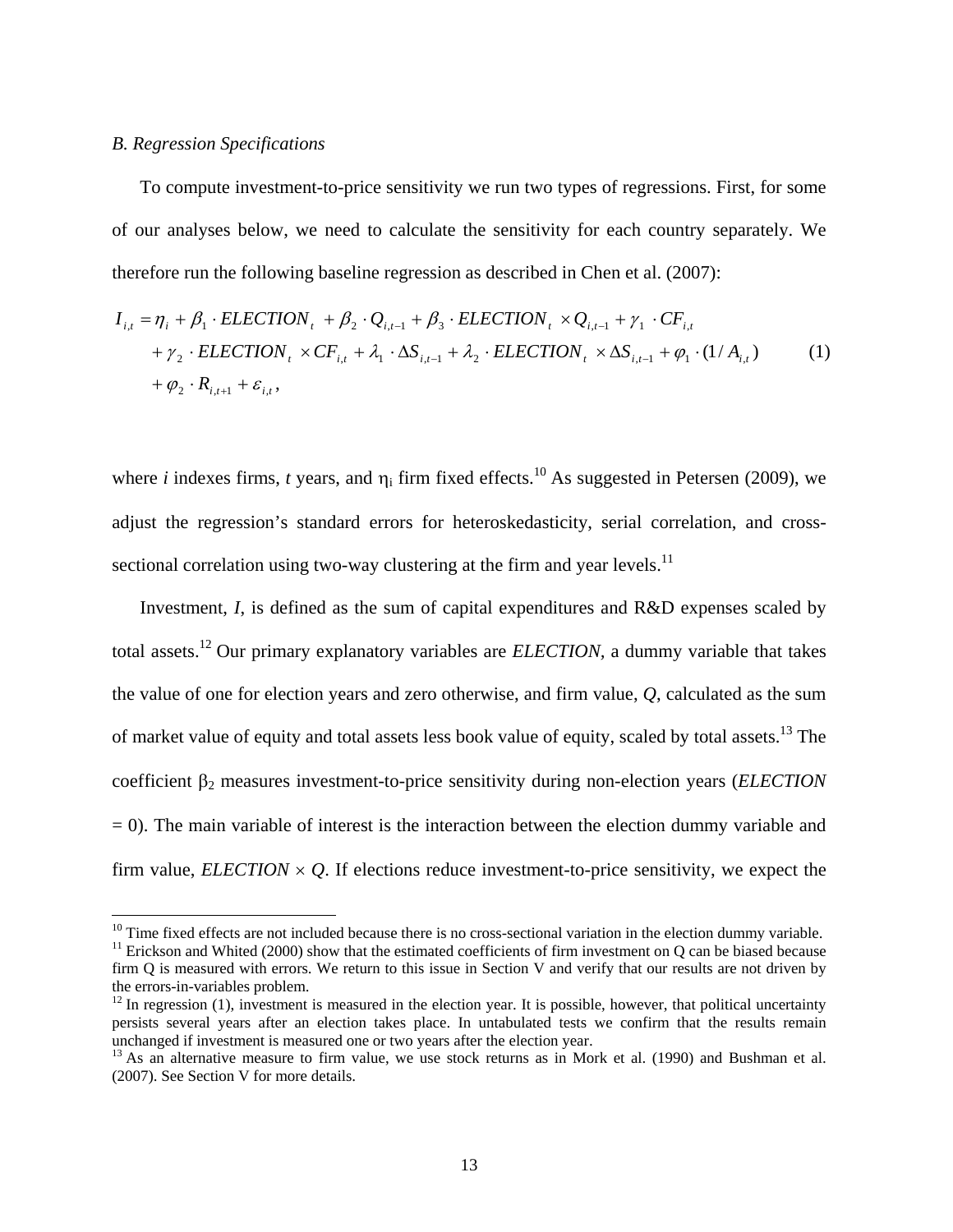coefficient  $\beta_3$  to be significantly less than zero. The magnitude of  $\beta_2 + \beta_3$  gives the value of investment-to-price sensitivity during election years.

Julio and Yook (2009) document that companies spend less on capital expenditures during election years. The regression therefore includes *ELECTION* to control for the investmentreducing effect of elections. We also control for cash flow, *CF*, the sum of net income and depreciation and amortization expenses over total assets, because the effect of cash on investment is known to be an indicator of a firm's financial constraints or future profitability. We include the interaction between cash flow and the election dummy variable, *ELECTION*  $\times$ *CF*, to examine whether the impact of cash flow on investment changes during election years. In addition, one over total assets, *1/A*, is included because both investment and firm value have a common scaling factor. We control for the one-year-ahead abnormal stock return (calculated relative to the CRSP market index), *R*, because, according to Baker et al. (2003), investment increases when equity is overvalued, and *R* can capture company overvaluation due to speculative bubbles. $^{14}$ 

Finally, we control for growth in sales,  $\Delta S$ , and its interaction with the election dummy variable, *ELECTION*  $\times$   $\Delta S$ , because, when market uncertainty is large, managers are more likely to extract information from fundamentals. Note that firm value and growth in sales in (1) are lagged by one year with respect to firm investment to reduce endogeneity concerns due to mutual causality between these variables.

<sup>&</sup>lt;sup>14</sup> The abnormal stock return also controls for the effect of mispricing on investment (see Bakke and Whited (2009)). Our results do not change if we use discretionary accruals as an alternative proxy for mispricing as in Polk and Sapienza (2009).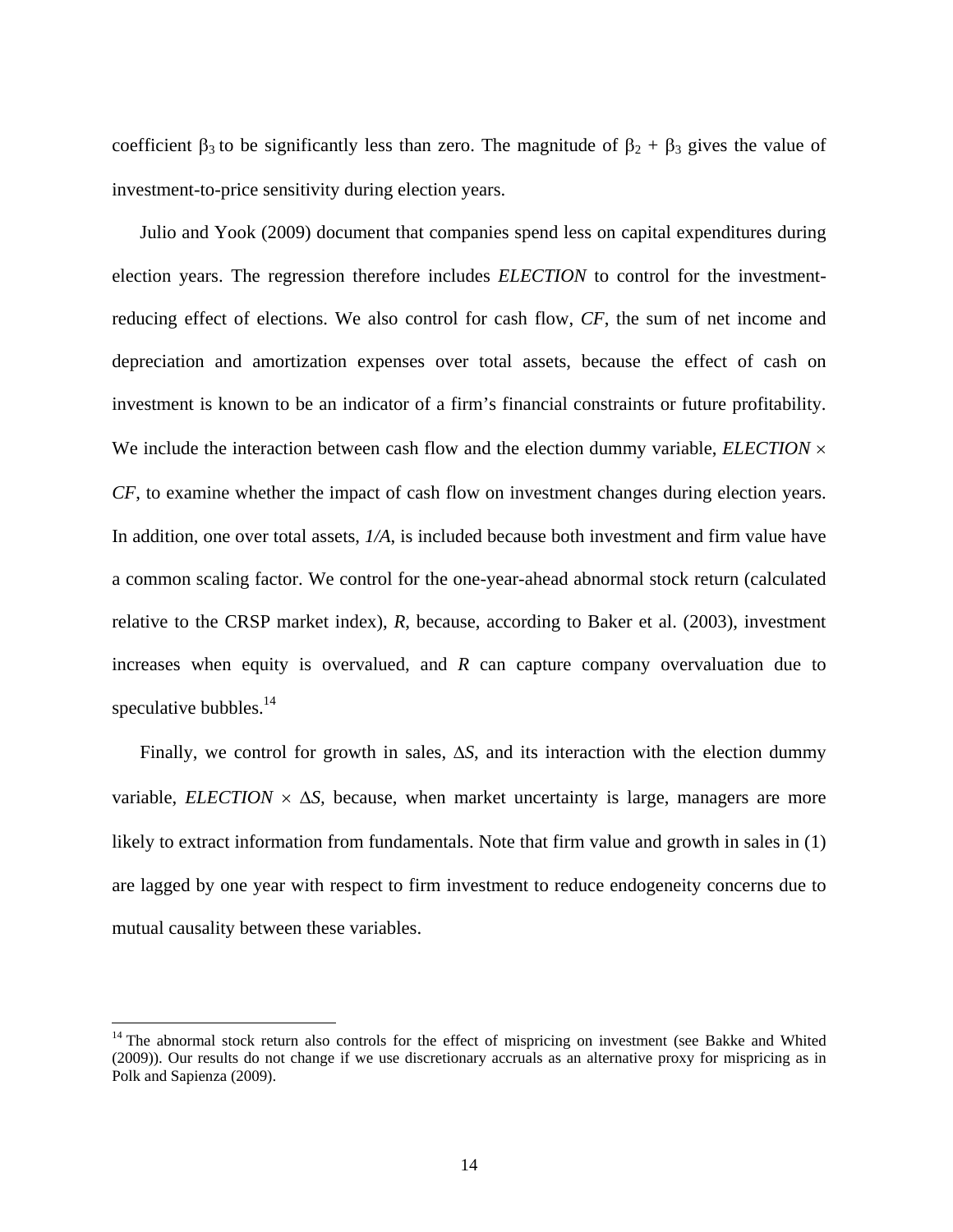Other analyses below require a pool of firm data from every country. For these tests we run a regression augmented by country characteristics:

$$
I_{i,t}^{c} = \eta_{i} + \eta_{t} + \beta_{1} \cdot ELECTION_{t}^{c} + \beta_{2} \cdot Q_{i,t-1}^{c} + \beta_{3} \cdot ELECTION_{t}^{c} \times Q_{i,t-1}^{c} + \gamma_{1} \cdot CF_{i,t}^{c} + \gamma_{2} \cdot ELECTION_{t}^{c} \times CF_{i,t}^{c} + \lambda_{1} \cdot \Delta S_{i,t-1}^{c} + \lambda_{2} \cdot ELECTION_{t}^{c} \times \Delta S_{i,t-1}^{c} + \varphi_{1} \cdot (1/A_{i,t}^{c}) + \varphi_{2} \cdot R_{i,t+1}^{c} + \varphi_{3} \cdot \Delta GDP_{t-1}^{c} + \varphi_{4} \cdot FD_{t-1}^{c} + \varphi_{5} \cdot LAW_{t-1}^{c} + \varphi_{6} \cdot PROPERTIES_{t-1}^{c}
$$
 (2)  
+  $\varphi_{7} \cdot V(\Delta GDP_{t-1}^{c}) + \varphi_{8} \cdot V(ER_{t-1}^{c}) + \varphi_{9} \cdot V(INFLATION_{t-1}^{c}) + \varepsilon_{i,t}$ ,

Regression (2) includes both firm fixed effects,  $\eta_i$ , and year fixed effects,  $\eta_t$ . Country fixed effects are not entered because firm fixed effects are already present in (2). As before, the standard errors in (2) are adjusted using two-way clustering (by firm and by year). The difference between regressions  $(1)$  and  $(2)$  is that, in  $(2)$ , we include country controls that capture variation in investment due to economic development, institutional development, and macroeconomic factors.<sup>15</sup> In particular, real GDP growth,  $\triangle GDP$ , and financial development, *FD*, which is the sum of stock market capitalization and private credit relative to GDP, enter regression (2) because companies tend to invest more in economically and financially developed markets.<sup>16</sup> At the same time, according to Giannetti and Yu (2010), incentives to acquire information depends on the stage of economic development. Investment is also expected to be larger in countries with stronger legal environment and better enforcement of property rights. We therefore include the rule of law, *LAW,* which is an assessment of the strength of a country's tradition of law and order, and the property rights protection index,

1

<sup>&</sup>lt;sup>15</sup> In (2), abnormal return *R* is in U.S. dollars and it is measured relative to a country's Morgan Stanley Capital Market Index.

<sup>&</sup>lt;sup>16</sup> These variables are constructed from the World Bank's World Development Indicators database.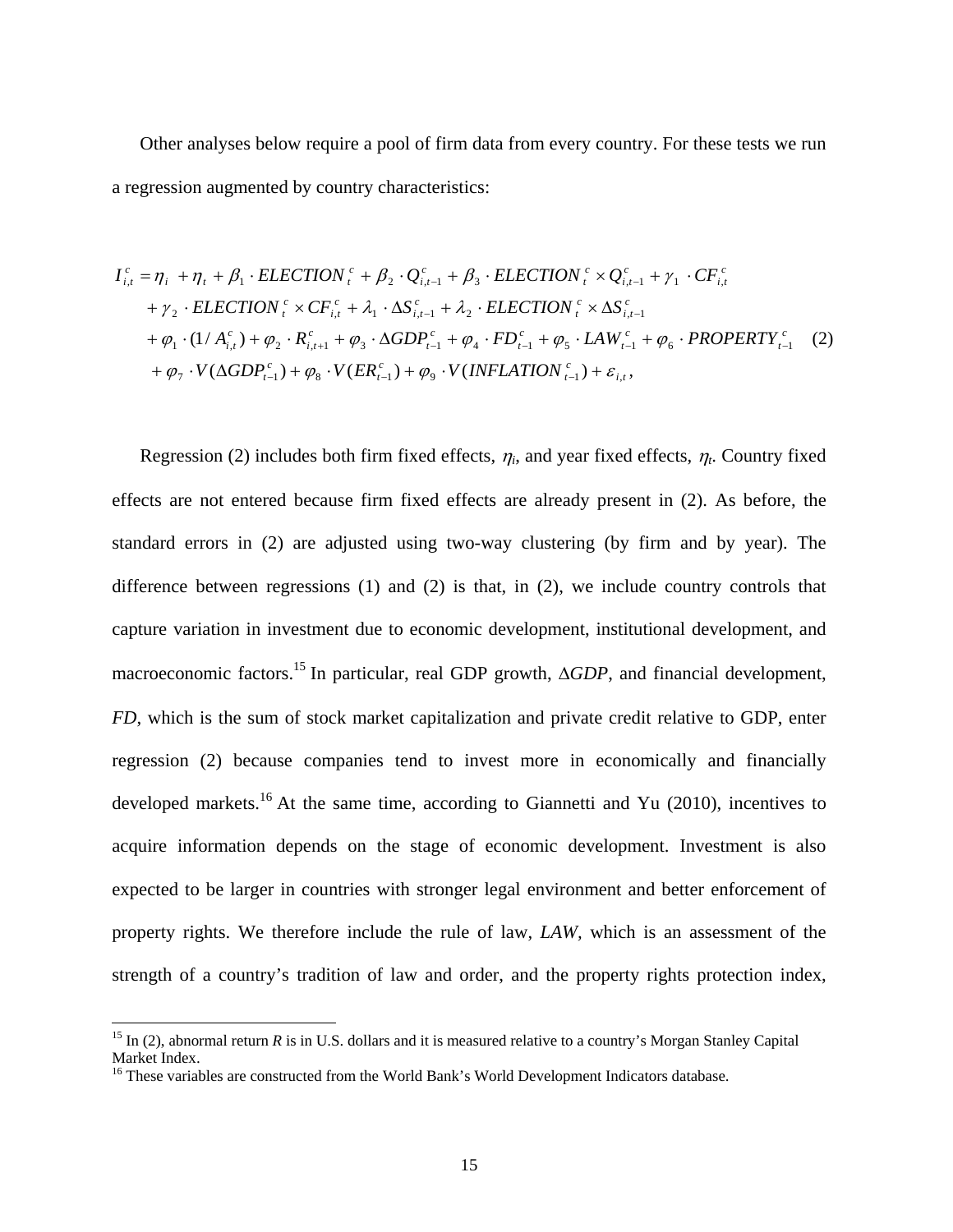*PROPERTY*, as controls. These variables come from the International Country Risk Guide (ICRG) and Economist Intelligence Unit (EIU), respectively. Finally, because macroeconomic volatility can reduce investment and, at the same time, deterioration in macroeconomic situation can trigger elections, we include several variance measures as controls, namely, the standard deviation of real GDP per capita, *V(GDP)*; the standard deviation of the real exchange rate, *V(ER)*; and the standard deviation of the inflation rate, *V(INFLATION)*. These variation measures are constructed using a ten-year rolling window.<sup>17</sup>

## **IV. Results**

 $\overline{a}$ 

The following subsections report the results on six sets of tests. In Subsections A and B, we show that investment-to-price sensitivity is lower during election years for samples of U.S. and international firms, respectively. Next, in Subsection C, we examine how variation in the degree of uncertainty surrounding election outcomes and future policy changes impacts this sensitivity. Subsection D looks at the effect of elections on the informativeness of stock prices and information asymmetry. Finally, in Subsections E and F, we link elections-induced drop in investment-to-price sensitivity to country characteristics and company performance, respectively.

*A. Impact of Elections on Investment-to-Price Sensitivity: U.S. Sample*

 $17$  We do not control for time-invariant country variables such as investor protection and the quality of accounting standards because, when entered together, firm fixed effects and time-invariant measures become perfectly collinear. However, all of the results remain unchanged if we exclude firm effects and instead control for investor protection and the quality of accounting standards.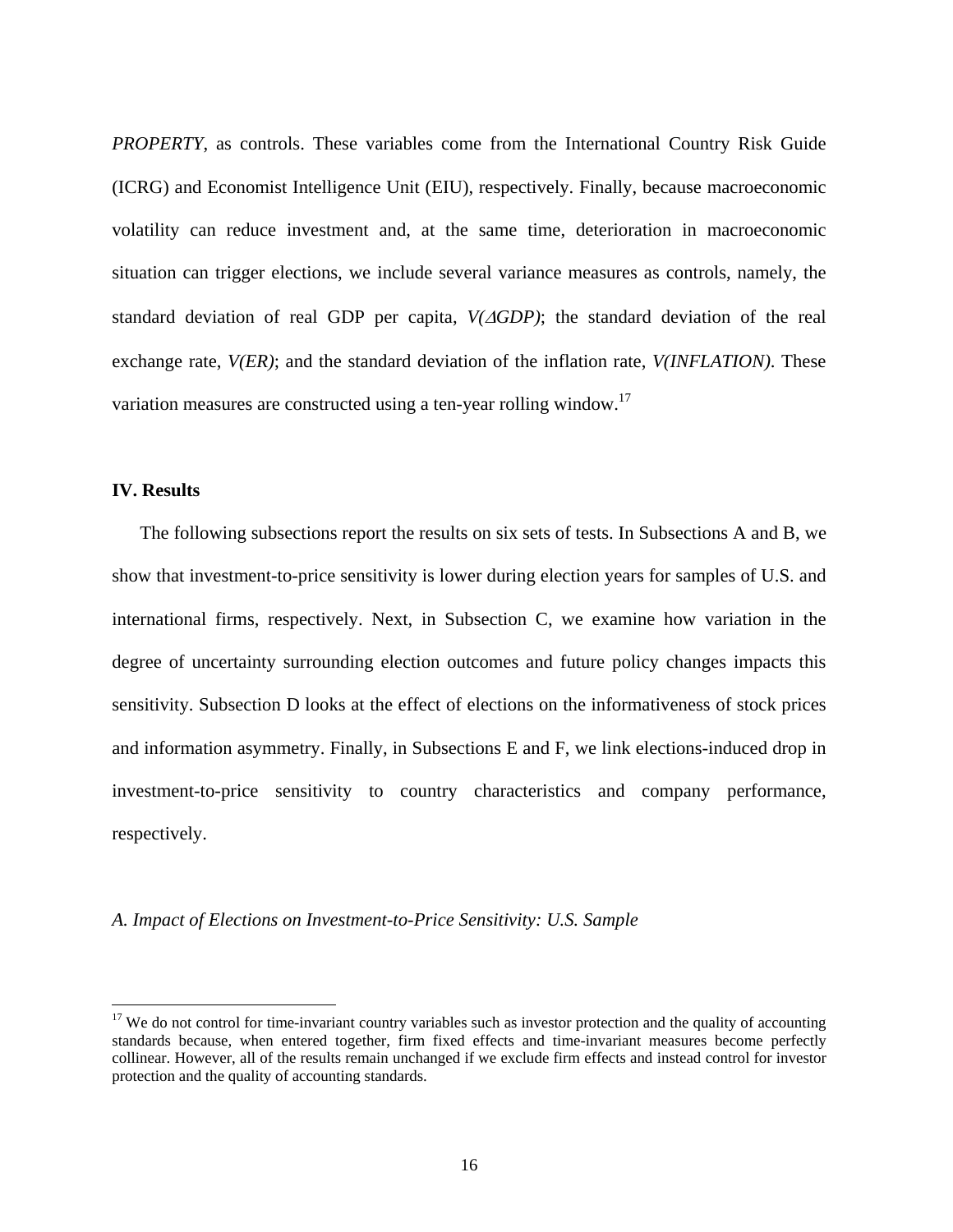Table II presents the results for different specifications of regression (1) using the sample of U.S. firms covered in CRSP/COMPUSTAT. By considering firms from a single country, we ensure that the observed results are not driven by omitted country characteristics. The U.S. sample contains 62,418 firm-year observations, covers the 1964 through 2006 period, and includes eleven national elections.<sup>18</sup>

In the first specification of the model, we estimate the simple relation between investment and firm value. Specifically, in specification 1, we regress investment (expressed in percentages) on firm value and cash flow. Consistent with prior literature, both firm value and cash flow are strongly positively related to investment. Next, in specification 2, we add the election dummy variable. Its coefficient is negative but marginally significant (*p-value* =  $0.06$ .<sup>19</sup> Based on the coefficient's magnitude, elections in the U.S. reduce investment by 0.21%, which is a rather small amount compared to the average value of investment of  $8.7\%$ <sup>20</sup> This effect remains small across all of the specifications, ranging from –0.01% (specification 5) to  $-0.28\%$  (specification 3).

Our main prediction, that investment-to-price sensitivity is lower during election years, is tested in specification 3, where the election dummy variable is interacted with firm value. The coefficient on the interaction term is negative  $(\beta_3 = -0.34)$  and highly significant (*p-value =* 0.00), indicating that investment is less responsive to stock prices during election years. The reduction in investment-to-price sensitivity is also economically large. To see this, consider

 $18$  As we discuss below, the sample of international firms (Subsection B) starts in 1980.

 $19$  This result is consistent with Julio and Yook (2009), who, using a sample of international companies, document a decrease in capital spending during election years.

<sup>&</sup>lt;sup>20</sup> The average value of investment for U.S. companies is different from the number reported in Table I because the sample period in Table I is limited to the 1980 through 2006 period.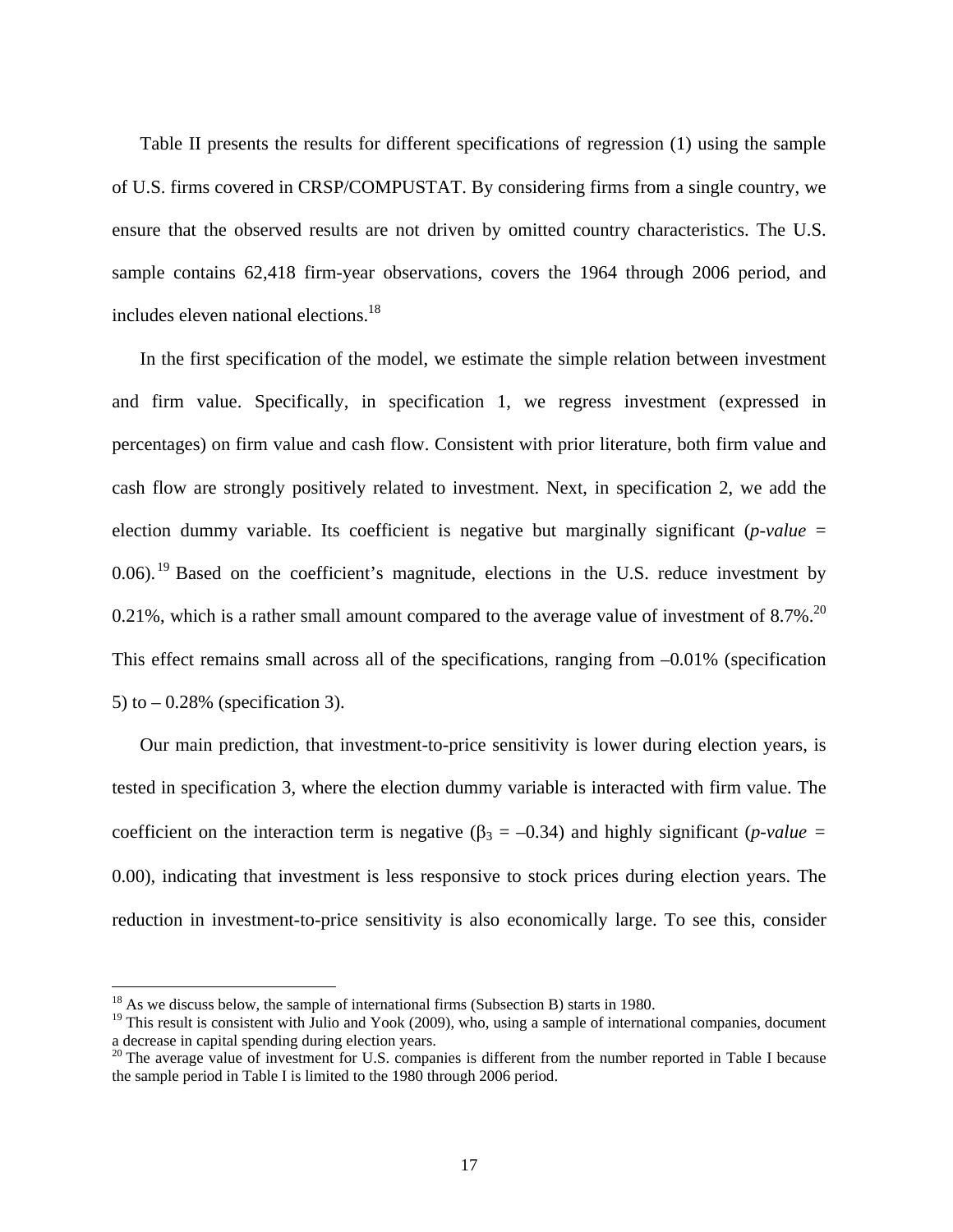first non-election years (*ELECTION* = 0). In this case the coefficient on firm value is  $\beta_2 = 1.57$ . This implies that a one-standard deviation increase in firm value (1.42) is associated with an increase in investment of  $1.57 \times 1.42 = 2.23$ , which is a 26% increase in investment relative the average investment of 8.7%. However, the increase in investment-to-price sensitivity is much smaller during election years. The coefficient on the interaction between firm value and the election dummy is  $\beta_3 = -0.34$ , and thus investment-to-price sensitivity during election years is equal to  $\beta_2 + \beta_3 = 1.57 - 0.34 = 1.23$ . This implies that, during election years, a one-standard deviation increase in firm value increases investment by  $(1.57 - 0.34) \times 1.42 = 1.75$ , which is 22% (0.34 / 1.57) lower than the investment increase for non-election years. These results are illustrated in Fig. 1, which plots the sensitivities separately for election and non-election years.

In specification 4, we include the interaction between the election dummy variable and cash flow. We find that investment sensitivity to cash flow increases during election years: the coefficient  $\gamma_2$  on the interaction between cash flow and the election dummy is positive, albeit marginally significant (*p-value* = 0.10). Thus, in election years, U.S. companies appear to rely more on cash flow than on information contained in stock prices. As discussed earlier, this may be due to firms facing greater financial constraints during election periods (Fazzari et al. (1998, 2000)) or to cash flow containing better information about investment opportunities during election periods (Kaplan and Zingales (1997, 2001), Gomes (2001), Alti (2003)).

Our last specification, specification 5, adds past growth in sales and its interaction with the election dummy to control for changes in company fundamentals. The coefficients on firm value and its interaction with the election dummy are now slightly lower ( $\beta_2 = 1.51$  and  $\beta_3 = -$ 0.31), but they remain highly significant (*p-value* = 0.00 for both coefficients). Another notable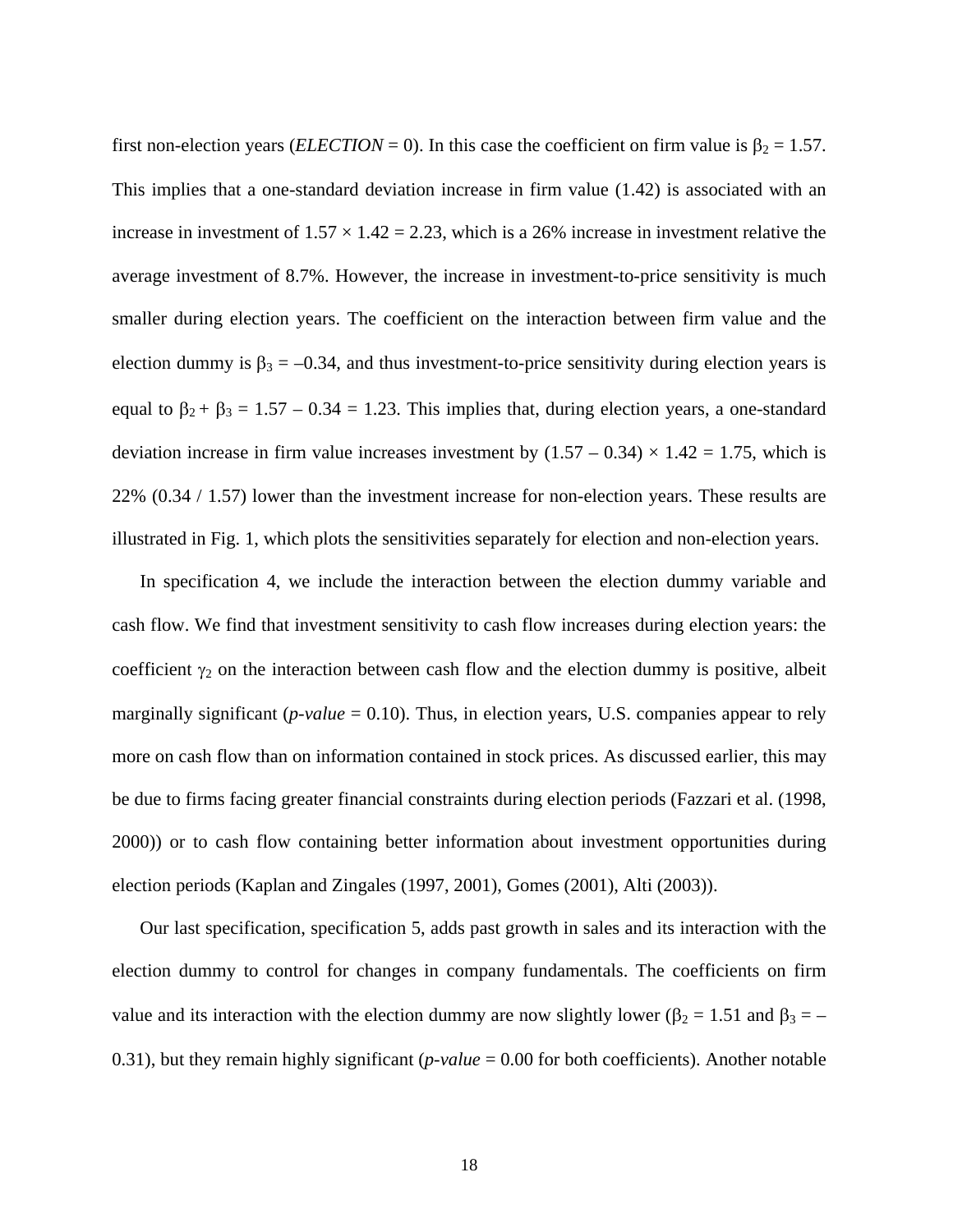result is that elections themselves do not appear to have a significant impact on investment after changes in company fundamentals are taken into account: the coefficient on *ELECTION* is now insignificant. With regard to growth in sales, companies with higher sales growth invest more, but the interaction between sales growth and the election dummy is insignificant.

Overall, we find strong evidence that, for our sample of U.S. firms, elections are associated with a decrease in investment-to-price sensitivity. We now turn our attention to an international sample.

#### *B. Impact of Elections on Investment-to-Price Sensitivity: International Sample*

Table III presents the results for several specifications of regression (2) using a sample of international firms. Our panel sample contains 214,046 firm-year observations and 466 elections from 79 countries over the 1980 through 2006 period.<sup>21</sup> The specifications we analyze are similar to those in Table II but the regressions now include year fixed effects and country characteristics.

The results in specification 1 are generally similar to those observed for the U.S. sample, with both firm value and cash flow strongly related to investment. In contrast with the U.S. results, however, in specification 2 elections appear to reduce investment by an economically meaningful amount: the coefficient on *ELECTION* equals –0.46 (*p-value* = 0.05).

Specification 3 shows that compared to the U.S. sample, the impact of elections on investment-to-price sensitivity is much larger for the international sample of companies. Again, consider first non-election years. In this case investment-to-price sensitivity is equal to  $\beta_2$  =

 $21$  For consistency across countries in this analysis, here the U.S. data are taken as of 1980. The results do not change if the sample of U.S. firms starts from 1964 as in the previous subsection.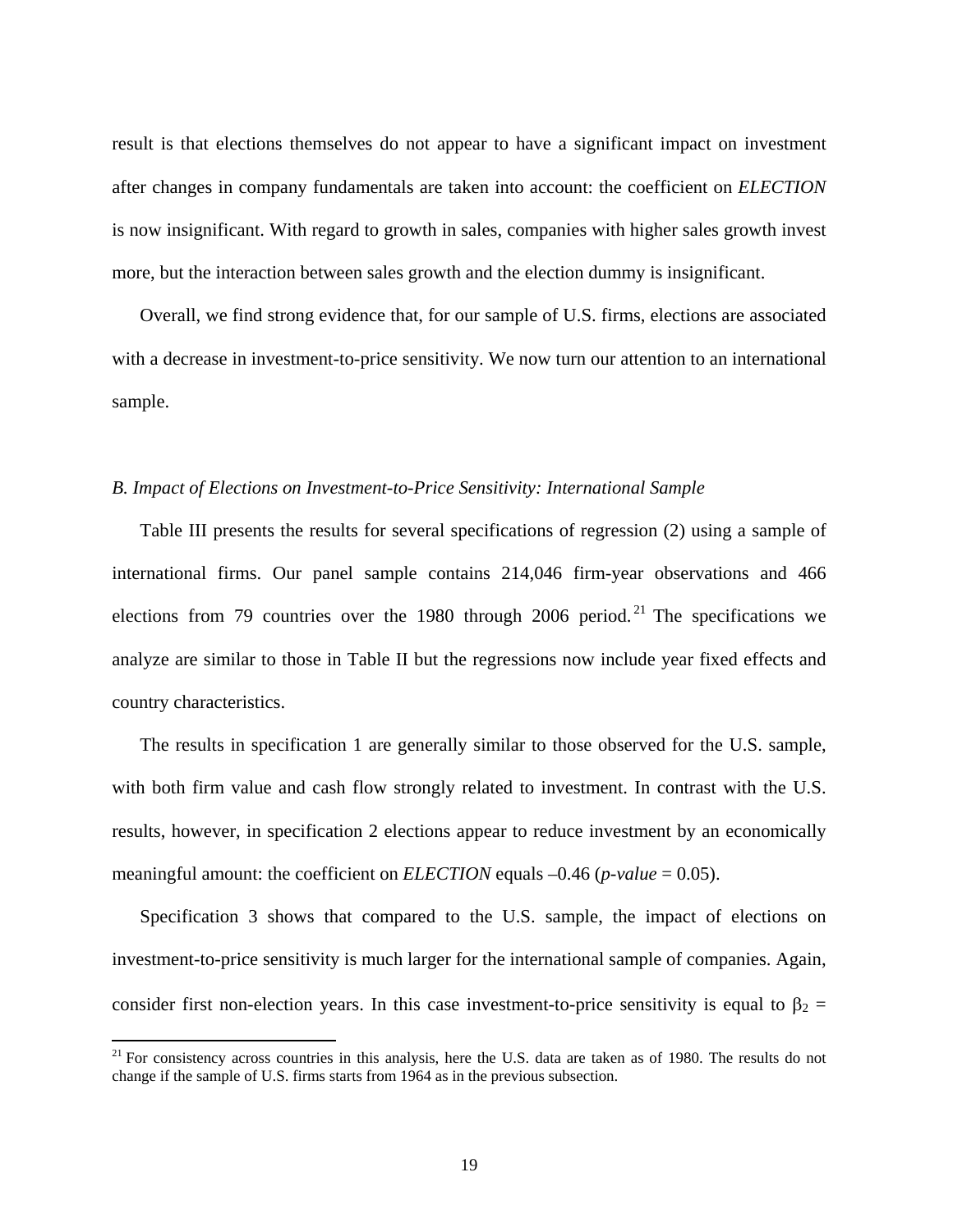1.03, that is, a one-standard deviation change in *Q* in the international sample (1.56) raises investment by  $1.56 \times 1.03 = 1.61$ , which is a 32% increase over average investment of 5.1% (see Table I). However, the coefficient on the interaction between *Q* and *ELECTION* is  $\beta_3 = -$ 0.41, and thus investment-to-price sensitivity is 40% (0.41/1.03) lower during election years as compared to non-election years. This implies that a one-standard deviation increase in *Q* raises investment by only  $1.56 \times (1.03{\text -}0.41) = 0.97$ , which amounts to 19% of the 5.1% average investment. These results are also depicted in Fig. 1.

When we include the interaction between the election dummy and cash flow (specification 4), the result is revealing. For the international sample of firms, we find that cash flow is strongly related to investment during election years ( $\gamma_1 = 4.52$ , *p-value* = 0.00), and that this effect is even larger during election years ( $\gamma_2 = 4.68$ , *p-value* = 0.00). Therefore, political uncertainty surrounding elections not only makes investment less dependent on stock prices, but also more dependent on cash flow. We can think of two ways to interpret this result. According to the financial constraints literature, outside financing is harder to secure during elections, in which case managers have to rely more on cash for investment. Alternatively, if elections make stock prices noisier, managers are more likely to rely on fundamentals, such as cash flow, in making investment decisions. This latter interpretation would be consistent with Alti (2005), who argues that investment may be correlated with cash because cash provides information on firm profitability that is incremental to the information contained stock prices.

We find further support for the argument of Alti (2005) in specification 5, where the interaction between the election dummy and growth in sales is positive and significant (*p-value*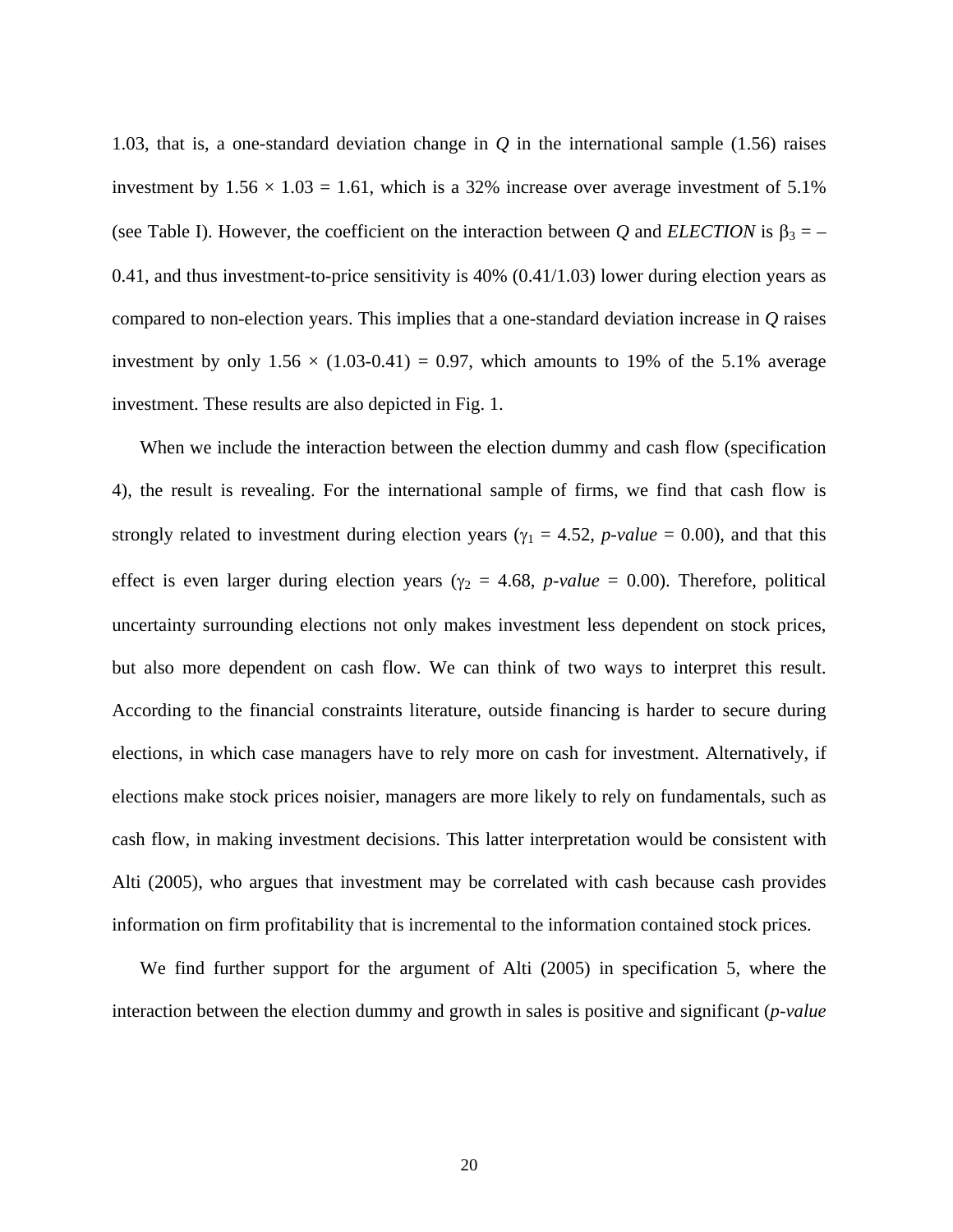$= 0.01$ ). Thus, during election years, investment appears to be more strongly related to fundamentals and less to stock prices. $^{22}$ 

We note that the U.S., Japan, and U.K. have a disproportionate number of observations in our sample; specifically, they together account for 37% of our sample. To see whether our results in Table III are driven by these countries, we run specification 4 of Table III after dropping firms from the U.S., U.K., and Japan.<sup>23</sup> The results are reported in Table IV. We find no noticeable change in the magnitude or significance of the coefficients - the interaction between the election dummy and firm value remains negative and significant.

#### *C. Degree of Election Uncertainty and Investment-to-Price Sensitivity*

If election outcomes and subsequent policy changes are easy to predict, there should be no noticeable decrease in investment-to-price sensitivity in election years. In contrast, greater electoral uncertainty is likely to result in a larger drop in investment-to-price sensitivity in election years. We test this conjecture by augmenting regression (2) with the interaction between electoral uncertainty (*UNCERT*) and firm value.<sup>24</sup>

We employ two measures of electoral uncertainty in this test. According to Julio and Yook (2009) and Durnev et al. (2009), elections that are won with a small margin (closely contested elections) are associated with greater uncertainty among market participants. Our first proxy is thus electoral margin, defined as the difference between the vote share of the largest government party and the vote share of the largest opposition party (these shares come from

 $22$  The coefficients on the country control variables are intuitive. Firms in more economically developed countries with better law enforcement invest more, whereas macro volatility reduces investment.

<sup>&</sup>lt;sup>23</sup> We do not report control variables for brevity.

 $24$  Since the proxies for uncertainty take values of 0 during non-election periods, we do not need to form triple interaction terms of elections dummy, uncertainty measure, and firm value.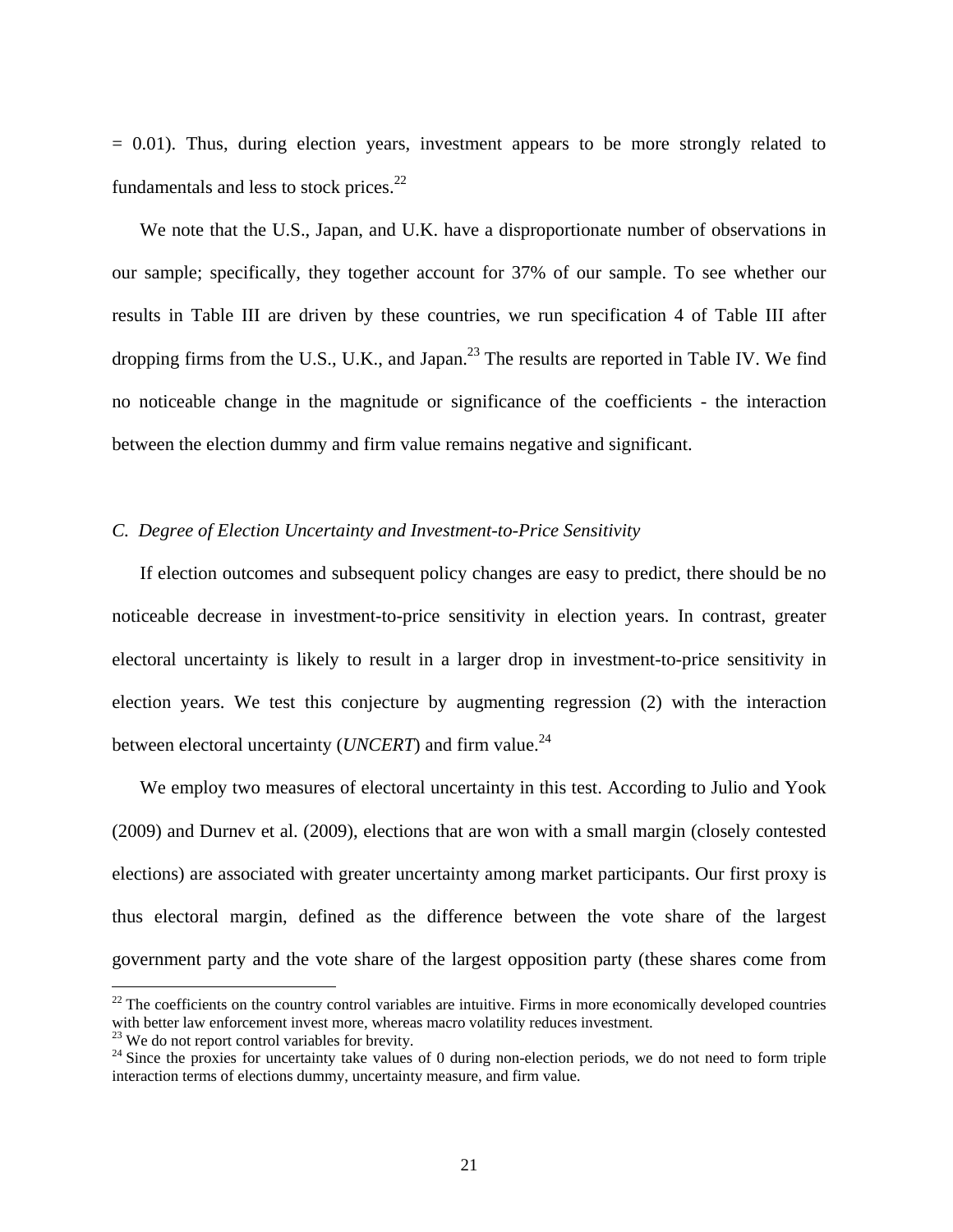the World Bank's Database of Political Institutions). Larger values of electoral margin indicate less electoral uncertainty. As a second measure, we use a more general political risk index that comes from the International Country Risk Guide (ICRG). The index consists of multiple categories, such as government stability, socioeconomic conditions, investment risk, risk of internal conflict, risk of external conflict, degree of corruption, influence of the military in politics, religious tensions, ethnic tensions, democratic accountability, and quality of bureaucracy. The index ranges from 0 to 100. Again, larger values indicate less political risk.<sup>25</sup>

Table V presents the estimation results. Electoral margin is used in specifications 1 and 2, and the political risk index is used in specifications 3 and 4. Specifications 2 and 4 include the interaction between cash flow and the election dummy. We find that independent of how electoral uncertainty is measured (electoral margin or political risk index), the interaction between electoral uncertainty and firm value is positive and significant (both with and without the cash flow-election dummy interaction). Thus, closely contested elections, that is, elections that are won with a smaller margin as well as elections associated with greater political risk, result in lower investment-to-price sensitivity.

To gauge economic significance of this result, consider two countries located in Europe and with similar levels of economic development: Austria and Denmark. According to the sixth column of Table I, elections in Denmark are won, on average with a margin of 10%, whereas elections are easier to predict in Austria, where the average electoral margin is 27%. According to specification 1, a one-standard deviation increase in *Q* (1.56) raises investment in Austria by  $(1.56) \times (0.880 + 0.013 \times 27) = 1.92$ . This increase in investment is 18% larger than

 $^{25}$  We consider an alternative proxy, government fractionalization, in the sensitivity analysis section (Section V) below.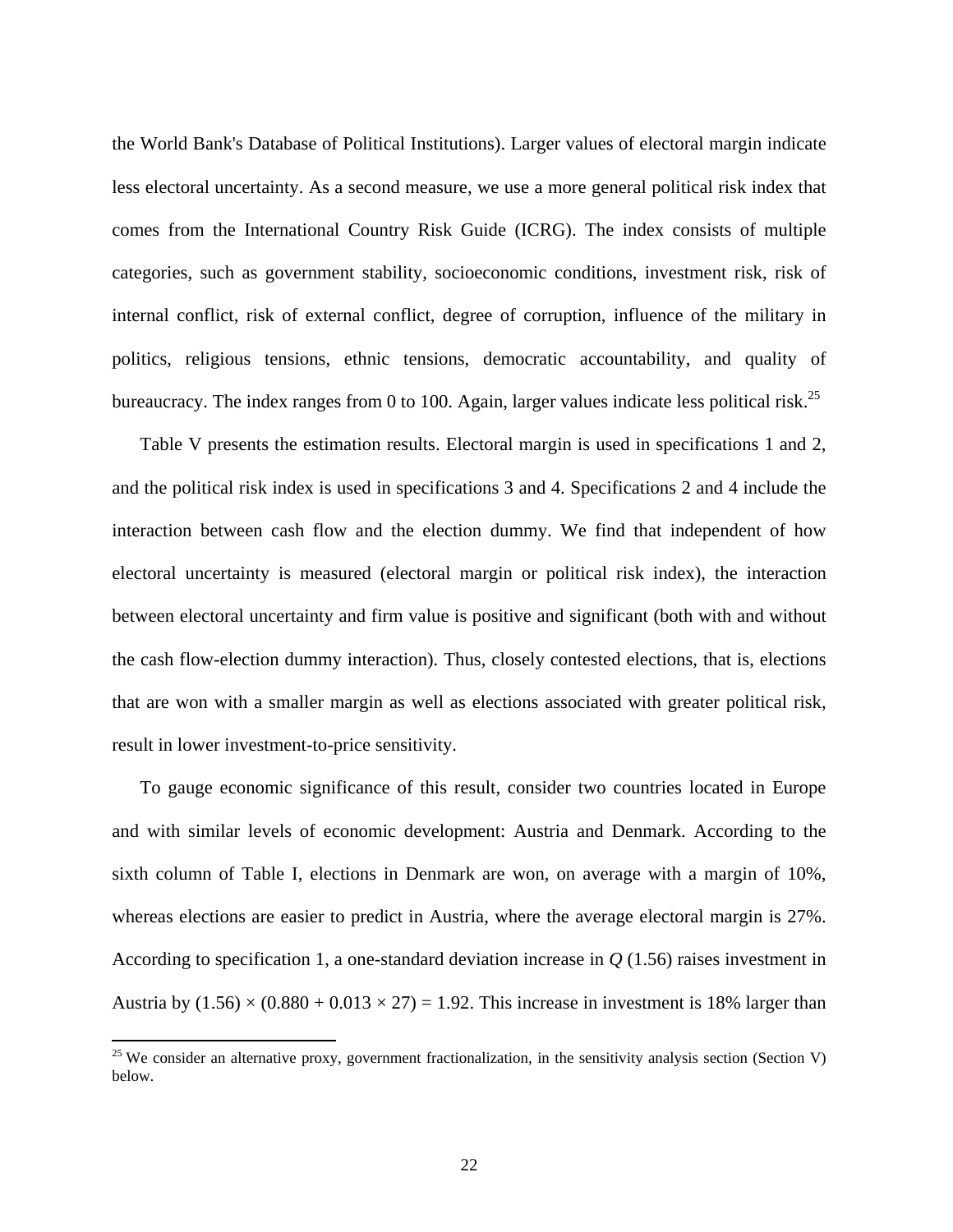that for Denmark, which observes an increase of  $(1.56) \times (0.880 + 0.013 \times 10) = 1.58$ . We therefore conclude that more uncertain elections decrease the link between investment and stock prices.

Notice that when we include the interaction between electoral uncertainty and firm cash flow (specifications 2 and 4), the observed coefficients on *UNCERT* × *CASH* are negative and significant in both specifications. This confirms the previous result that during periods of increased electoral uncertainty, managers pay more attention to cash flow.

#### *D. Impact of Elections on Stock Price Informativeness and Information Asymmetry*

According to the information view of investment, managers pay less attention to financial markets during election years because stock prices become less informative and/or because managers become more informed relative to other market participants. We test this explanation directly by relating measures of stock price informativeness and information asymmetry to election cycles. To construct relevant proxies, we build on prior research that investigates the amount of private information in stock prices as well as the degree of information asymmetry between insiders and outsiders.

A suitable proxy for the amount of firm-specific information contained in stock prices is developed by Morck et al. (2000) and used in both Durnev et al. (2004) and Chen et al. (2007). Morck et al. (2000) claim that if a firm's stock return is highly correlated with the market return, then the firm's stock price is less likely to contain firm-specific information, whereas if the firm's stock return moves asynchronously with the market return, more firm-specific information is likely to be impounded into the stock's price. Chen et al. (2007) show further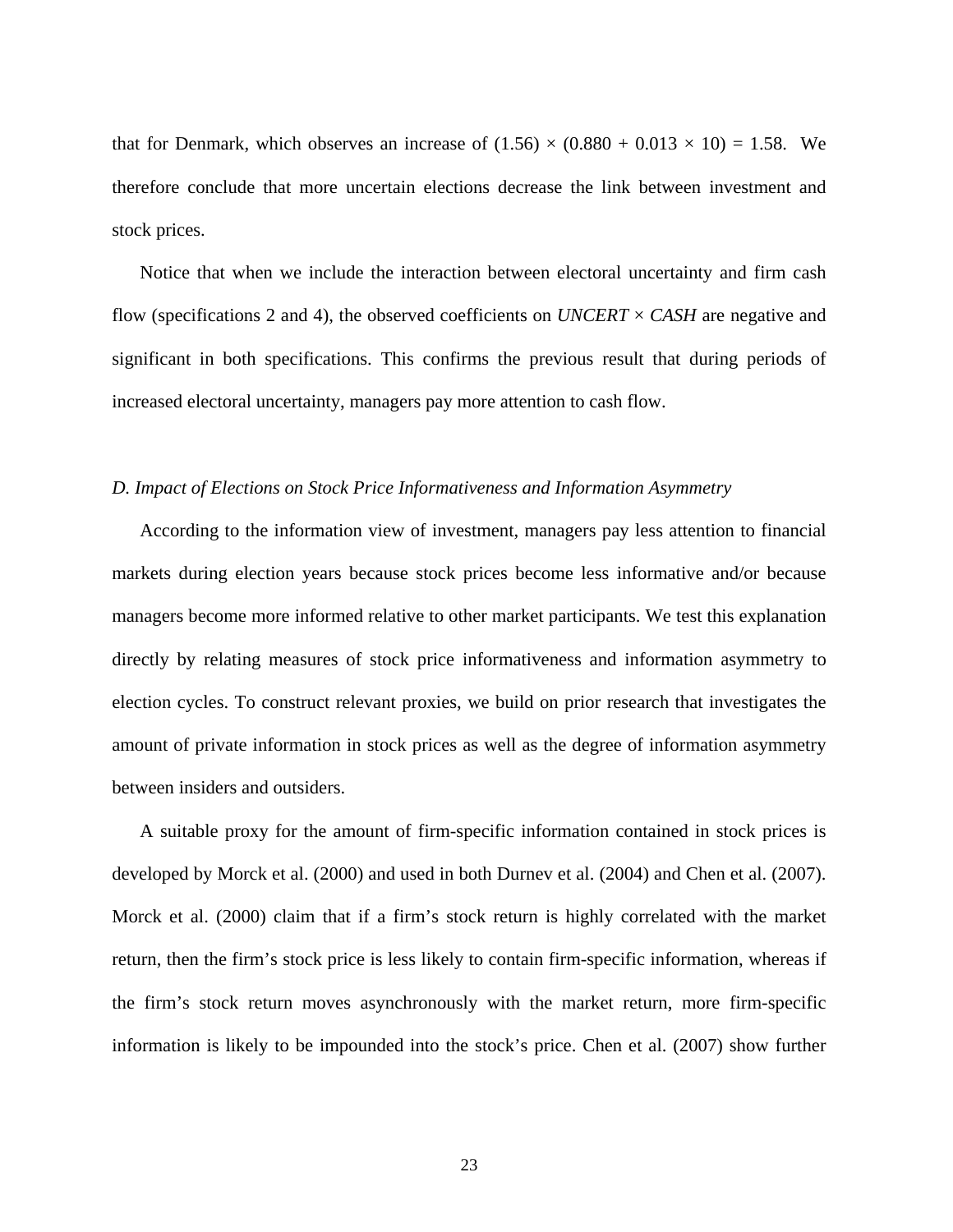that firms whose stocks contain more firm-specific information have larger investment-to-price sensitivities. Thus, following this literature, our measure of firm-specific information is given by the logarithmic transformation of the coefficient of determination  $\left(\ln (R_{i,t}^2/(1 - R_{i,t}^2))\right)$  of the following time-series regression, run for every firm and year using weekly return data:

$$
r_{i,w} = \alpha_i + \beta_{1,i} r_{c,w} + \beta_{2,i} r_{US,w} + \varepsilon_{i,w}.
$$
 (3)

In equation (3),  $r_{i,w}$  is the weekly return of firm *i*,  $r_{i,w}$  is the value-weighted market return of country *c*, and  $r_{US, w}$  is value-weighted market return of the U.S. Return data come from the Datastream database, and are expressed in U.S. dollars. Larger values of the log transformation of the coefficient of determination indicate *less* firm-specific information in stock prices.<sup>26</sup> Because of data limitations (return data are available as of 1995) the sample for this variable is reduced to 32,981 firm-years from 49 countries spanning the years 1995 through 2006.

To capture the degree of information asymmetry between managers and investors, we follow Llorente et al. (2002), who show that higher information asymmetry between different groups of traders is likely to result in returns being positively autocorrelated (conditional on trading volume). This is a simple and intuitive proxy that requires only return and trading volume data, and thus can be calculated for international companies. Specifically, we measure

1

<sup>&</sup>lt;sup>26</sup> It is worth noting that a more direct measure of private information, probability of informed trading (PIN), requires high-frequency data which are not available for international companies. We run additional tests using our sample of U.S. firms with PIN as the dependent variable in the sensitivity analysis section.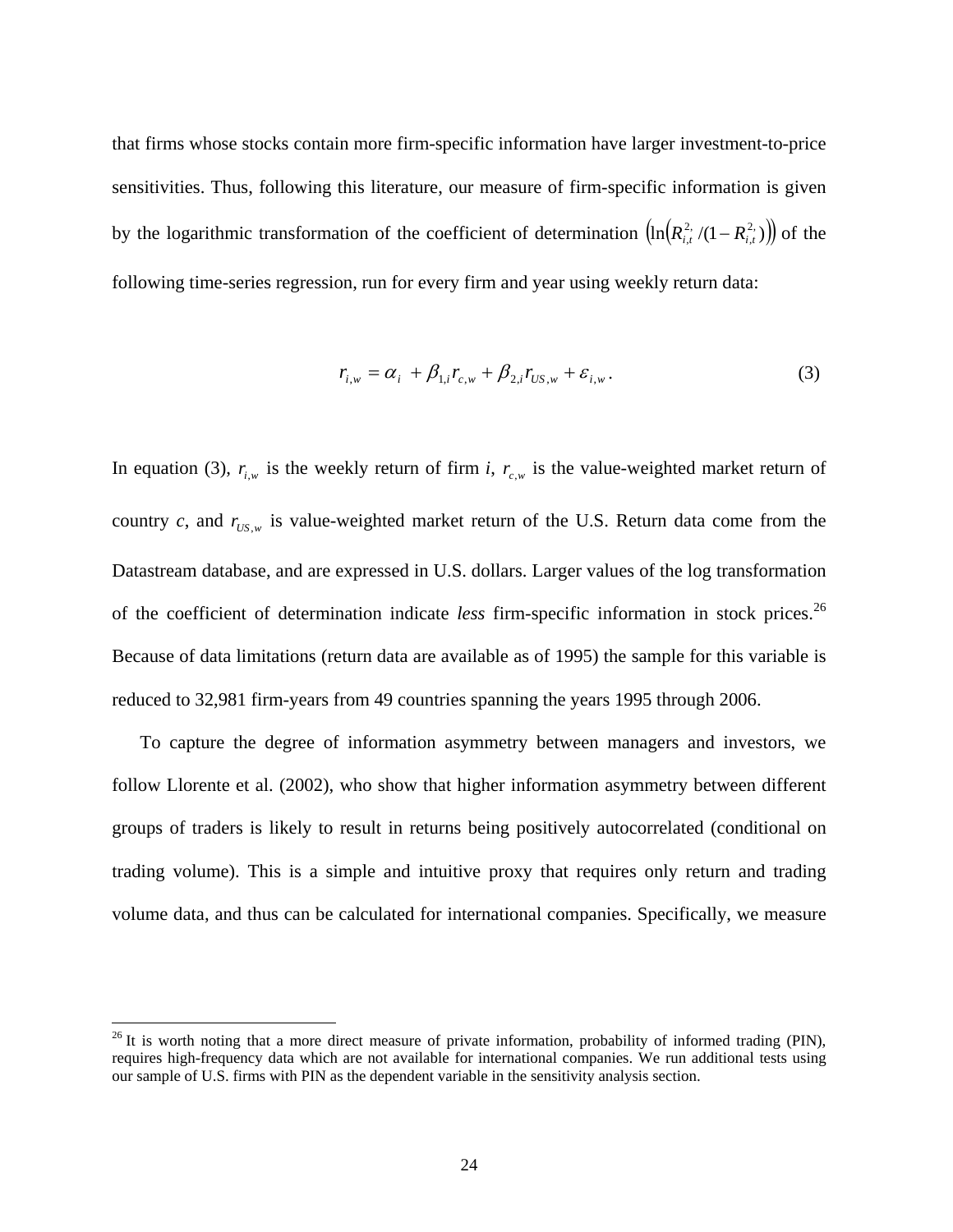information asymmetry as the coefficient  $C_2$  in the following time-series regression, which is run using weekly return and trading volume data for every company and year:

$$
r_{i,w} = A_i + C_{1,i}r_{i,w} + C_{2,i}r_{i,w}V_{i,w} + \lambda_{i,w} \tag{4}
$$

In (4), weekly returns,  $r_{w,t}$ , and trading volume (calculated as a de-trended series),  $V_{w,i}$ , are taken from Datastream. Larger values for the coefficient  $C_2$  indicate greater information asymmetry.<sup>27</sup> This variable is available for  $26,279$  firm-years from 49 countries spanning the years 1995 through 2006. The proposed variable is not a perfect measure of information asymmetry between managers and investors; rather, it captures the asymmetry between more informed and less informed traders. Our results therefore rest on the assumption that information asymmetry between managers and investors is similar to that between more informed traders and less informed traders.

As an alternative measure of managerial information advantage we use earnings surprises as in Chen et al. (2007). It is often argued that managers possess better information about earnings than outside investors before earnings numbers are released to the public. In this case, firm stock returns are likely to react on the days when earnings are announced with the magnitude of abnormal reaction being larger if information asymmetry is higher. To construct this measure, for every firm and year, we use the I/B/E/S database to find dates of quarterly

<sup>&</sup>lt;sup>27</sup> There is convincing evidence that the measure we use (the coefficient  $C_2$ ) is related to other measures of information asymmetry. Llorente et al. (2002) show that  $C_2$  is positive (negative) for companies that are more (less) likely to suffer from information asymmetry – firms with high (low) bid-ask spread, small (large) size, and/or with fewer (more) analyst following. Grishchenko et al.  $(2006)$  verify that, on average,  $C_2$  is larger for firms that are located in countries where information asymmetry problems are more severe, such as countries with poor disclosure requirements or countries that have weak corporate governance. Gagnon et al. (2009) confirm that *C2* is smaller for firms in more transparent stock markets.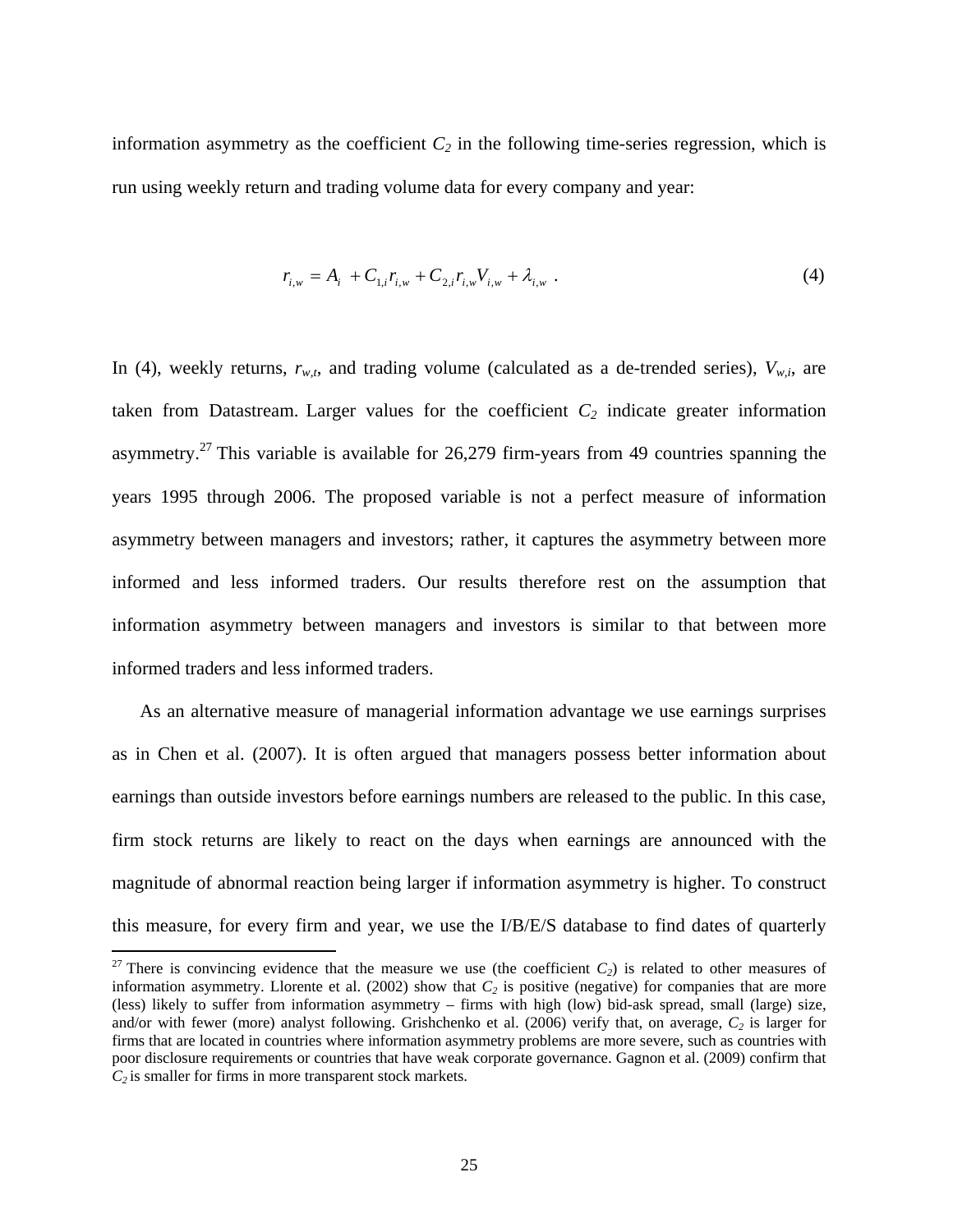earnings announcements.<sup>28</sup> Then earnings surprises are calculated as annual average absolute values (over four quarterly earnings announcements) of abnormal stock returns relative to local stock market indexes for the [-1+1] announcement periods. Larger values of earnings surprises reflect better informed managers as compared to outside investors. Due to various data limitations, this proxy can be constructed for a fraction of our international sample. Specifically the sample shrinks to 8,617 firm-years across 43 countries during years from 2000 through 2006.

To test whether firm-specific information and information asymmetry are consistently different across election and non-election years using the following panel regression:

$$
INF_{i,t}^c = \eta_i + \alpha \cdot trend + \beta_1 \cdot ELECTION_t^c + \beta_2 \cdot SIZE_{i,t-1}^c + \beta_3 \cdot \Delta S_{i,t-1}^c + \beta_4 \cdot FIN\_NEED_{j,t-1}^c
$$
  
+  $\beta_5 \cdot LEV_{i,t-1}^c + \varphi_1 \cdot GDP_{t-1}^c + \varphi_2 \cdot FD_{t-1}^c + \varphi_3 \cdot LAW_{t-1}^c + \varphi_4 \cdot PROPERTIES_{t-1}^c + \varepsilon_{i,t}$ , (5)

where  $\eta_i$  are firm fixed effects, and *trend* captures a time trend.<sup>29</sup> The dependent variable, *INF* (information), is either the log transformation of  $R^2$ , or the coefficient  $C_2$ , or earnings surprises as defined above. In (5), we include controls shown to affect the quality and distribution of information (see, e.g., Durnev et al. (2004) and Jin and Myers (2006)), namely: *SIZE*, firm size (log of total assets);  $\Delta S$ , firm sales growth;  $FIN$ <sub>NEED</sub>, industry financial need (industry median value of capital expenditures minus cash flows from operations divided by capital

 $28$  These dates are cross checked with earnings announcement dates reported in Bloomberg.

<sup>&</sup>lt;sup>29</sup> Time trend is included because the amount of firm-specific information is presumably larger and information asymmetry is lower during later periods because of better developed and more globalized financial markets. For example, Campbell et al. (2001) find that the market  $R^2$  has a negative trend indicating greater firm-specific return variation.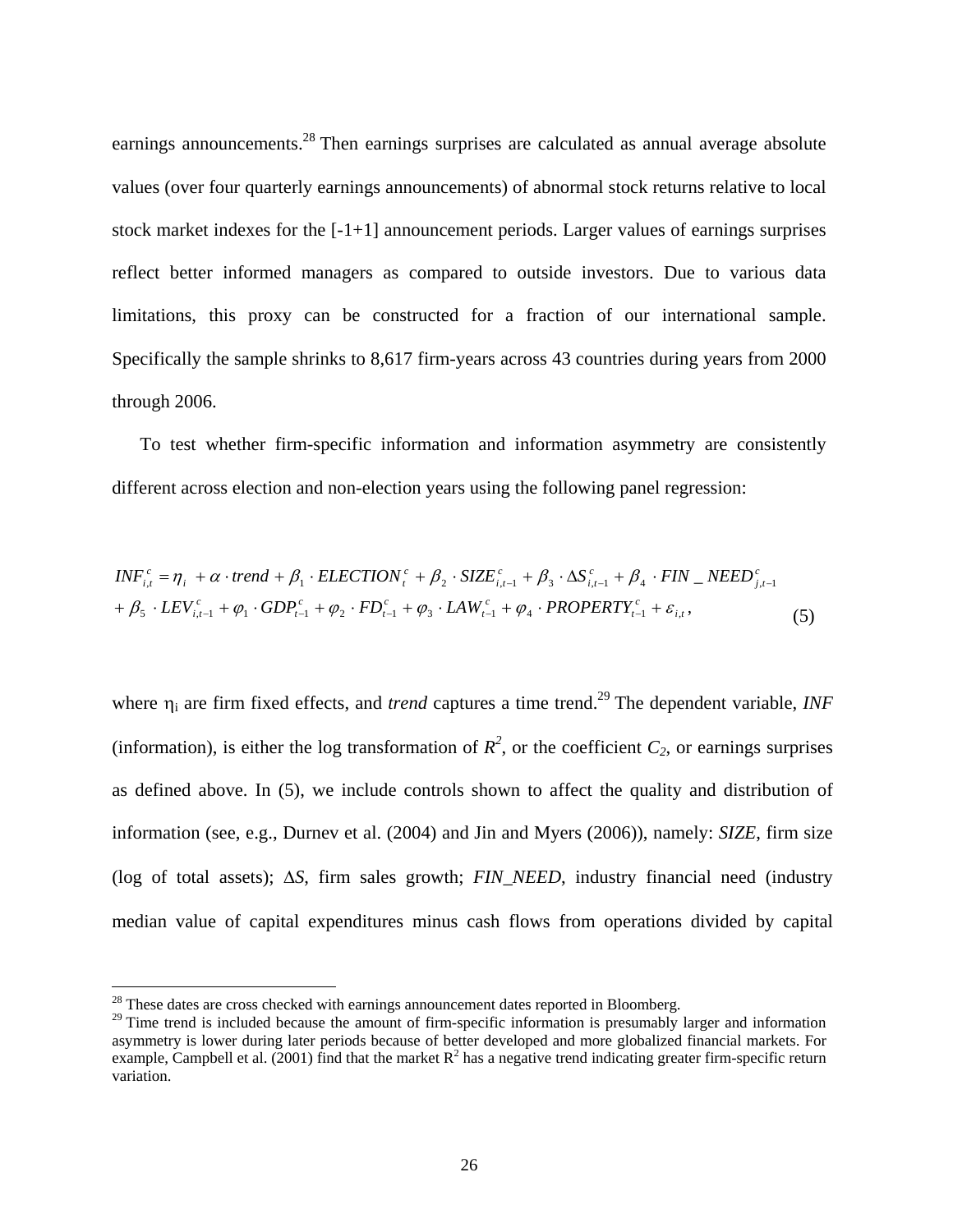expenditures); *LEV*, firm leverage (long-term debt over beginning-of-year total assets); *GDP*, real GDP per capita; *FD*, financial development; *LAW*, rule of law; and *PROPERTY*, an index of property rights protection.<sup>30</sup>

Estimation results are presented in Table VI. In specification 1, the dependent variable is the log transformation of  $\mathbb{R}^2$ . The coefficient on *ELECTION* is positive and significant. This is consistent with the notion that less firm-specific information enters stock prices during election years, making returns more correlated with the market indexes during such periods. The coefficient on *trend* is negative and significant, indicating that the market  $R^2$  decreases over time. With regard to the control variables, stocks in more economically and financially developed countries as well as in countries with better law enforcement and property rights protection incorporate more firm-specific information. The above results suggest that, during election years, stock prices incorporate less firm-specific information which can be a possible explanation for why investment is less responsive to prices during election years.

In specification 2 the dependent variable is return autocorrelation, our measure of information asymmetry. The coefficient on the election dummy variable is positive, albeit marginally significant ( $p$ -value = 0.09). A similar result is observed in specification 3 with earnings surprises as the dependent variable. Election dummy is positive with *p-value* equal to 0.10. The above results suggest that, during election years, while stock prices incorporate less firm-specific information, they are not associated with a significant increase in information asymmetry. Thus, for our sample firms it appears that managers pay less attention to stock

 $30$  Our results do not change if we measure the dependent variable one or two years after the election year to account for information incorporation delay.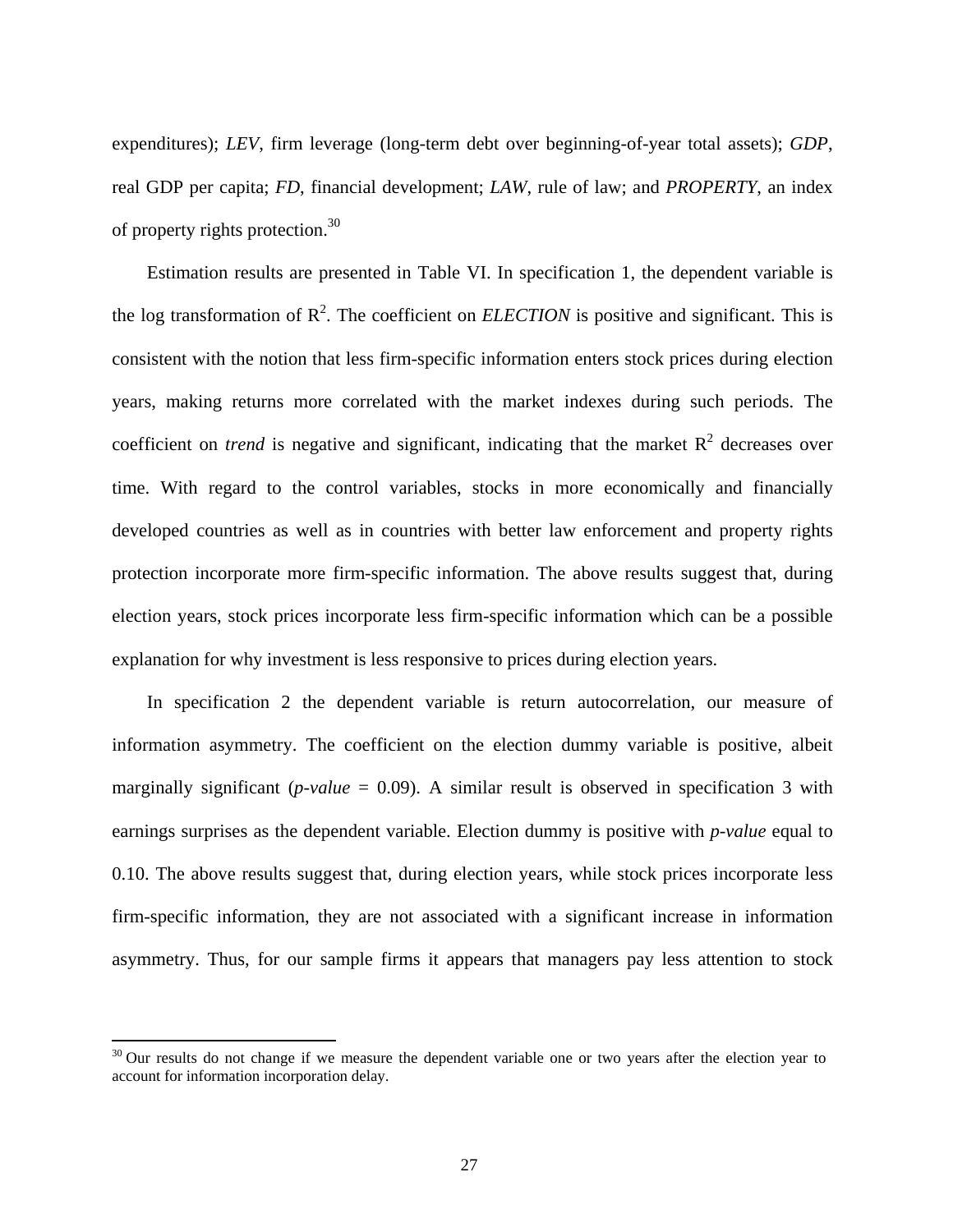prices not because they become more informed relative to outside investors but rather because stocks become less informative.

#### *E. Variation of Investment-to-Price Sensitivity across Countries*

We test the political view of investment by calculating investment-to-price sensitivity for every country and exploring its variation across countries with different economic and institutional characteristics. Controlling for economic factors, we expect to observe a greater decrease in investment-to-price sensitivity during election years in countries with heavy state presence, and in countries where managers and politicians are less accountable.

First, for every country, we run specification 3 from Table II (i.e., using regression (1)) on country-specific panels of data to calculate county-level estimates of  $\beta_2$  and  $\beta_3$ ; as before,  $\hat{\beta}_2$  measures investment-to-price sensitivity during non-election periods,  $\hat{\beta}_3$  measures the change in sensitivity due to elections, and  $\hat{\beta}_2 + \hat{\beta}_3$  measures investment-to-price sensitivity during election periods. Table VII reports the results for  $\hat{\beta}_2$ ,  $\hat{\beta}_3$ , and  $\hat{\beta}_2 + \hat{\beta}_3$  in columns two through four, respectively. The coefficients significant at the 10% level are in boldface. To measure the relative impact of elections, the last column of Table VII shows the ratio  $\hat{\beta}_3 / \hat{\beta}_2$ , expressed in percentages. Some interesting patterns emerge in Table VII. Out of the 63 countries analyzed, more than two-thirds (49) exhibit a drop in investment-to-price sensitivity during election years (negative values in the second columns, "Q-election dummy"), $31$  and the drop is significant at the 10% level for twenty-six of them. The five countries with the greatest

1

 $31$  There are fewer countries in Table VII than in earlier tests because we cannot run country-specific regressions for countries with few observations.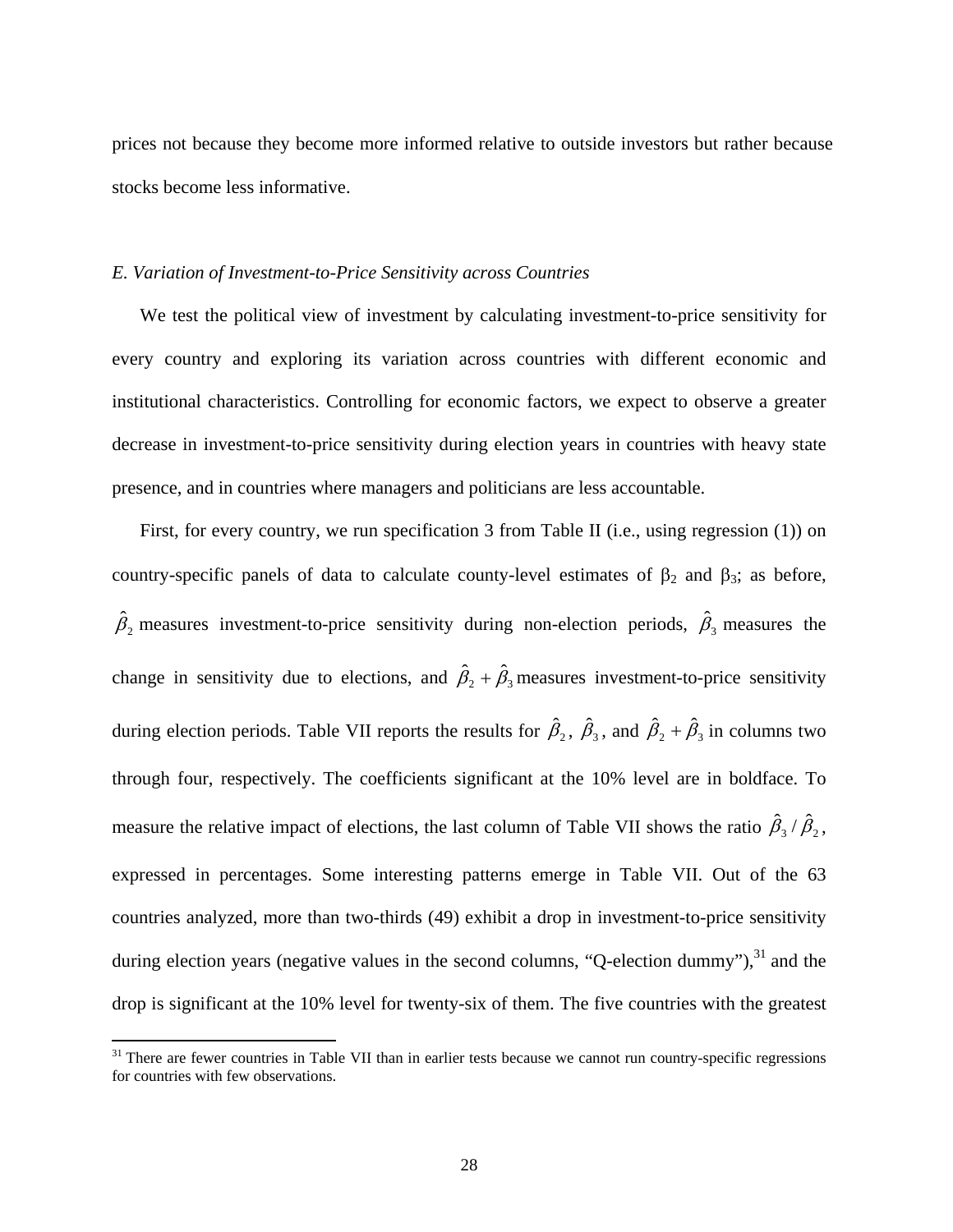relative drop in sensitivity (column five, "differential investment-to-price sensitivity") are Peru, Paraguay, South Korea, Turkey, and Jamaica. Therefore, we observe that investment-toprice sensitivity is lower in election periods for individual countries and not only for the aggregate sample of firms.

Next, to determine whether the drop in investment-to-price sensitivity can be explained by country characteristics reflecting a country's level of economic development, institutional development, state ownership, and politician accountability, we perform a series of "horserace" regressions. Specifically, we run cross-country regressions where the relative decrease in investment-to-price sensitivity,  $\hat{\beta}_3 / \hat{\beta}_2$ , is regressed on a set of country characteristics. These characteristics include: *CORRUPT*, the corruption index from Transparency International, which measures the extent to which corruption is perceived to exist in the public and political sectors; *POL\_DISCL*, the measure of public disclosure by politicians from Djankov et al.  $(2009)^{32}$ ; *STATE*, the index of the prevalence of state ownership and control from EIU; *MEDIA*, the media freedom index from Journalists without Borders, which assesses the extent of press freedom in a country based on violations directly affecting journalists and news media; *IP*, an updated investor protection (anti-director) index from Djankov et al. (2008); *LAW*, rule of law; *GDP*, log of real GDP per capita; and FD, financial development.<sup>33</sup>

The cross-country estimation results are presented in Table VIII. Specification 1 provides a baseline using GDP and financial development as the independent variables. We find that the

<u>.</u>

 $32$  This variable is equal to one if filings on financial and business interests by Members of Parliament can be accessed publicly, to 0.5 if only one of the two types of filings (financial interests or business interests) is publicly available, and zero otherwise.

<sup>33</sup>Larger values for *CORRUPTION*, *POL\_DISCL*, *MEDIA*, *STATE*, *IP*, and *LAW* indicate less corruption, better political disclosure, freer media, less state ownership, better investor protection, and better laws, respectively. All of the independent variables are calculated as average values over the time period when the relative decrease in investment-to-price sensitivity is estimated.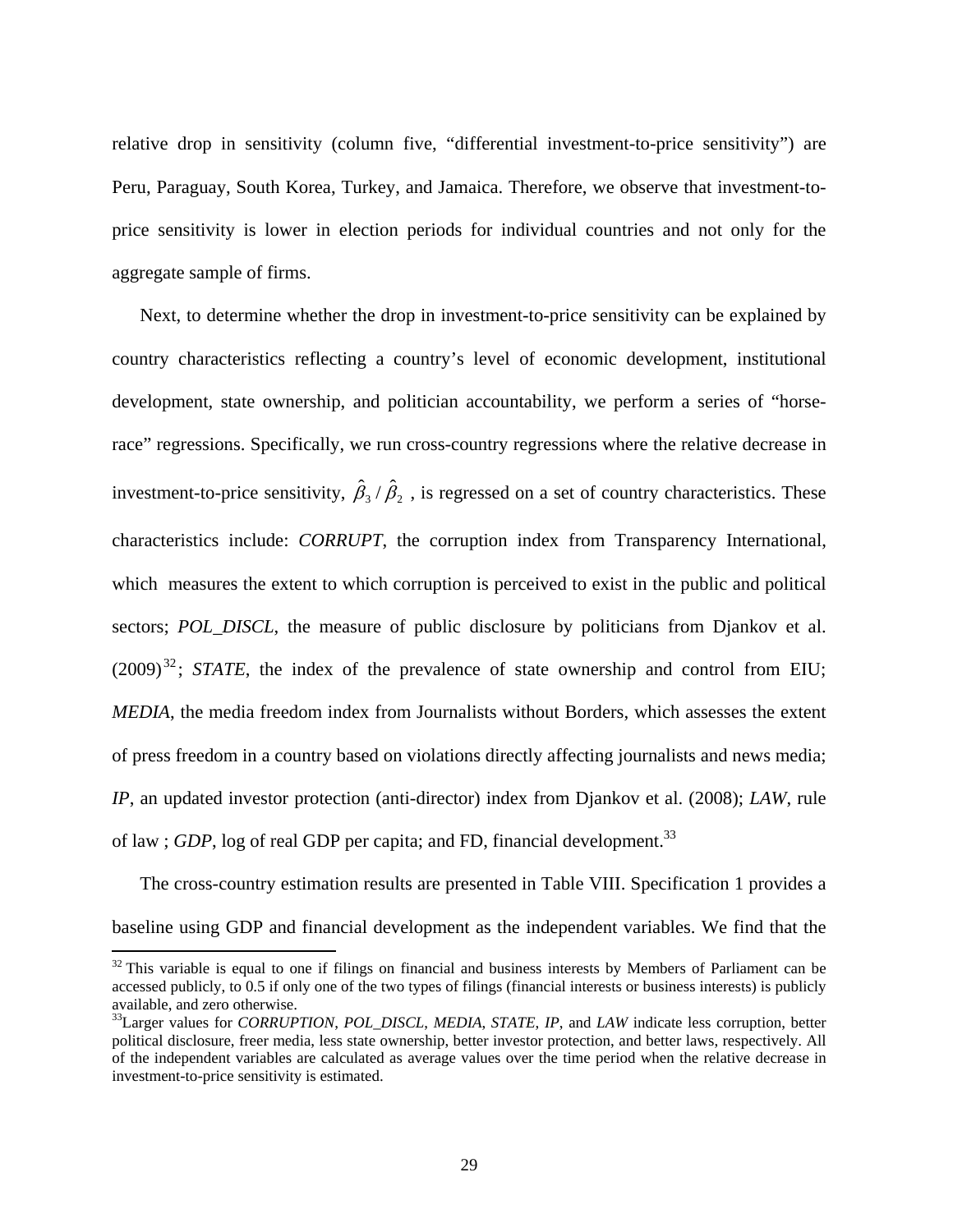drop in investment-to-price sensitivity is larger in more developed countries as measured by GDP per capita. After controlling for GDP, financial development has no impact on the drop in sensitivity. The other explanatory variables listed above enter sequentially in specifications 2 through 7. Controlling for GDP and financial development, we find that out of the remaining six variables considered (corruption, political disclosure, state ownership, media freedom, investor protection, and rule of law), three variables explain the drop in sensitivity: the level of corruption (*p-value* = 0.00), the strength of disclosure standards for politicians (*p-value* = 0.00), and the extent of state ownership (*p-value* = 0.05). Interestingly, media freedom, investor protection, and quality of laws do not contribute to the variation in the sensitivity decrease once economic factors are taken into account. When all parameters are included together (specification 8), corruption and disclosure by politicians remain significant (*p-value* = 0.03 and 0.01, respectively), while state ownership becomes marginally significant (*p-value*  $= 0.10$ .<sup>34</sup>

In sum, we find that the decrease in investment-to-price sensitivity during election years varies across countries. Further, the political view of investment is more likely to hold for countries with larger state ownership, more corruption or where politicians are not required to publicly disclose their business interests – countries where elections have a larger impact on investment-to-price sensitivity. A possible interpretation of this result is that if managers can bribe politicians or otherwise gain privileged access to information or state financing during election years, the stock market becomes of little relevance to investment decisions.

1

 $34$  The regression in specification 8 suffers from collinearity problem because all of the independent variables are highly correlated. Nevertheless, it is still interesting to examine which parameters explain variation in the drop in investment-to-price sensitivity when they enter together.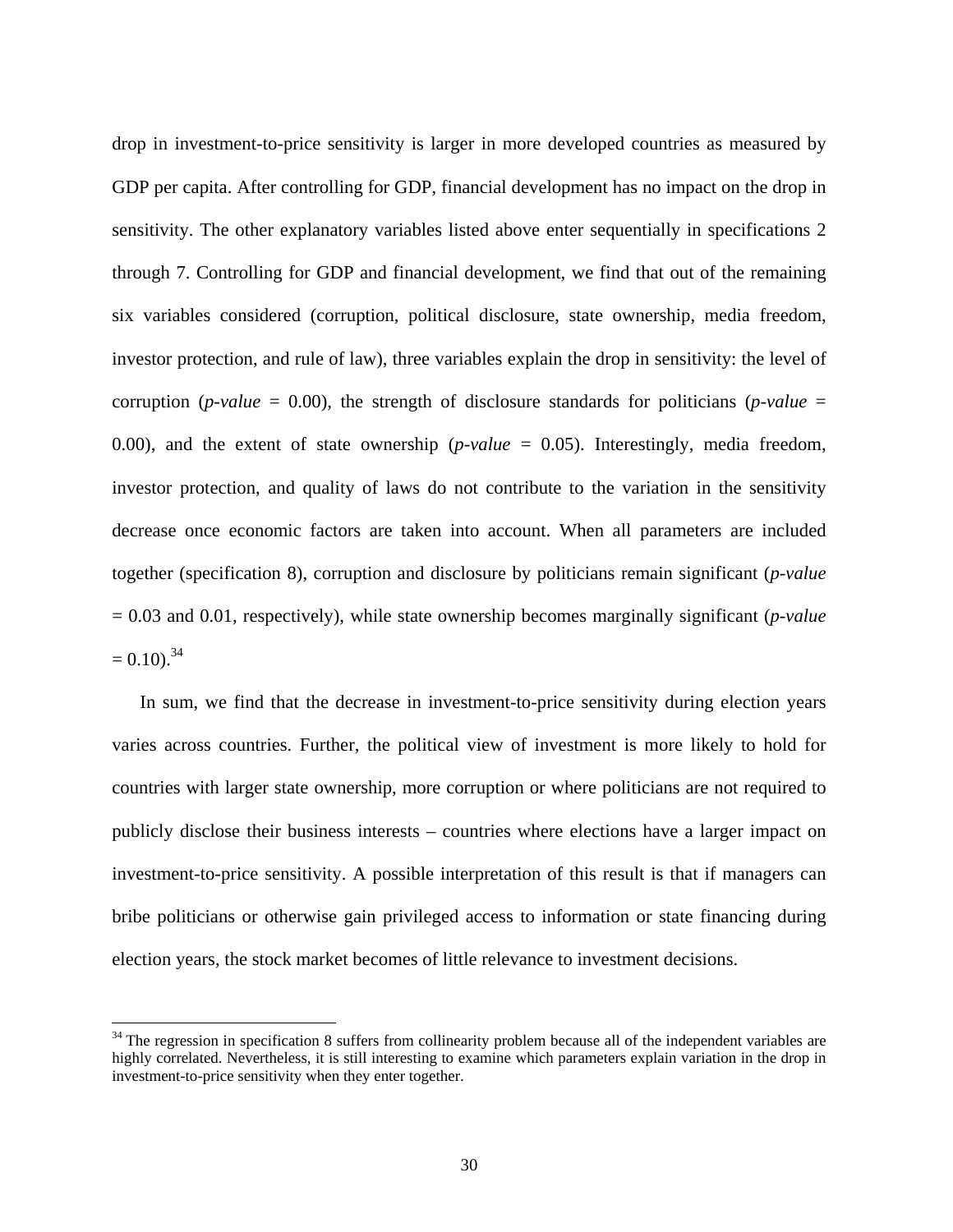#### *F. Implications for Capital Allocation and Firm Performance*

Our last series of tests links the election-induced drop in investment-to-price sensitivity to subsequent company performance. If lower investment-to-price sensitivity is associated with inferior capital allocation, firm performance is expected to suffer.

To test this conjecture we apply a two-stage procedure. First, we identify companies that experience an abnormal decrease in investment during election years. For these purposes, we run country-specific regressions as in Table VII but without the interaction between firm value and the election dummy variable, and we collect the regression residuals for every company and election year. Negative residual values indicate companies whose investment becomes less related to firm value during election years. Then, using these residuals, we form the dummy variable *DECREASE*, which is equal to one for company-election observations with negative residuals, and zero otherwise. Second, we regress company performance on *DECREASE* and a set of controls: R&D expenditures scaled by total assets, log of total assets, and long-term debt over total assets at the firm level, and real GDP per capita, financial development, and rule of law at the country level. If the drop in investment-to-price sensitivity decreases company performance, we expect the coefficient on *DECREASE* to be negative.

The results are reported in Table IX. Firm performance is measured by return on assets, ROA, in specifications 1 and 2 and by sales growth in specifications 3 and 4. ROA and sales growth are calculated as average values over the three years following an election. Specifications 1 and 3 do not include the firm and country controls, whereas specifications 2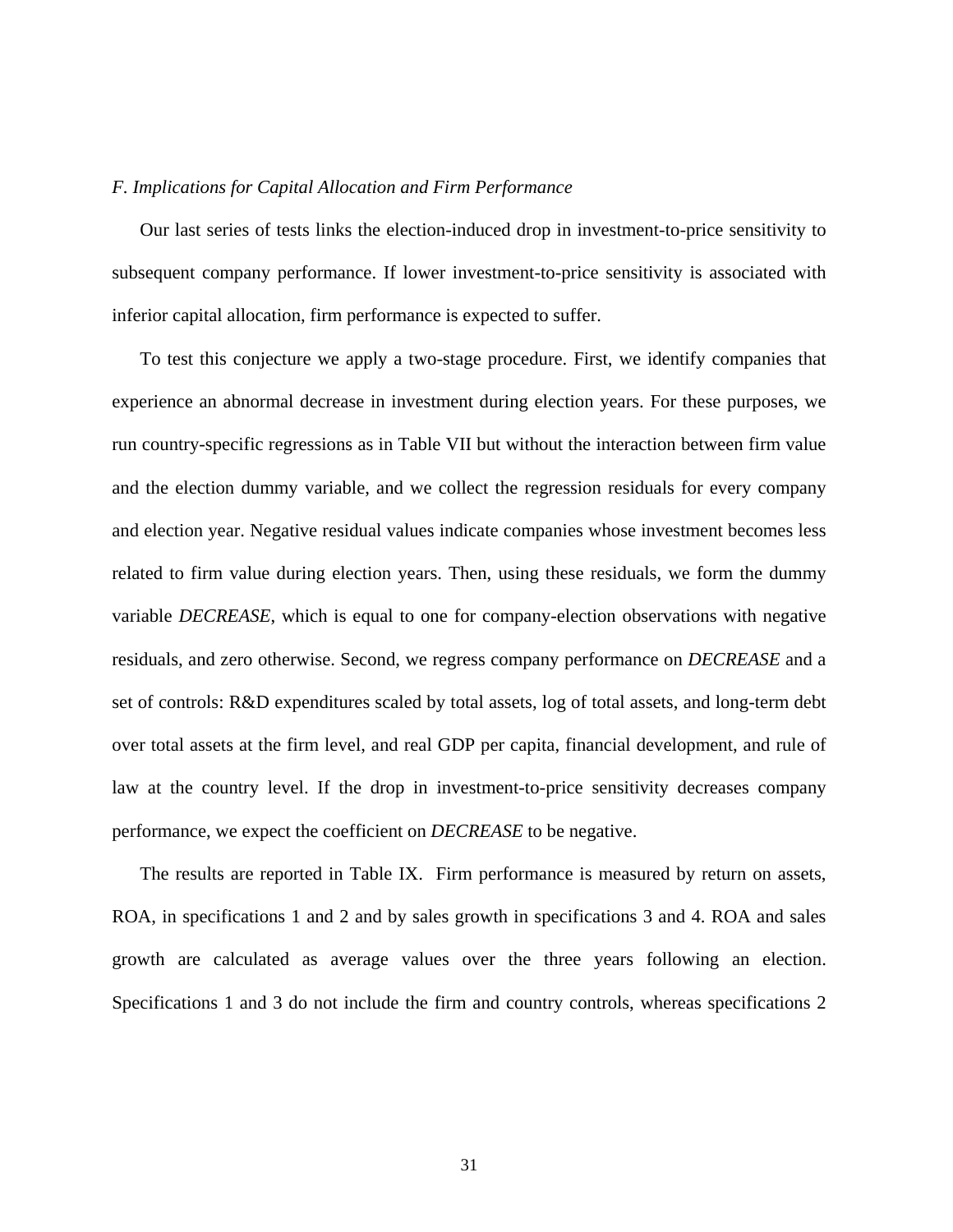and 4 do. In all of the regressions, we control for firm and election fixed effects. Standard errors are calculated using a two-dimensional clustering method.

Focusing on ROA, in the regression omitting the control variables the coefficient on *DECREASE* is equal to –4.07, which amounts to a 4% drop in ROA. This is a large deterioration in performance given that the sample average ROA is 10%. The coefficient remains negative and significant when controls are included, with the coefficient now –3.94. A similar reduction in performance is observed when sales growth is considered: independent of whether the control variables are included or not, the coefficients on *DECREASE* are negative and highly significant. For instance, in specification 4, companies that experience a drop in investment-to-price sensitivity observe a 6.21% decrease in sales growth over the three years following an election. These results support our conjecture that political uncertainty can lead to a decrease in corporate performance.

#### **V. Sensitivity Analysis**

 $\overline{a}$ 

In this section, we perform a battery of checks to ascertain whether our results are biased by endogeneity of elections, measurement errors, or whether they are sensitive to the choice of proxies used. These tests generate results that are qualitatively similar to our main findings above, suggesting that our conclusions are robust to these concerns. We briefly discuss our various checks below.<sup>35</sup>

First, although in most cases elections follow pre-determined cycles, deterioration in economic performance, death of a political leader, and wars or revolutions may trigger early elections, making them endogenous. We tackle this issue by running Instrumental Variables

<sup>&</sup>lt;sup>35</sup> The results in this section are not tabulated to save space; they are available from the authors upon request.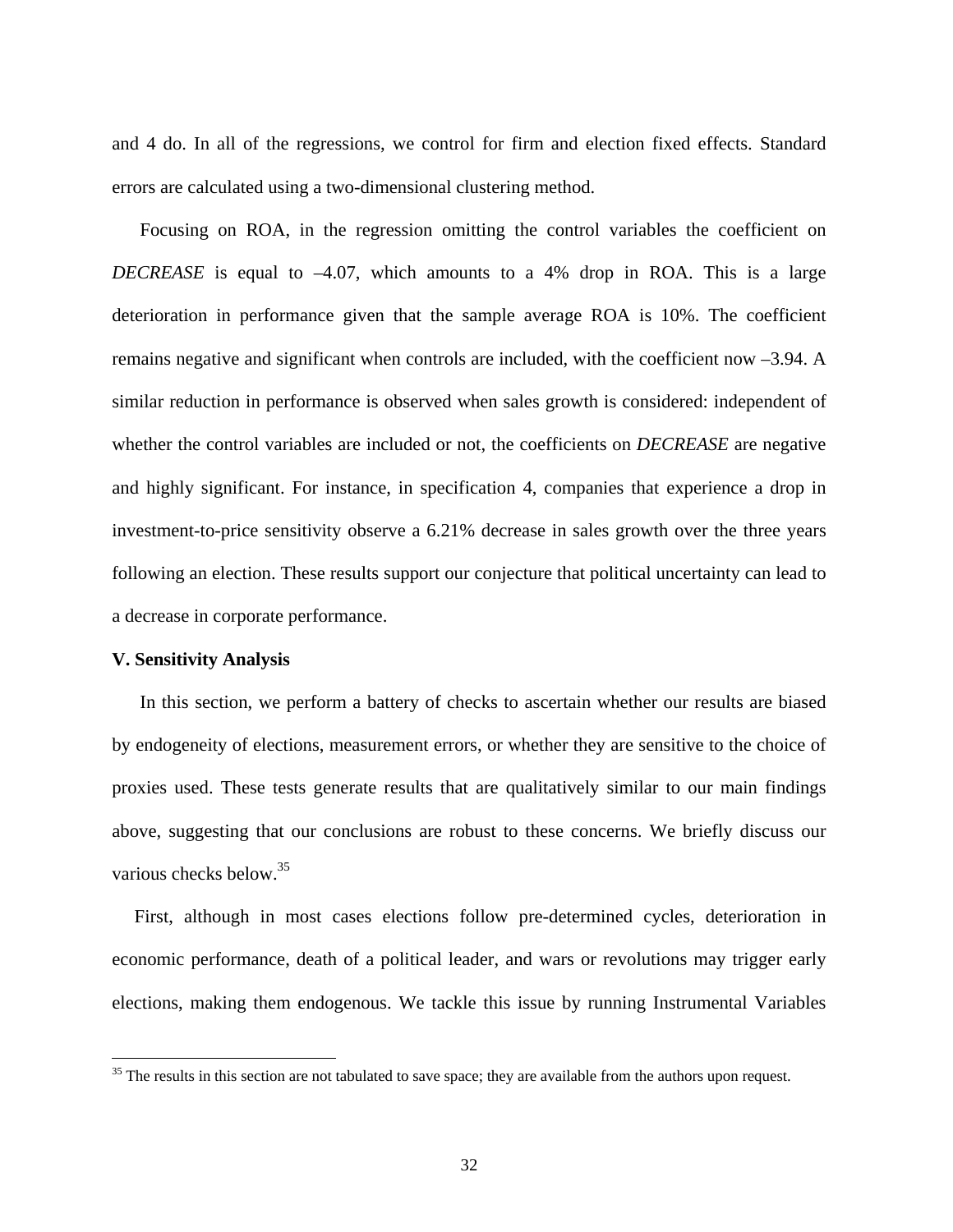regressions with pre-determined election schedules as an instrument for the observed election cycles. To construct the election schedules, we hand-collect statistics on the length of time between elections for every country. A series of tests confirms that this instrument is relevant (not weak) and can be treated as exogenous. The results of these regressions indicate that our results remain unchanged, and in some instances even become stronger.

Because different accounting standards and financial statement consolidation rules can bias estimates of firm value, in our second robustness test, we follow Morck et al. (1990) and Smith et al. (2007) and use lagged stock returns instead of firm value in regressions (1) and (2). Our results continue to go through. Similarly, Erickson and Whited (2000) raise a concern that measurement errors in firm value can bias investment-to-price sensitivity. They propose to estimate the relationship between investment and Q using the measurement-error-consistent GMM method. This method decomposes Q into a components relevant for investment and a component irrelevant for investment. Following their GMM approach, we sort observations into election-years cohort and non-election-years cohort and compare investment-to-price sensitivity between the two cohorts. Our results do not seem to be biased by the errors-invariables problem because the re-calculated investment-to-price sensitivity turns out to be significantly lower during election years.

Next, in the main analysis, we use firm-specific return variation to measure the amount of private information in stock prices. To test whether this design choice drives our results, we use an alternative measure, namely, the PIN (probability of informed trading) variable developed by Easley et al. (1997); large values of PIN indicate more private information. Unfortunately, this measure can be computed only for U.S. companies as it requires high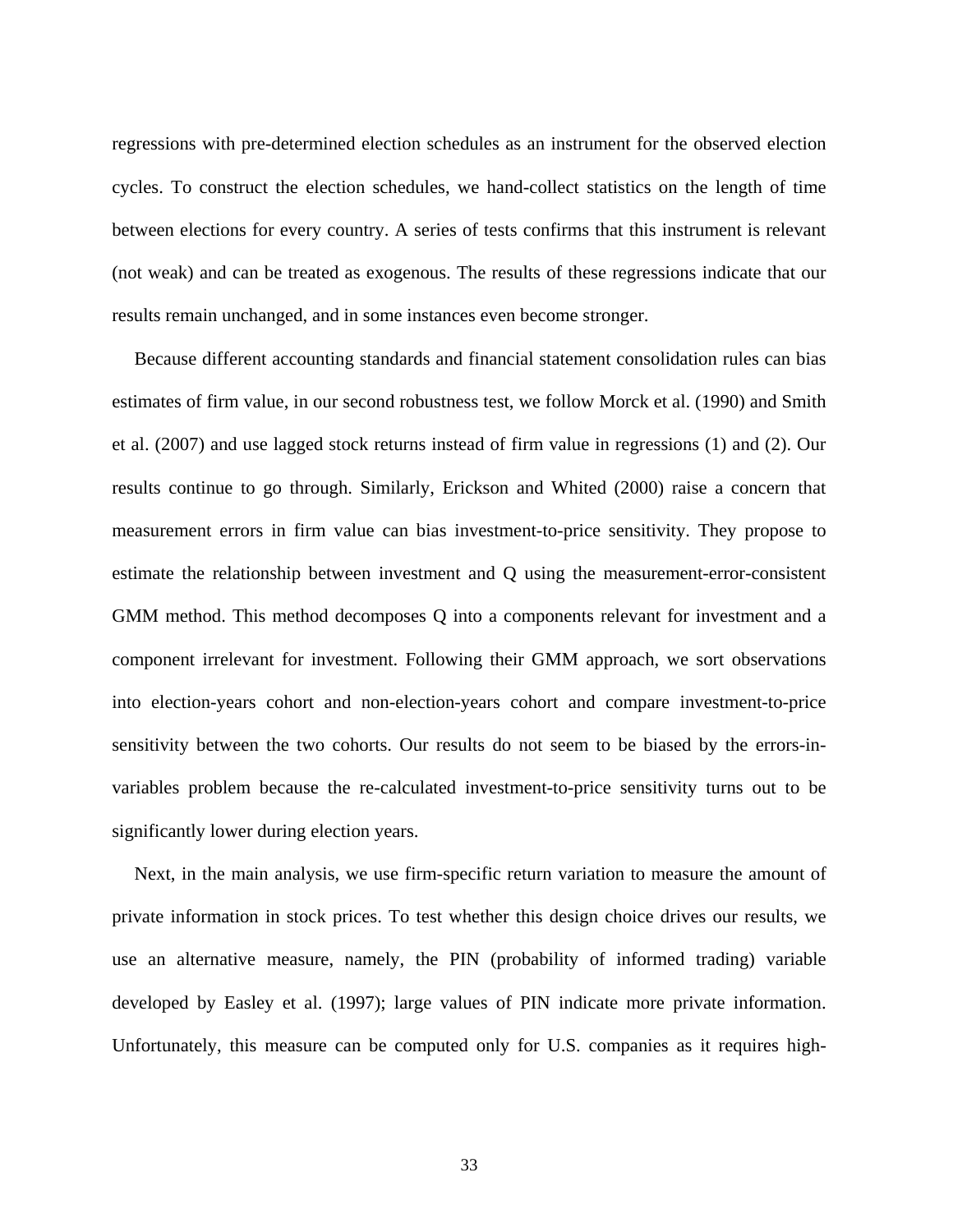frequency intraday data. For our sample of U.S. companies, the coefficient at the PIN variable is insignificant confirming the main results that managers pay less attention to stock prices not because information asymmetry is larger but because stock prices become less informative during elections.

Additional tests examine robustness to the choice of proxy for firm investment and election uncertainty. In particular, as alternatives measures of firm investment, we replace capital expenditures scaled by total assets with the percentage change in total assets. Similarly, as an alternative to electoral margin or political risk as a measure of election uncertainty, we use government fractionalization.36 All of our results survive these changes.

Our next test takes into account the fact that, because firm data are organized by calendar year, a slight mismatch arises with respect to election timing. For example, firm observations that correspond to calendar year 2000 appear in the same time cohort for elections that are held in January of 2000 or December of 2000. To address this issue, we repeat our analyses organizing firm data by fiscal years that correspond to election months. Specifically, for an election in month *n* we take companies with financial statements filed during months  $n - 6$ through  $n + 5$ . None of our results are affected by this change.

Finally, one may argue that a decrease in investment-to-price sensitivity can be explained by financing constraints alone. To test this argument, we first sort company-year observations according to the measure of financing constraints used in Baker et al. (2003) (this measure is

1

<sup>&</sup>lt;sup>36</sup> Government fractionalization is defined as the probability that two deputies, picked at random among government members, are of different parties. This variable comes from the World Bank's Database of Political Institutions.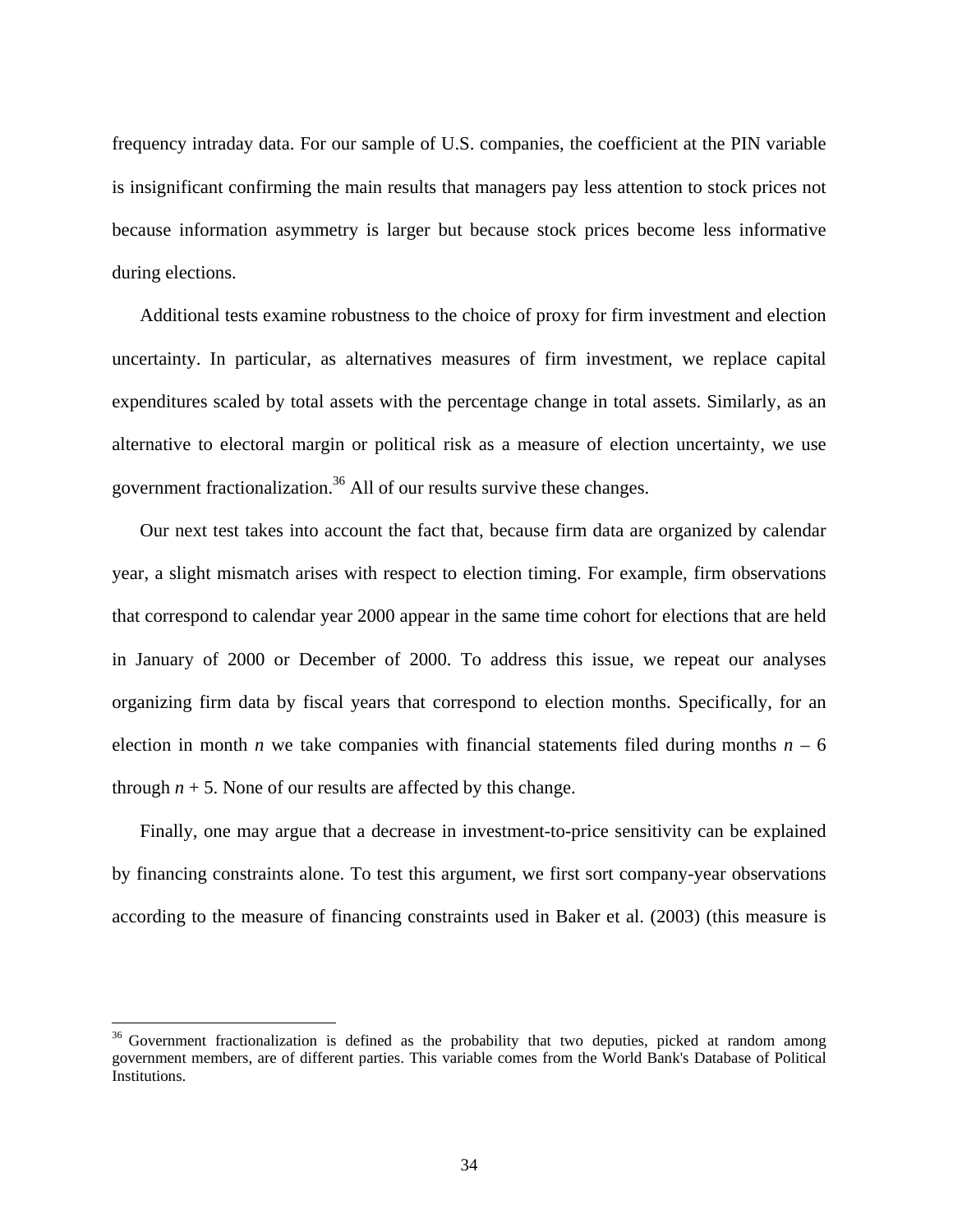based on Kaplan and Zingales' (1997) five-variable KZ index).<sup>37</sup> We then re-run every regression for different quintiles of firms. The results show that the observed drop in investment-to-price sensitivity holds for every quintile. Hadlock and Pierce (2010) claim that firm size and age reflect financial constraints better than the original KZ index. Consequently, we confirm that the drop in investment-to-price sensitivity holds for subgroups of firms sorted according to size and age. Overall, we find no support for the argument that investment-toprice sensitivity changes are driven by financial constraints alone.

#### **VI. Concluding Remarks**

 $\overline{a}$ 

In a recent paper, Roe and Siegel (2009) argue that to date the finance literature has largely ignored the link between political factors and financial decision-making. Our paper is among the first to attempt to fill this gap. We argue that during periods of increased political uncertainty, stock prices play a limited role in guiding corporate investment decisions. Using national elections as our sample of politically uncertain events, we find that during election years, (i) investment is less sensitive to stock prices, (ii) the drop in investment-to-price sensitivity is larger when election outcomes are less certain, and (iii) the drop in investment-toprice sensitivity is associated with lower post-election company performance. We therefore conclude that politics has a real impact on corporate performance by altering how managers respond to stock prices when making investment decisions.

We propose two explanations for the above findings. According to the information view of investment, uncertainty about election outcomes and subsequent policy changes can reduce the

 $37$  This measure is calculated as a linear combination of cash flows, cash dividends, cash balances, and leverage. Larger values of the KZ index indicate more constrained firms. See Baker et al. (2003) for more details.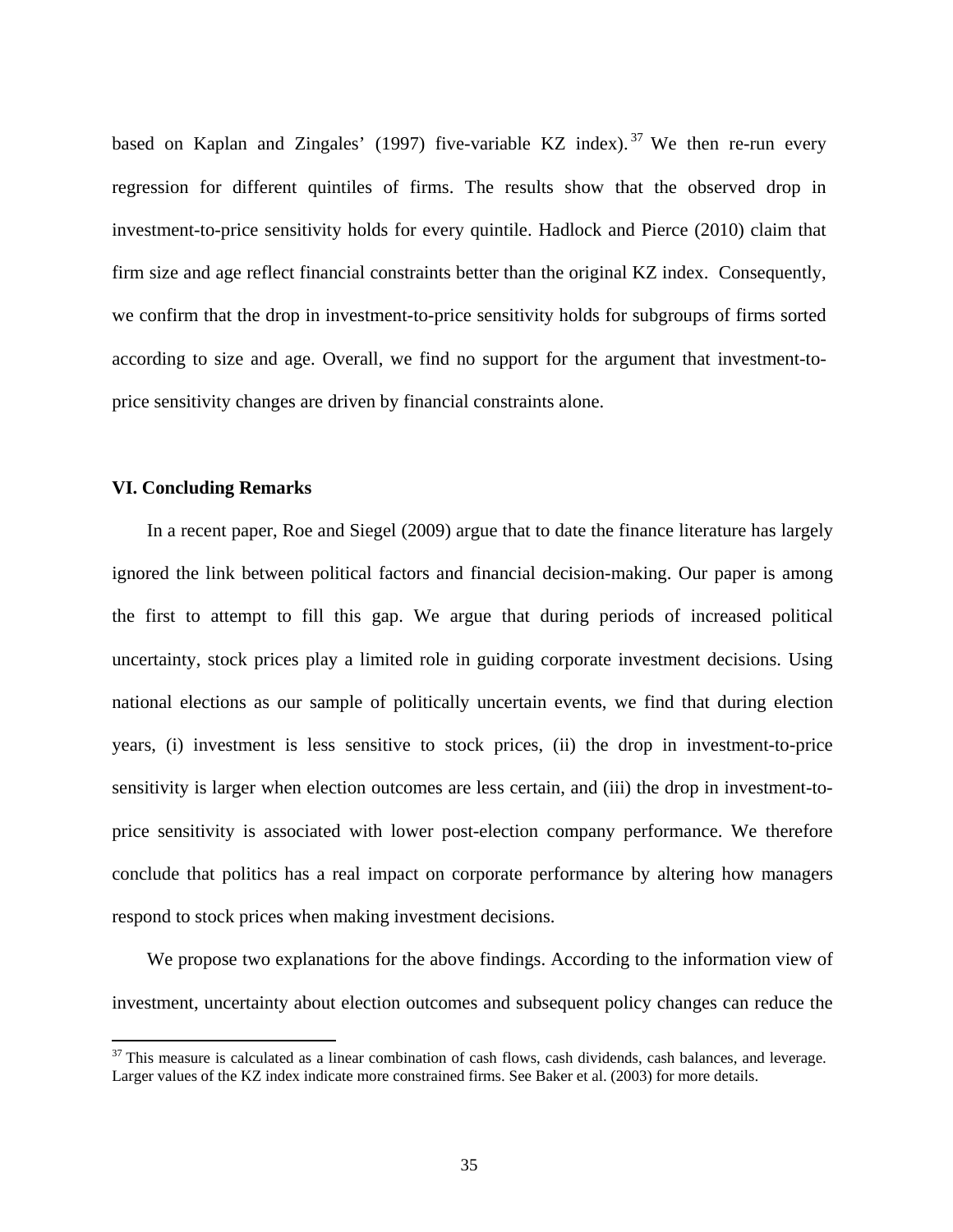amount of information contained in stock prices, making stock prices noisier signals for managers to follow. Consistent with this view, we find that during election years, the amount of firm-specific information in stock prices is lower. The information view also suggests that managers would rely less on stock prices if they become relatively more informed than outside investors in the face of increased political uncertainty. We do not find evidence of increased information asymmetry in election years, and thus we conclude that during election years, managers pay less attention to stock prices not because they become more informed relative to outside investors but rather because stocks become less informative signals.

 Our second explanation is the political view of investment. This view posits that during election years, investment may be less sensitive to stock prices if managers with political ties have access to privileged information or government financing. We find that, in line with this view, the drop in investment-to-price sensitivity is more pronounced in countries with high corruption, large state ownership, and weak public disclosure of politicians' business and financial interests.

In sum, we show that political uncertainty reduces investment-to-price sensitivity, the information content of stock prices, and company performance. These results have implications of practical importance for policymakers. In markets with high political uncertainty, particularly where politicians are easily influenced by corporate interests, the stock market becomes a "sideshow", and it is less able to guide capital to its best uses. This suggests that it may be important for policymakers to find mechanisms to reduce unnecessary political uncertainty resulting from such influences.

36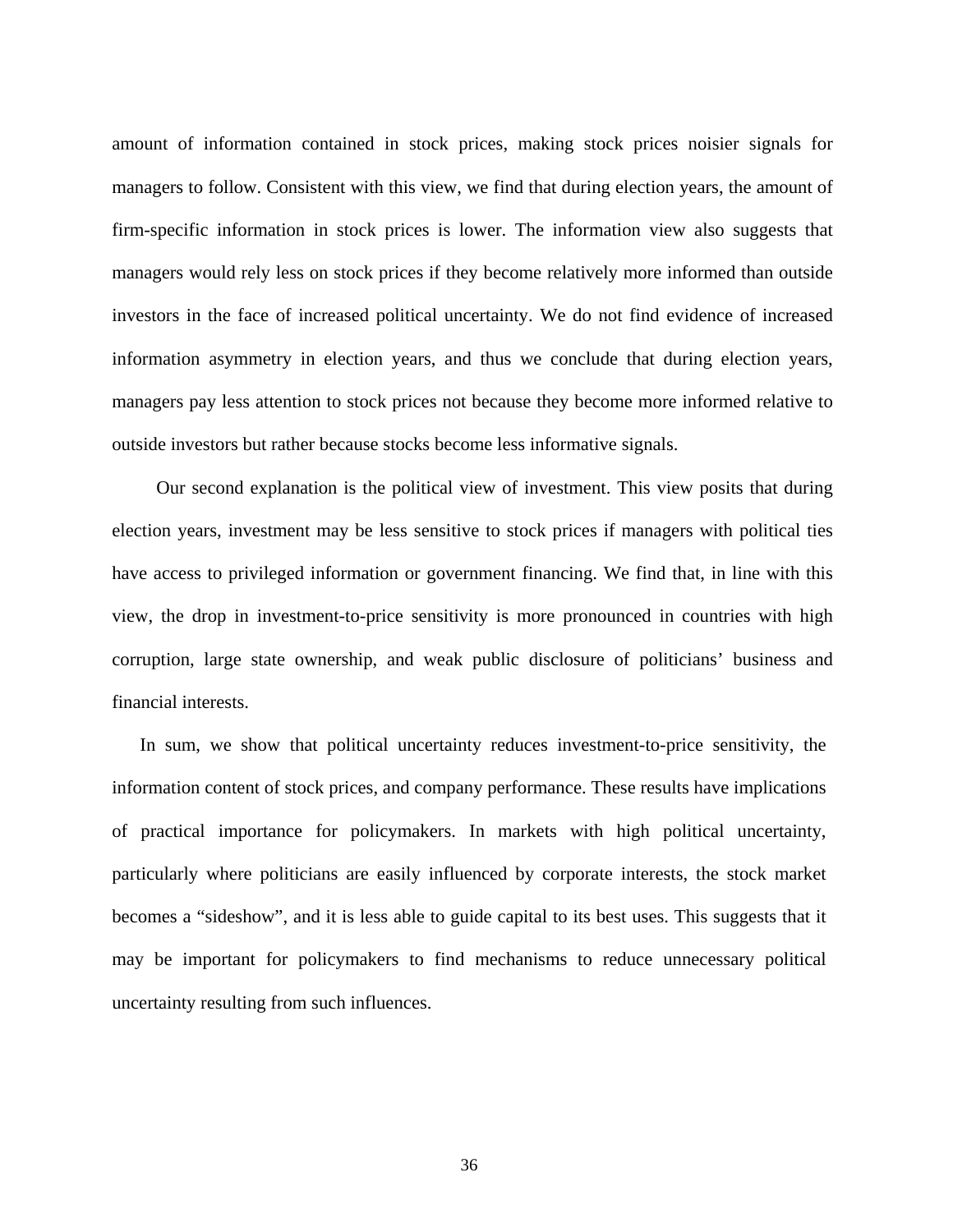Finally, we recognize that there can be other channels through which political uncertainty translates into lower investment-to-price sensitivity. To differentiate between them, one can perform more refined tests by identifying firms and industries that are more sensitive to a particular channel. Moreover, while we tried to address endogeneity and errors-in-variables concerns, there can still remain econometric problems that can potentially bias our results. We leave these issues to our future research.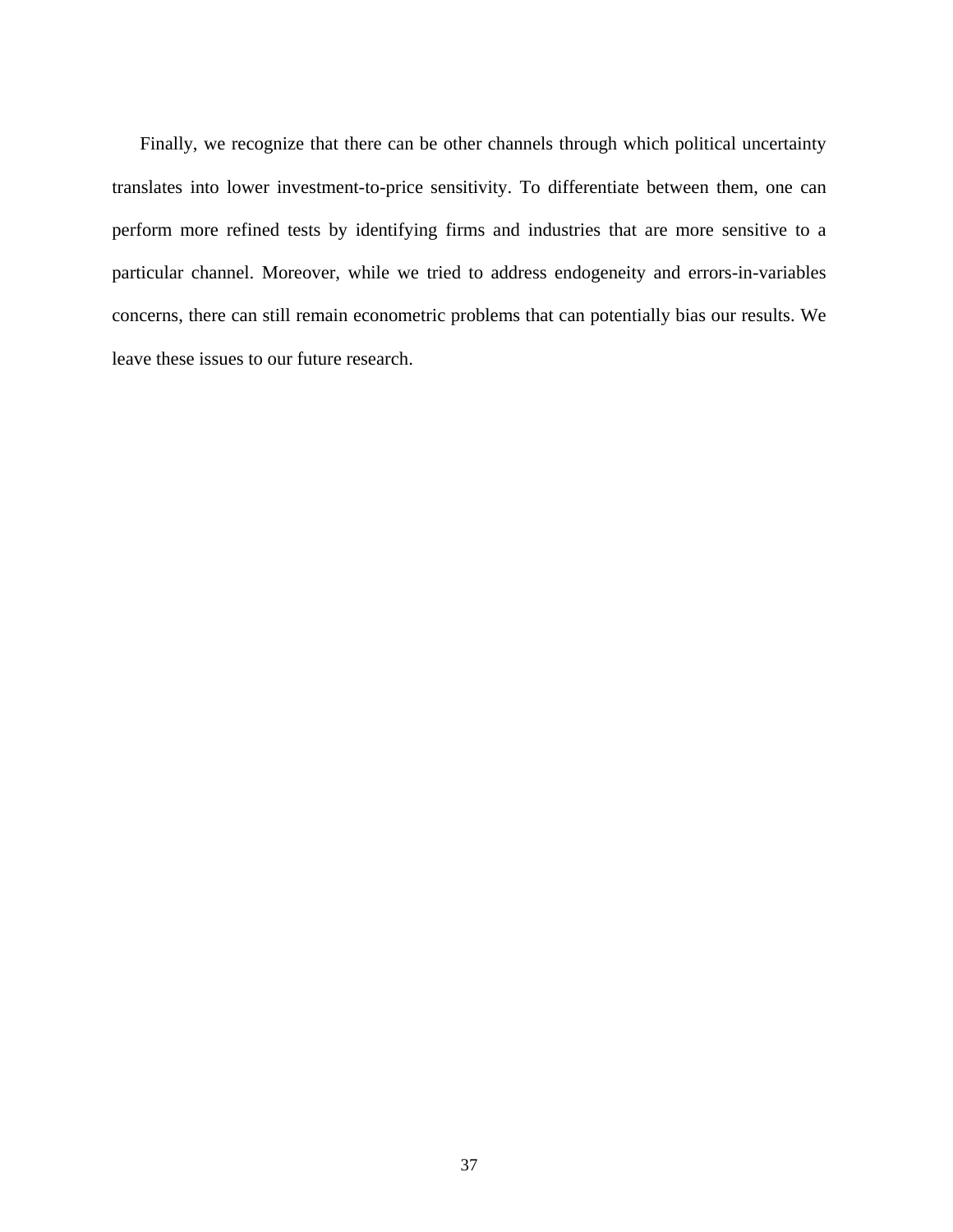#### **References**

- Aggarwal, R., F. Meschke, and T. Wang, 2009, Corporate political contributions: Investment or agency?, working paper, University of Minnesota.
- Alesina, A., and D. Rodrik, 1994, Distributive politics and economic growth, *Quarterly Journal of Economics* 109, 465-490.
- Alti, A., 2003, How sensitive is investment to cash flow when financing is frictionless?, *Journal of Finance* 58, 707-722.
- Atanassov, J., and E. H. Kim, 2009, Labor and corporate governance: International evidence from restructuring decisions, *Journal of Finance* 64, 341-374.
- Baker, M., J. Stein, and J. Wurgler, 2003, When does the market matter? Stock prices and the investment of equity-dependent firms, *Quarterly Journal of Economics* 188, 969-1006.
- Bakke, T-E., and T. Whited, 2009, Which firms follow the market? An analysis of corporate investment decisions, *Review of Financial Studies*, forthcoming.
- Beck, T., G. Clarke, A. Groff, P. Keefer, and P. Walsh, 2001, New tools in comparative political economy: The database of political institutions, *World Bank Economic Review* 15, 165-176.
- Becker, B., and J. Sivadasan, 2008, The effect of financial development on investment cash flow relationship: Country evidence from Europe, working paper, Harvard Business School.
- Belo, F., V. Gala, and J. Li, 2010, Government spending, political cycles and the cross section of stock returns, working paper, London Business School.
- Bernhard, W., and D. Leblang, 2006. *Democratic Processes and Financial Markets: Pricing Politics* (Cambridge University Press: Cambridge, U.K.).
- Bertrand, M., F. Kramarz, A. Schoar, and D. Thesmar, 2006, Politicians, firms, and the political business cycle: Evidence from France, working paper, University of Chicago.
- Biddle, G., G. Hilary, and R. Verdi, 2009, How does financial reporting quality relate to investment efficiency?, *Journal of Accounting and Finance*, forthcoming.
- Blanchard O., C. Rhee, and L. Summers, 1993, The stock market, profits, and investment, *Quarterly Journal of Economics* 108, 115-136.
- Bloom, N., 2009, The impact of uncertainty shocks, *Econometrica* 77, 623-685.
- Bloom, N., S. Bond, and J. Reenen, 2007, Uncertainty and investment dynamics, *Review of Economic Studies* 74, 391-415.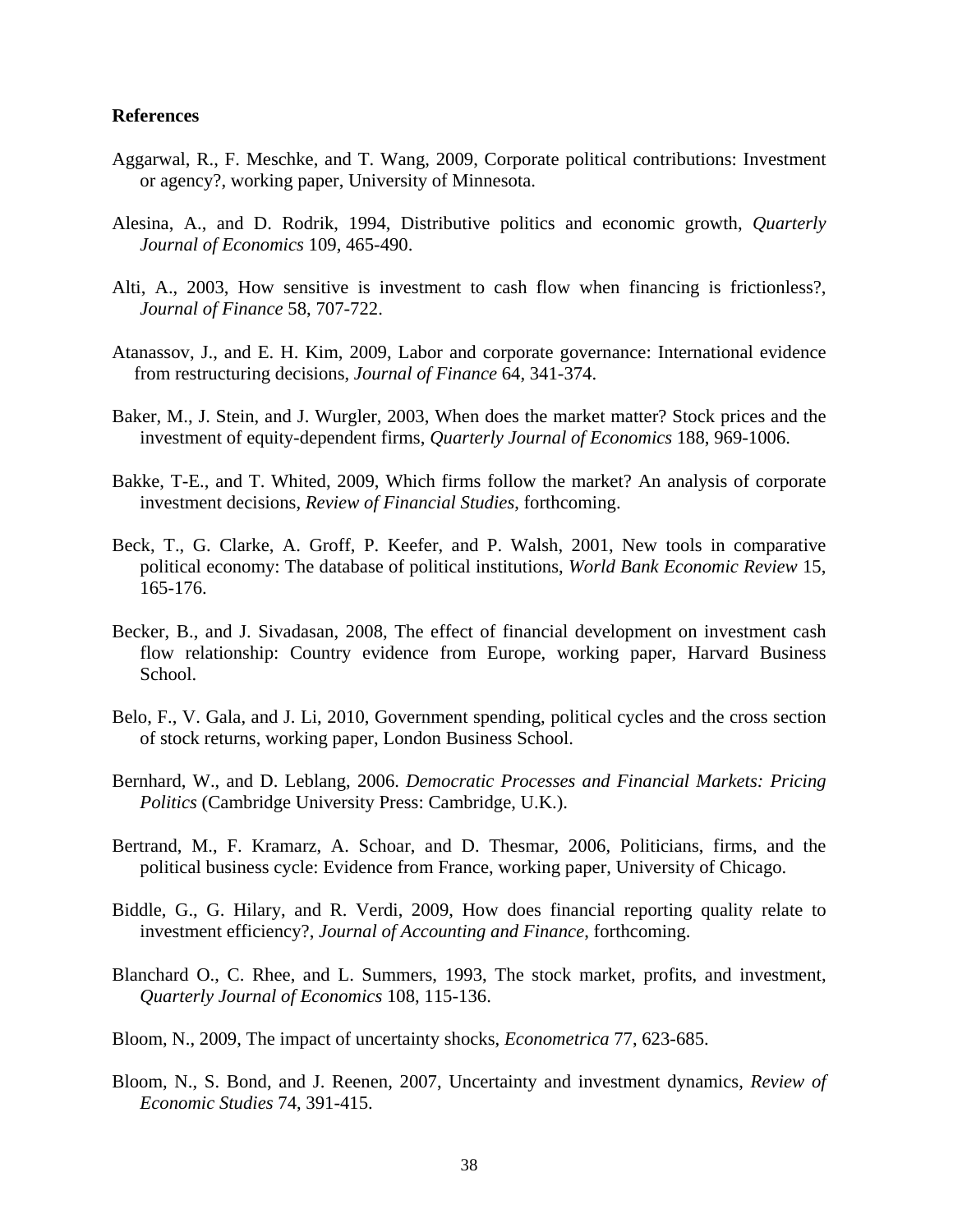- Bloomberg, S., and G. Hess, 2001, Is the political business cycle for real?, *Journal of Public Economics* 87, 1091-1121.
- Boutchkova, M., H. Doshi, A. Durnev, and A. Molchanov, 2009, Precarious politics and stock return volatility, working paper, McGill University.
- Bushman, R., and A. Smith, 2001, Financial accounting information and corporate governance, *Journal of Accounting and Economics* 31, 237-333.
- Bushman, R., J. Piotroski, and A. Smith, 2007, Capital allocation and timely accounting recognition of economic losses, working paper, University of Chicago.
- Bushman, R., A. Smith, and X. Zhang, 2009, Investment-cash flow sensitivities are really investment-investment sensitivities, working paper, University of Chicago.
- Campbell, J., M. Lettau, B. Malkiel, and Y. Xu, 2001, Have individual stock become more volatile? An empirical exploration of idiosyncratic risk, *Journal of Finance* 56, 1-43.
- Chaney, P., M. Faccio, and D. Persley, 2008, The quality of accounting information in politically connected firms, working paper, Purdue University.
- Chen, Q., I. Goldstein, and W. Jiang, 2007, Price informativeness and investment sensitivity to stock price, *Review of Financial Studies* 20, 619-650.
- Claessens, S., E. Feijen, and L. Laeven, 2008, Political connections and preferential and preferential access to finance: The role of campaign contributions, *Journal of Financial Economics* 88, 554-580.
- Claessens, S., K. Ueda, and Y. Yafeh, 2010, Financial frictions, investment, and institutions, working paper, International Monetary Fund.
- Cohen, L., J. Coval, and C. Malloy, 2009, Do powerful politicians cause corporate downsizing?, working paper, Harvard Business School.
- Cooper, M., H. Gulen, and A. Ovtchinnikov, 2009, Corporate political contributions and stock returns, *Journal of Finance*, forthcoming.
- Djankov, S., R. La Porta, F. Lopez-de-Silanes, and A. Shleifer, 2009, Disclosure by politicians, *American Economic Journal: Applied Economics*, forthcoming.
- Djankov, S., R. La Porta, and A. Shleifer, 2008, The law and economics of self-dealing *Journal of Financial Economics* 88, 430-465.
- Duchin, R., and D. Sosyura, 2011, The politics of government investment, working paper, University of Michigan.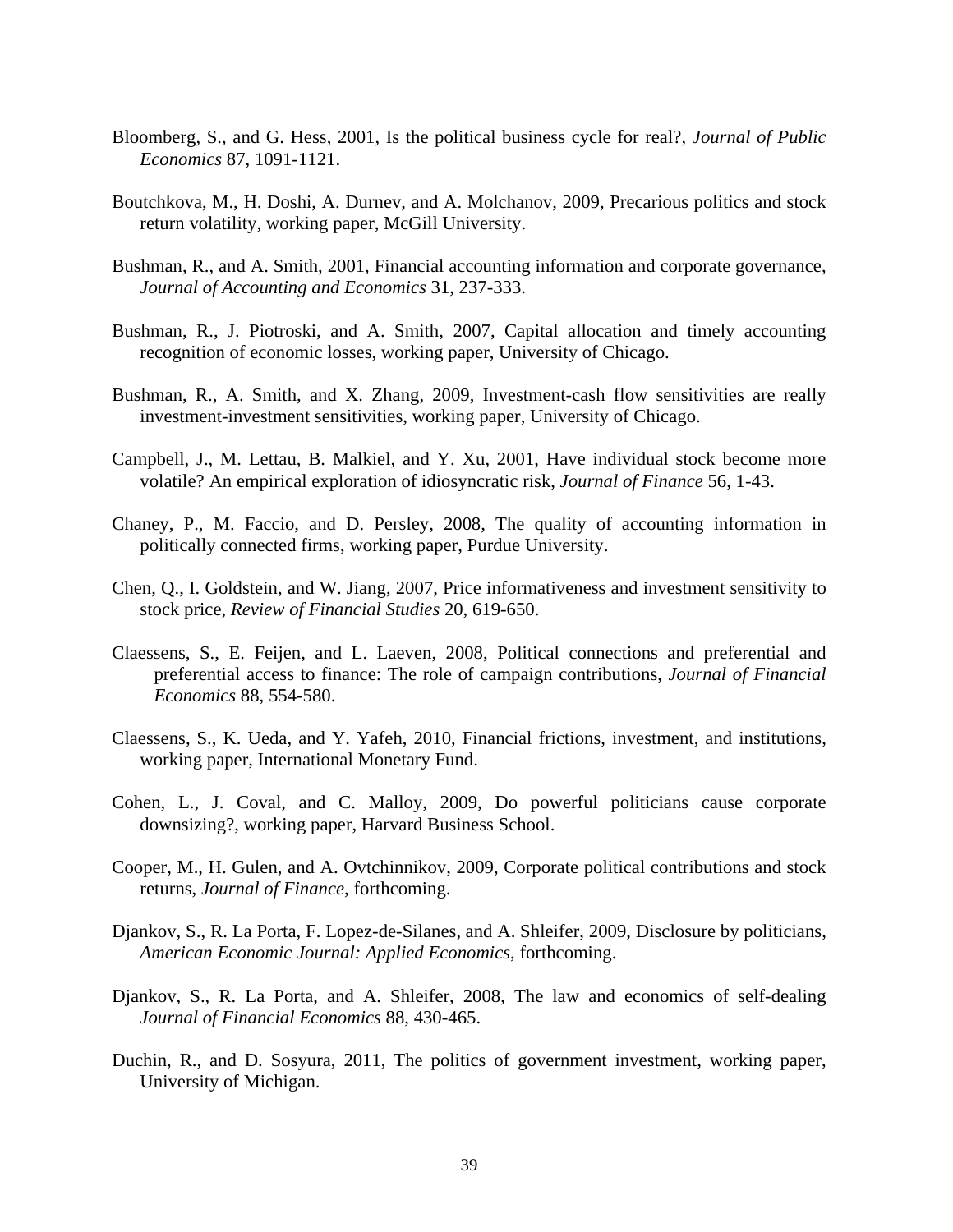- Durnev, A., R. Morck, and B. Yeung, 2004, Value enhancing capital budgeting and firmspecific stock return variation, *Journal of Finance* 59, 65-105.
- Durnev, A., V. Errunza, and A. Molchanov, 2009, Property rights protection, corporate transparency, and growth, *Journal of International Business Studies* 40, forthcoming.
- Easley, D., N. Kiefer, and M. O'Hara, 1997, The information content of the trading process, *Journal of Empirical Finance* 4, 159-186.
- Erb, C., C. Harvey, and T. Viskanta, 1996, Political risk, financial risk and economic risk, *Financial Analysts Journal* 52, 28-46.
- Erickson, T., and T. Whited, 2000, Measurement error and the relationship between investment and q, *Journal of Political Economy* 108, 1027-57.
- Faccio, M., 2006, Politically connected firms, *American Economic Review* 96, 369-386.
- Fazzari, S., G. Hubbart, and B. Petersen, 1988, Financing constraints and corporate investment, *Brookings Papers on Economic Activity* 19, 141-206.
- Fazzari, S., G. Hubbard, and B. Petersen, 2000, Investment-cash flow sensitivities are not useful: A comment on Kaplan and Zingales, *Quarterly Journal of Economics* 115, 695-705.
- Fisman, R., 2001, Estimating the value of political connections, *American Economic Review* 91, 1095-1102.
- Foucault, T., and L. Frésard, 2010, Cross-listing, investment sensitivity to stock prices, and the learning hypothesis, working paper, HEC-Paris.
- Gagnon, L., and G. A. Karolyi, 2009, Information, trading volume, and international stock return comovement: Evidence from cross-listed stocks, *Journal of Financial and Quantitative Analysis* 44, 953-986.
- Giannetti, M., and X. Yu, 2010, Connections and information acquisition in capital allocation, working paper, Stockholm School of Economics.
- Gomes, J., 2001, Financing investment, *American Economic Review* 91, 1263-1285.
- Grishchenko O., L. Litov, and J. Mei, 2006, Private information trading and corporate governance in emerging markets, working paper, New York University.
- Hadlock, C., and J. Pierce, 2010, New Evidence on Measuring Financial Constraints: Moving beyond the KZ Index, *Review of Financial Studies*, forthcoming.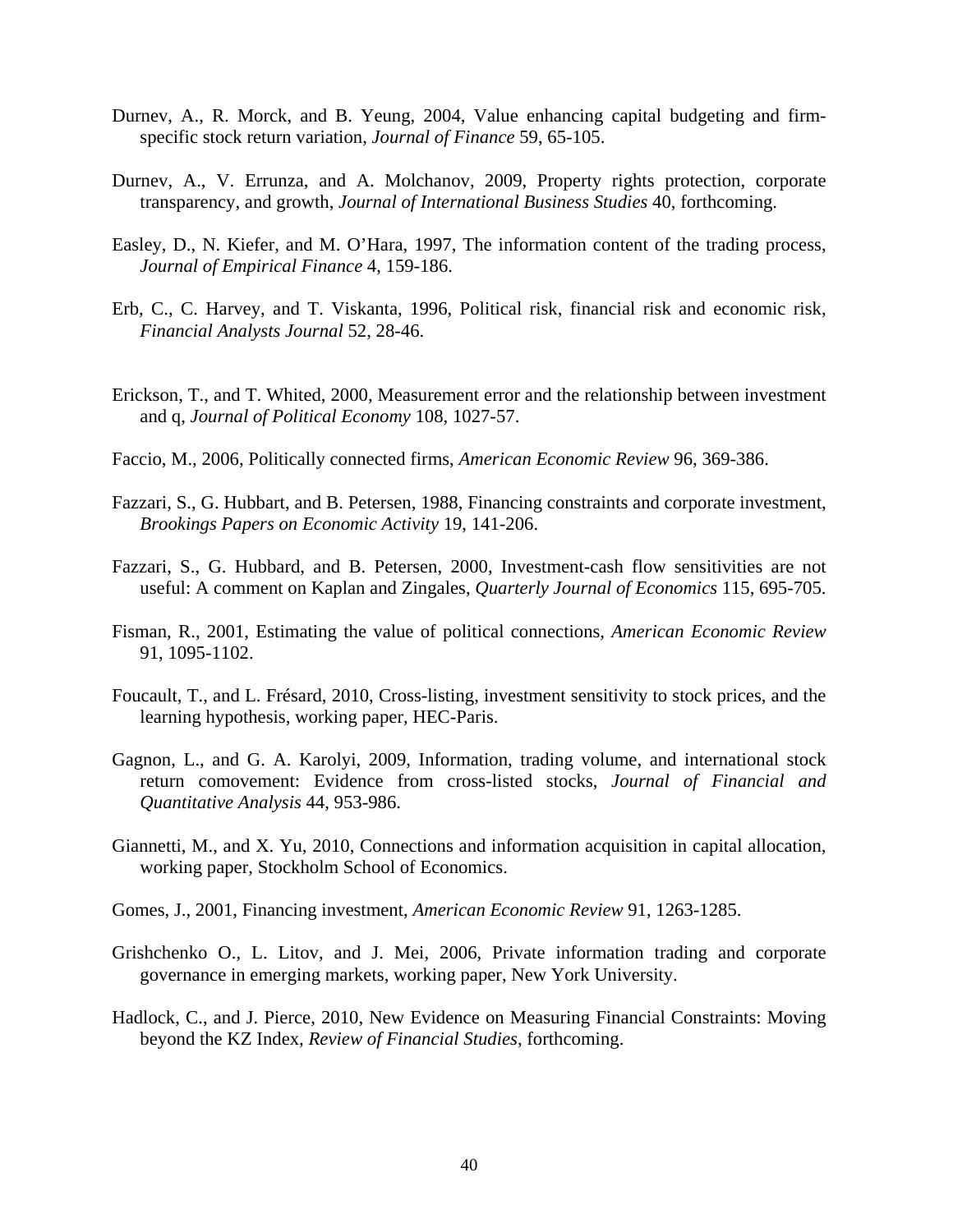- Jin, L., and S. Myers, 2006, R<sup>2</sup> around the world: New theory and new tests, *Journal of Financial Economics* 79, 257-292.
- Julio, B., and Y. Yook, 2009, Political uncertainty and corporate investment cycles, working paper, London Business School.
- Kaplan, S., and L. Zingales, 1997, Do investment-cash flow sensitivities provide useful measures of financing constraints? *Quarterly Journal of Economics* 112, 169-215.
- Kaplan, S., and L. Zingales, 2000, Investment-cash flow sensitivities are not valid measures of financial constraints, *Quarterly Journal of Economics* 115, 707-712.
- Knack, P., and P. Keefer, 2006, Institutions and economic performance: Cross-country tests using alternative institutional measures, *Economics and Politics* 7, 207-227.
- Knight, B., 2006, Are policy platforms capitalized into equity prices? Evidence from the Bush/Gore 2000 presidential election, *Journal of Public Economics* 90, 751-773.
- Kostovetsky, L., 2009, Political capital and moral hazard, working paper, University of Rochester.
- Lambert, R., C. Leuz, and R. Verrecchia, 2009, Information asymmetry, information precision, and the cost of capital, working paper, University of Chicago.
- Leblang, D., and B. Mukherjee, 2005, Government partisanship, elections, and the stock market: Examining American and British stock returns, *American Journal of Political Science* 49, 780-802.
- Leuz, C., and F. Oberholzer, 2006, Political relationships, global financing, and corporate transparency, *Journal of Financial Economics* 81, 411-439.
- Llorente G., R. Michaely, G. Saar, and J. Wang, 2002, Dynamic volume-return relation of individual stocks, *Review of Financial Studies* 15, 1005-1047.
- McConnell, J., and A. Ovtchinnikov, 2009, Capital markets imperfections and sensitivity of investment to stock prices, *Journal of Financial and Quantitative Analysis* 44, 551-578.
- Mei, J., and L. Guo, 2004, Political uncertainty, financial crisis and market volatility, *European Financial Management* 10, 639-657.
- Morck, R., A. Shleifer, and R. Vishny, 1990, The stock market and investment: Is the market a side-show?, *Brookings Papers on Economic Activity* 2, 157-215.
- Pástor, L., and P. Veronesi, 2010, Uncertainty about government policy and stock prices, working paper, University of Chicago.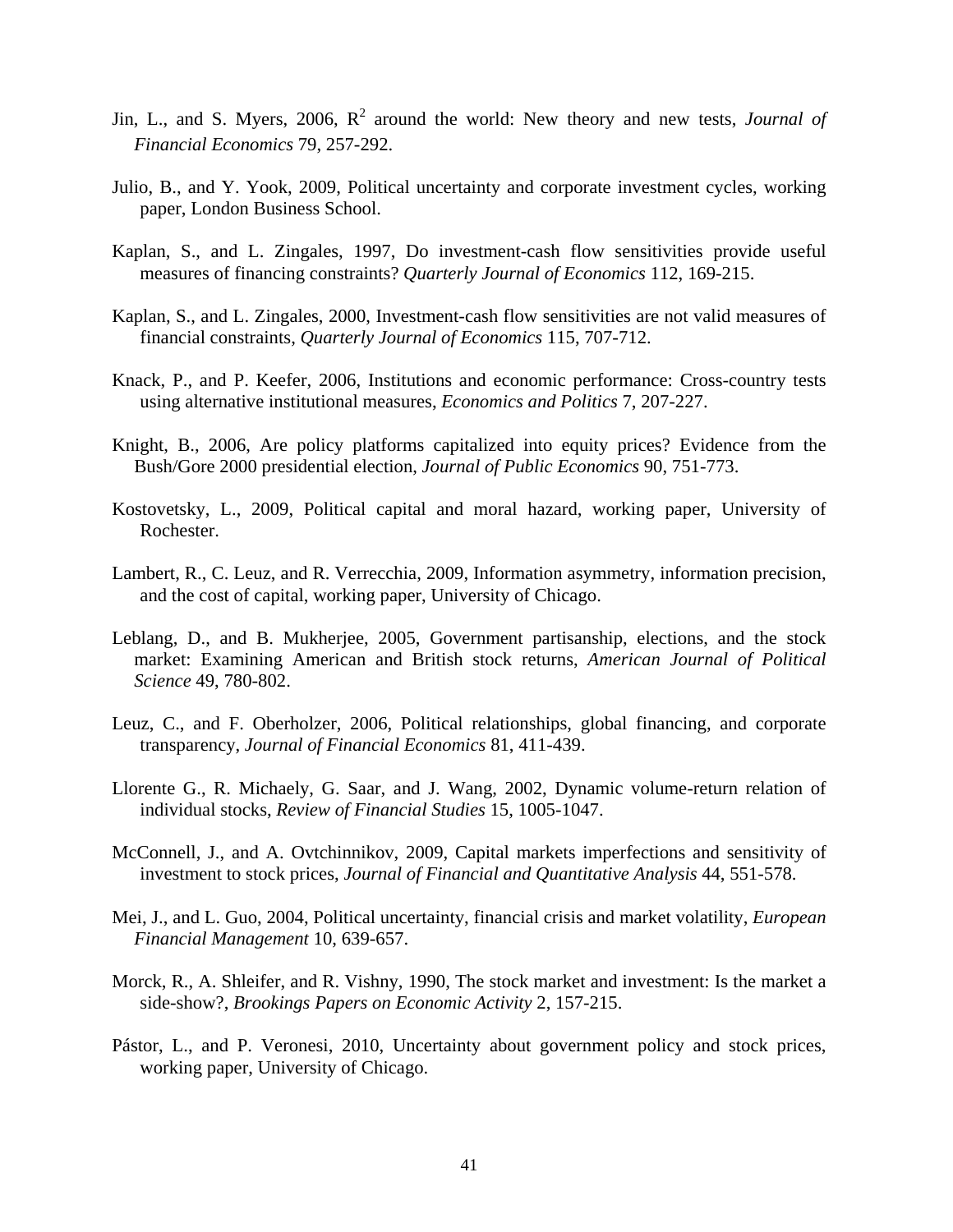- Polk, C., and P. Sapienza, 2009, The stock market and corporate investment: A test of catering theory, *Review of Financial Studies* 22, 187-217.
- Petersen, M., 2009, Estimating standard errors in finance panel datasets: Comparing approaches, *Review of Financial Studies* 22, 435-480.
- Ramanna, K., and S. Roychowdhury, 2009, Elections and discretionary accruals: Evidence from 2004, working paper, Harvard Business School.
- Roe, M., and J. Siegel, 2008, Political instability's impact on financial development, working paper, Harvard Business School.
- Roe, M., and J. Siegel, 2009, Finance and politics: A review essay based on Kenneth Dam's analysis of legal traditions in *The Law-Growth Nexus*, *Journal of Economic Literature* 47, 781-800.
- Santa-Clara, P., and R. Valkanov, 2003, The presidential puzzle: Political cycles and the stock market, *Journal of Finance* 53, 1841-1872.
- Snowberg, E., J. Wolfers, and E. Zitzewitz, 2007, Partisan impacts on the economy: Evidence from markets and close elections, *Quarterly Journal of Economics* 122, 807-829.
- Wolfers, J., and E. Zitzewitz, 2009, Using markets to inform policy: The case of the Iraq war, *Economica* 76, 225-250.
- Wurgler, J., 2000, Financial markets and the allocation of capital, *Journal of Financial Economics* 58, 187-214.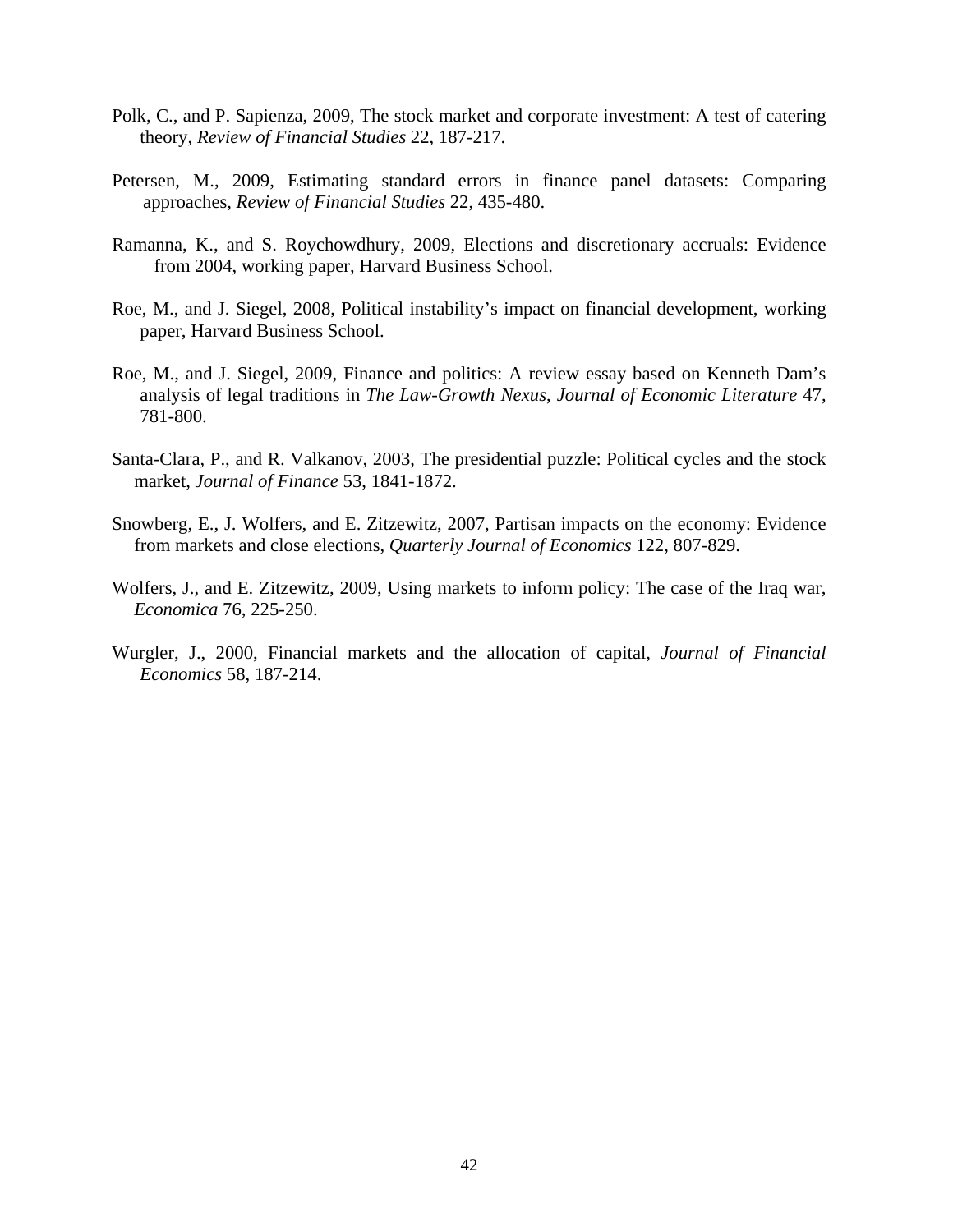## **Table I Descriptive Statistics by Country: Political Systems, Elections, and Firm Variables.**

This table presents descriptive statistics of country political system, number of elections, election margin, and main firm variables: investment (*I*), value (*Q*), and cash flow (*CF*). The sample of firms is from OSIRIS for years from 1980 through 2006. The variables are: "firms" is the number of firms in a country, "firm-years" is the number of firm-year observations in a country with non-missing data for main variables – firm investment, value, and cash flow. "Political system" is the type of the political system, "number of elections" is the number of elections of the chief executive during the sample years (1980-2006), "electoral margins" is the measure of elections uncertainty (it is defined as the difference between the vote share of the largest government party and the vote share of the largest opposition party). The type of a political system (presidential or parliamentary) and electoral margin are from the World Bank's 2006 Database of Political Institutions (Beck et. al (2001)). We cross-check the election data with data reported by *International Institute for Democracy and Electoral Assistance*, *Center on Democratic Performance*, *Journal of Democracy, Elections around the World*, *Election Guide*, and *The CIA World Factbook*. The political system is classified as presidential when (i) the chief executive is not elected; or (ii) presidents are elected directly or by an electoral college in the event there is no prime minister. In systems with both a prime minister and a president, exact classification depends on the veto power of the president and the power of the president to appoint a prime minister and dissolve parliament. Systems in which the legislature elects the chief executive are classified as parliamentary. Systems are classified as assembly-elected presidential if the assembly cannot easily recall the chief executive. See Beck et al. (2001) for more details on the classification of political systems. Election year is the year of presidential election for presidential or assembly-elected presidential systems and of parliamentary elections for parliamentary systems. If there was a change in a country's political system during the sample period, then the country is classified as "mixed." Firm variables are averages from 1980 through 2006 from OSIRIS. *I* (investment) is the sum of capital expenditures and R&D expenses scaled by total assets, *Q* (value) is firm value calculated as firm market value (stock price times the number of shares outstanding plus total assets less book value of equity) over total assets, *CF* (cash flow) is the sum of net income before extraordinary items and depreciation and amortization expenses over total assets. Firms that belong to financial industry or utilities are dropped. Investment, value, and cash flow variables are winsorized at the 1% and 99% levels.

| country               | firms          | firm-years | political system           | number of<br>elections | electoral<br>margin | $\blacksquare$ | Q     | CF    |
|-----------------------|----------------|------------|----------------------------|------------------------|---------------------|----------------|-------|-------|
| ARGENTINA             | 234            | 1,063      | presidential               | 5                      | 27%                 | 0.060          | 1.134 | 0.078 |
| <b>AUSTRALIA</b>      | 2,133          | 7,260      | parliamentary              | 10                     | 4%                  | 0.075          | 1.633 | 0.196 |
| <b>AUSTRIA</b>        | 160            | 1,427      | parliamentary              | 8                      | 27%                 | 0.047          | 1.282 | 0.115 |
| <b>BAHAMAS</b>        | 12             | 39         | parliamentary              | 5                      | 12%                 | 0.058          | 1.453 | 0.134 |
| BANGLADESH            | 89             | 511        | mixed                      | 4                      | 2%                  | 0.045          | 0.933 | 0.057 |
| <b>BARBADOS</b>       | 11             | 23         | parliamentary              | 6                      | 13%                 | 0.053          | 1.314 | 0.138 |
| BELGIUM               | 267            | 2,321      | parliamentary              | 6                      | 18%                 | 0.055          | 1.224 | 0.143 |
| <b>BOLIVIA</b>        | 23             | 24         | presidential               | 6                      | 25%                 | 0.059          | 0.518 | 0.125 |
| <b>BOTSWANA</b>       | 11             | 24         | parliamentary              | 5                      | 34%                 | 0.045          | 0.843 | 0.057 |
| <b>BRAZIL</b>         | 748            | 3,425      | mixed                      | 6                      | 12%                 | 0.040          | 1.088 | 0.099 |
| <b>BULGARIA</b>       | 11             | 10         | mixed                      | $\mathsf 3$            | 14%                 | 0.048          | 1.140 | 0.084 |
| CANADA                | 2,128          | 6,552      | parliamentary              | 8                      | 15%                 | 0.074          | 1.693 | 0.137 |
| CHILE                 | 662            | 3,440      | presidential               | $\overline{4}$         | 13%                 | 0.057          | 1.307 | 0.067 |
| COLOMBIA              | 224            | 851        | presidential               | $\overline{7}$         | 49%                 | 0.012          | 0.451 | 0.007 |
| <b>COSTA RICA</b>     | 28             | 124        | presidential               | $\overline{7}$         | 15%                 | 0.057          | 1.147 | 0.050 |
| CROATIA               | 12             | 54         | presidential               | 3                      | 8%                  | 0.058          | 0.914 | 0.116 |
| <b>CYPRUS</b>         | 13             | 22         | presidential               | 5                      | 30%                 | 0.050          | 1.432 | 0.118 |
| <b>CZECH REPUBLIC</b> | 289            | 1,165      | mixed                      | $\overline{7}$         | 53%                 | 0.061          | 0.919 | 0.067 |
| <b>DENMARK</b>        | 239            | 2,238      | parliamentary              | 9                      | 10%                 | 0.052          | 1.223 | 0.133 |
| DOMINICAN REPUBLIC    | 11             | 26         | presidential               | $\overline{7}$         | 31%                 | 0.046          | 0.736 | 0.121 |
| <b>ECUADOR</b>        | 64             | 189        | presidential               | 6                      | 28%                 | 0.055          | 1.111 | 0.068 |
| EGYPT                 | 735            | 2,810      | assembly-elected president | 6                      | 53%                 | 0.056          | 1.406 | 0.088 |
| <b>EL SALVADOR</b>    | 17             | 77         | presidential               | 5                      | 21%                 | 0.057          | 0.985 | 0.057 |
| <b>ESTONIA</b>        | 20             | 107        | assembly-elected president | 4                      | 21%                 | 0.040          | 1.413 | 0.062 |
| <b>FINLAND</b>        | 194            | 1,823      | parliamentary              | 6                      | 12%                 | 0.071          | 1.255 | 0.105 |
| <b>FRANCE</b>         | 1,352          | 7,793      | parliamentary              | 6                      | 8%                  | 0.040          | 1.334 | 0.131 |
| <b>GERMANY</b>        | 1,173          | 6,409      | parliamentary              | 8                      | 7%                  | 0.054          | 1.380 | 0.108 |
| GREECE                | 294            | 1,879      | mixed                      | 8                      | 6%                  | 0.015          | 1.670 | 0.116 |
| <b>GUATEMALA</b>      | 20             | 84         | mixed                      | $\overline{7}$         | 22%                 | 0.059          | 0.348 | 0.077 |
| <b>HUNGARY</b>        | 36             | 225        | mixed                      | $\overline{7}$         | 46%                 | 0.074          | 1.090 | 0.109 |
| ICELAND               | 26             | 107        | parliamentary              | 6                      | 23%                 | 0.055          | 1.565 | 0.071 |
| <b>INDIA</b>          | 2,700          | 10,067     | parliamentary              | $\overline{7}$         | 10%                 | 0.072          | 1.534 | 0.057 |
| <b>INDONESIA</b>      | 316            | 1,791      | assembly-elected president | 6                      | 42%                 | 0.054          | 1.202 | 0.116 |
| <b>IRELAND</b>        | 140            | 1,132      | parliamentary              | $\overline{7}$         | 5%                  | 0.056          | 1.518 | 0.123 |
| <b>ISRAEL</b>         | 239            | 1,395      | mixed                      | $\overline{7}$         | 16%                 | 0.050          | 1.342 | 0.221 |
| <b>ITALY</b>          | 372            | 2,650      | parliamentary              | $\overline{7}$         | 13%                 | 0.031          | 1.102 | 0.114 |
| <b>JAMAICA</b>        | 27             | 104        | parliamentary              | $\overline{7}$         | 26%                 | 0.044          | 0.840 | 0.063 |
| <b>JAPAN</b>          | 6,639          | 19,886     | parliamentary              | 9                      | 13%                 | 0.009          | 1.321 | 0.168 |
| KAZAKHSTAN            | $\overline{7}$ | 14         | presidential               | 3                      | 66%                 | 0.052          | 1.110 | 0.127 |
| <b>KENYA</b>          | 8              | 44         | presidential               | 5                      | 98%                 | 0.053          | 1.312 | 0.140 |
| <b>KOREA</b>          | 2,340          | 9,945      | mixed                      | 5                      | 19%                 | 0.054          | 1.009 | 0.133 |
| LATVIA                | 45             | 165        | mixed                      | 5                      | 12%                 | 0.048          | 1.411 | 0.130 |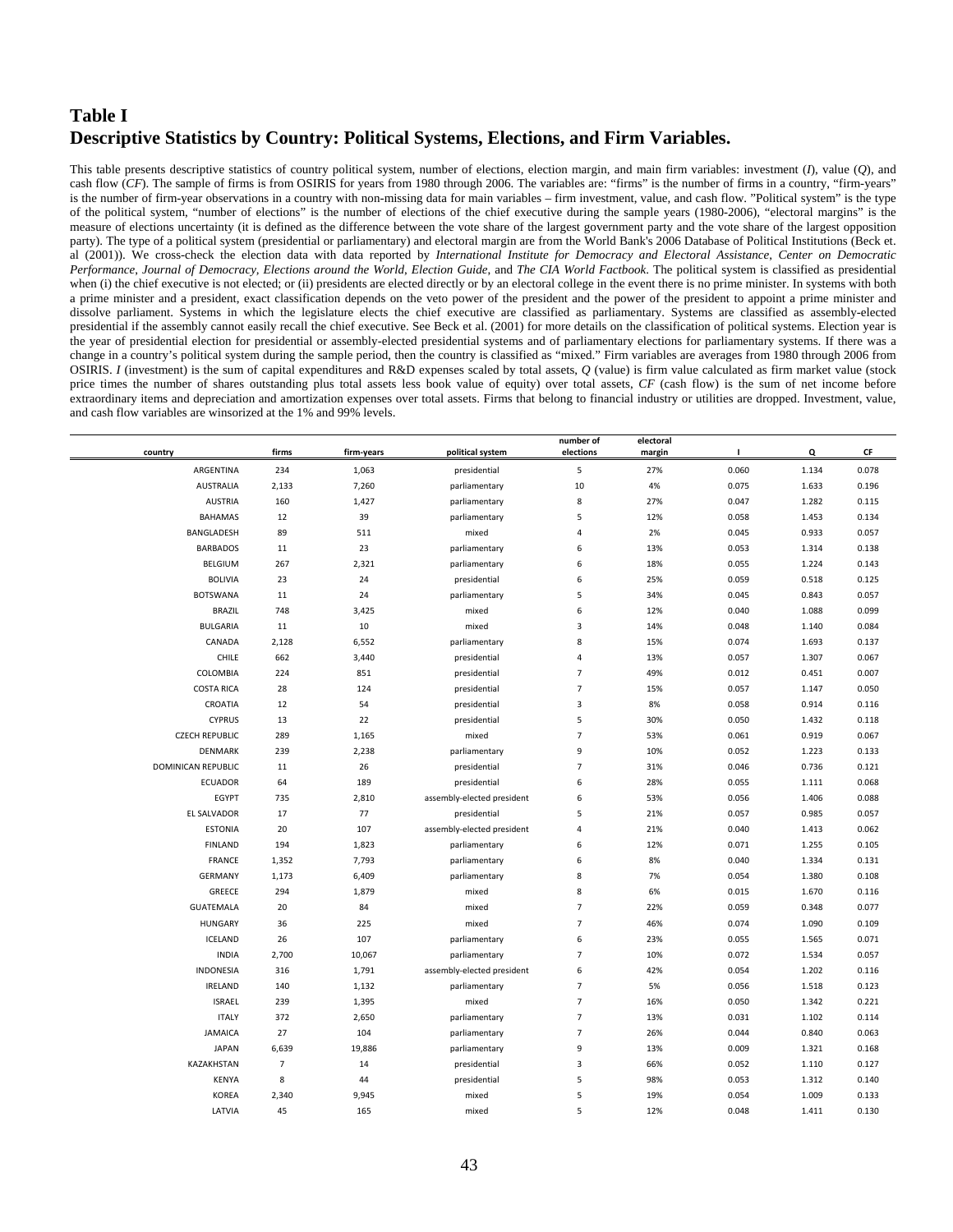| LITHUANIA<br>LUXEMBOURG<br>MALAYSIA<br><b>MAURITIUS</b> | 42<br>47<br>1,154<br>10<br>276 | 173<br>284<br>6,641<br>31 | presidential<br>parliamentary<br>parliamentary | 4<br>5<br>6    | 12%<br>19% | 0.054<br>0.053 | 1.333<br>1.210 | 0.092<br>0.143 |
|---------------------------------------------------------|--------------------------------|---------------------------|------------------------------------------------|----------------|------------|----------------|----------------|----------------|
|                                                         |                                |                           |                                                |                |            |                |                |                |
|                                                         |                                |                           |                                                |                |            |                |                |                |
|                                                         |                                |                           |                                                |                | 15%        | 0.043          | 1.384          | 0.117          |
|                                                         |                                |                           | parliamentary                                  | 6              | 15%        | 0.044          | 1.502          | 0.146          |
| <b>MEXICO</b>                                           |                                | 1,730                     | presidential                                   | 6              | 25%        | 0.048          | 1.215          | 0.083          |
| NETHERLANDS                                             | 340                            | 3,265                     | parliamentary                                  | 10             | 14%        | 0.052          | 1.375          | 0.110          |
| <b>NEW ZEALAND</b>                                      | 207                            | 1,402                     | parliamentary                                  | 9              | 10%        | 0.045          | 1.428          | 0.062          |
| NICARAGUA                                               | $\,6\,$                        | 12                        | presidential                                   | 5              | 21%        | 0.049          | 0.740          | 0.125          |
| NIGERIA                                                 | 14                             | 44                        | presidential                                   | 3              | 13%        | 0.052          | 0.442          | 0.081          |
| <b>NORWAY</b>                                           | 330                            | 2,372                     | parliamentary                                  | $\overline{7}$ | 17%        | 0.086          | 1.313          | 0.152          |
| PAKISTAN                                                | 389                            | 1,756                     | mixed                                          | 3              | 8%         | 0.062          | 1.130          | 0.094          |
| PANAMA                                                  | 56                             | 200                       | mixed                                          | 5              | 32%        | 0.045          | 1.123          | 0.108          |
| PARAGUAY                                                | 54                             | 171                       | presidential                                   | 6              | 21%        | 0.055          | 1.243          | 0.118          |
| PERU                                                    | 263                            | 1,433                     | presidential                                   | $\overline{7}$ | 26%        | 0.046          | 1.001          | 0.079          |
| PHILIPPINES                                             | 219                            | 1,598                     | presidential                                   | 4              | 49%        | 0.040          | 1.247          | 0.110          |
| POLAND                                                  | 94                             | 457                       | mixed                                          | 6              | 47%        | 0.073          | 1.250          | 0.074          |
| PORTUGAL                                                | 119                            | 706                       | mixed                                          | 9              | 16%        | 0.039          | 1.089          | 0.052          |
| <b>ROMANIA</b>                                          | $\overline{7}$                 | 26                        | mixed                                          | $\overline{7}$ | 49%        | 0.048          | 1.212          | 0.104          |
| RUSSIAN FEDERATION                                      | 230                            | 674                       | presidential                                   | $\mathsf 3$    | 9%         | 0.043          | 0.873          | 0.068          |
| SINGAPORE                                               | 681                            | 5,983                     | parliamentary                                  | 6              | 41%        | 0.061          | 1.318          | 0.160          |
| SLOVAKIA                                                | 15                             | 91                        | parliamentary                                  | $\overline{4}$ | 11%        | 0.032          | 0.744          | 0.040          |
| SLOVENIA                                                | 17                             | 101                       | parliamentary                                  | 4              | 21%        | 0.044          | 0.814          | 0.085          |
| SOUTH AFRICA                                            | 466                            | 2,638                     | mixed                                          | $\overline{7}$ | 33%        | 0.049          | 1.503          | 0.114          |
| SPAIN                                                   | 313                            | 2,175                     | parliamentary                                  | $\overline{7}$ | 11%        | 0.052          | 1.177          | 0.085          |
| SRI LANKA                                               | 164                            | 485                       | mixed                                          | 4              | 13%        | 0.044          | 1.029          | 0.084          |
| SWEDEN                                                  | 634                            | 4,407                     | parliamentary                                  | 8              | 9%         | 0.074          | 1.413          | 0.155          |
| SWITZERLAND                                             | 303                            | 3,181                     | parliamentary                                  | 6              | 57%        | 0.027          | 1.303          | 0.146          |
| <b>TAIWAN</b>                                           | 2,791                          | 7,181                     | mixed                                          | 4              | 9%         | 0.053          | 1.259          | 0.153          |
| <b>THAILAND</b>                                         | 540                            | 4,073                     | parliamentary                                  | $\overline{7}$ | 20%        | 0.073          | 1.148          | 0.094          |
| TRINIDAD AND TOBAGO                                     | 11                             | 32                        | parliamentary                                  | 6              | 17%        | 0.047          | 0.559          | 0.132          |
| <b>TUNISIA</b>                                          | 40                             | 198                       | presidential                                   | 3              | 88%        | 0.044          | 1.123          | 0.107          |
| <b>TURKEY</b>                                           | 135                            | 612                       | mixed                                          | 5              | 20%        | 0.066          | 1.557          | 0.112          |
| <b>UKRAINE</b>                                          | 11                             | 24                        | presidential                                   | $\mathsf 3$    | 31%        | 0.060          | 0.938          | 0.077          |
| UNITED KINGDOM                                          | 4,988                          | 16,123                    | parliamentary                                  | 6              | 13%        | 0.049          | 1.595          | 0.131          |
| UNITED STATES OF AMERICA                                | 8,701                          | 44,217                    | presidential                                   | $\overline{7}$ | 7%         | 0.082          | 1.668          | 0.105          |
| <b>URUGUAY</b>                                          | 25                             | 52                        | presidential                                   | 5              | 40%        | 0.045          | 0.914          | 0.075          |
| VENEZUELA                                               | 47                             | 203                       | presidential                                   | 5              | 14%        | 0.034          | 0.807          | 0.090          |
| total                                                   | 47,808                         | 214,046                   |                                                | 466            |            |                |                |                |
| average                                                 | 605                            | 2,709                     |                                                | 6              | 23%        | 0.051          | 1.172          | 0.105          |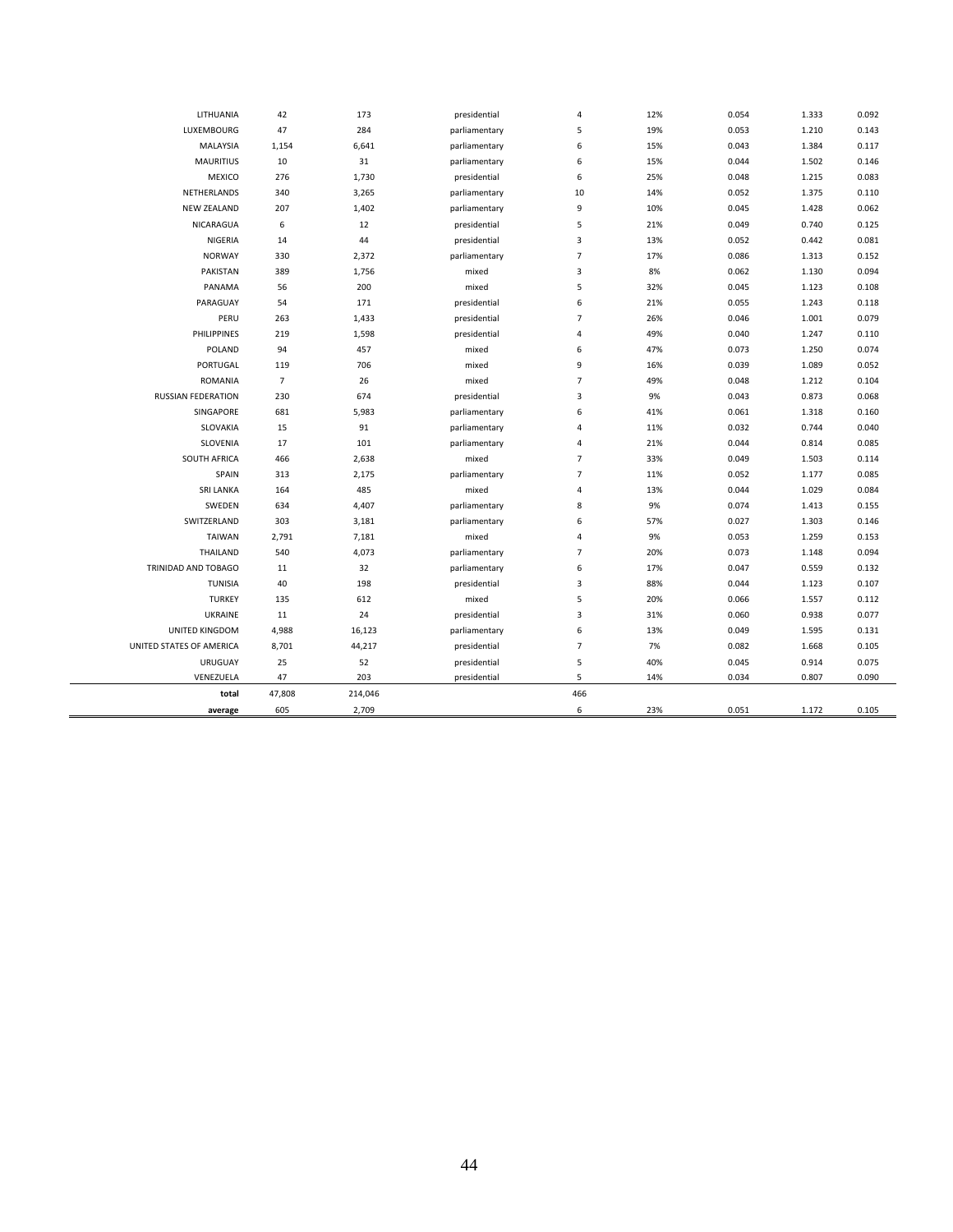## **Table II Investment, Firm Value, and Cash Flow, Conditional on Elections: Panel Regressions using U.S. Sample.**

This table reports the results of the following panel (firm-years) regressions run on the sample of U.S. firms from 1964 through 2006,

## $+\varphi_1 \cdot (1/A_{i,t}) + \varphi_2 \cdot R_{i,t+1} + \varepsilon_{i,t}$  $I_{i,t} = \eta_i + \beta_1 \cdot ELECTION_t + \beta_2 \cdot Q_{i,t-1} + \beta_3 \cdot ELECTION_t \times Q_{i,t-1} + \gamma_1 \cdot CF_{i,t} + \gamma_2 \cdot ELECTION_t \times CF_{i,t} + \lambda_1 \cdot \Delta S_{i,t-1} + \lambda_2 \cdot ELECTION_t \times \Delta S_{i,t-1}$

where *i* indexes firms, *t* years, and  $\eta_i$  firm fixed effects. *I* is firm investment (expressed in %), *ELECTION* is a dummy variable that takes value of one during election years, and zero otherwise, Q is firm value, *ELECTION*  $\times$  Q is the interaction term of election dummy variable with firm value, CF is firm cash flow, *ELECTION*  $\times$  CF is the interaction of election dummy variable with firm cash flow,  $\Delta S$  is growth rate in sales, *ELECTION*  $\times$   $\Delta S$  is the interaction term of election dummy variable with firm growth rate in sales, 1/*A* is one over total assets, and *R* is future abnormal stock return. Numbers in parentheses are probability levels at which the hypothesis of zero coefficient can be rejected. Firms that belong to financial industry or utilities are dropped. The coefficients significant at the 10% level (based on a two-tailed test) or higher are in bold face. Standard errors are clustered by firms and years to adjust them for heteroskedasticity, cross-sectional, and time-series correlation. The eleven election years are: 1964, 1968, 1972, 1976, 1980, 1984, 1988, 1992, 1996, 2000, and 2004.

| dependent variable                                 |                                                                 | investment, I |              |          |          |          |
|----------------------------------------------------|-----------------------------------------------------------------|---------------|--------------|----------|----------|----------|
| specification                                      |                                                                 | 1             | $\mathbf{2}$ | 3        | 4        | 5        |
| value                                              | Q                                                               | 2.271         | 2.198        | 1.570    | 1.798    | 1.511    |
|                                                    |                                                                 | (0.00)        | (0.00)       | (0.00)   | (0.00)   | (0.00)   |
| election dummy                                     | <b>ELECTION</b>                                                 |               | $-0.214$     | $-0.277$ | $-0.126$ | $-0.013$ |
|                                                    |                                                                 |               | (0.06)       | (0.01)   | (0.10)   | (0.25)   |
| interaction of election dummy with value           | ELECTION $\times$ Q                                             |               |              | $-0.341$ | $-0.441$ | $-0.310$ |
|                                                    |                                                                 |               |              | (0.00)   | (0.00)   | (0.00)   |
| cash flow                                          | <b>CF</b>                                                       | 7.382         | 5.317        | 5.038    | 4.317    | 4.027    |
|                                                    |                                                                 | (0.00)        | (0.00)       | (0.00)   | (0.00)   | (0.00)   |
| interaction of election dummy with cash flow       | ELECTION $\times$ CF                                            |               |              |          | 2.501    | 1.334    |
|                                                    |                                                                 |               |              |          | (0.10)   | (0.15)   |
| growth in sales                                    | $\triangle SALES$                                               |               |              |          |          | 0.443    |
|                                                    |                                                                 |               |              |          |          | (0.00)   |
| interaction of election dummy with growth in sales | <b>ELECTION <math>\times</math> <math>\triangle</math>SALES</b> |               |              |          |          | $-0.013$ |
|                                                    |                                                                 |               |              |          |          | (0.62)   |
| one over assets                                    | 1/A                                                             | $-1.505$      | $-1.505$     | $-2.553$ | $-2.274$ | $-2.760$ |
|                                                    |                                                                 | (0.00)        | (0.00)       | (0.00)   | (0.00)   | (0.00)   |
| future abnormal return                             | R                                                               | $-0.003$      | $-0.004$     | $-0.006$ | $-0.003$ | 0.002    |
|                                                    |                                                                 | (0.44)        | (0.44)       | (0.30)   | (0.60)   | (0.68)   |
| firm fixed effects                                 |                                                                 | included      | included     | included | included | included |
| F-stat                                             |                                                                 | 409.090       | 409.020      | 85.130   | 65.230   | 68.380   |
| $R^2$ -adj                                         |                                                                 | 0.145         | 0.146        | 0.152    | 0.153    | 0.163    |
| number of firm-year observations                   |                                                                 | 62,418        | 62,418       | 62,418   | 62,418   | 53,833   |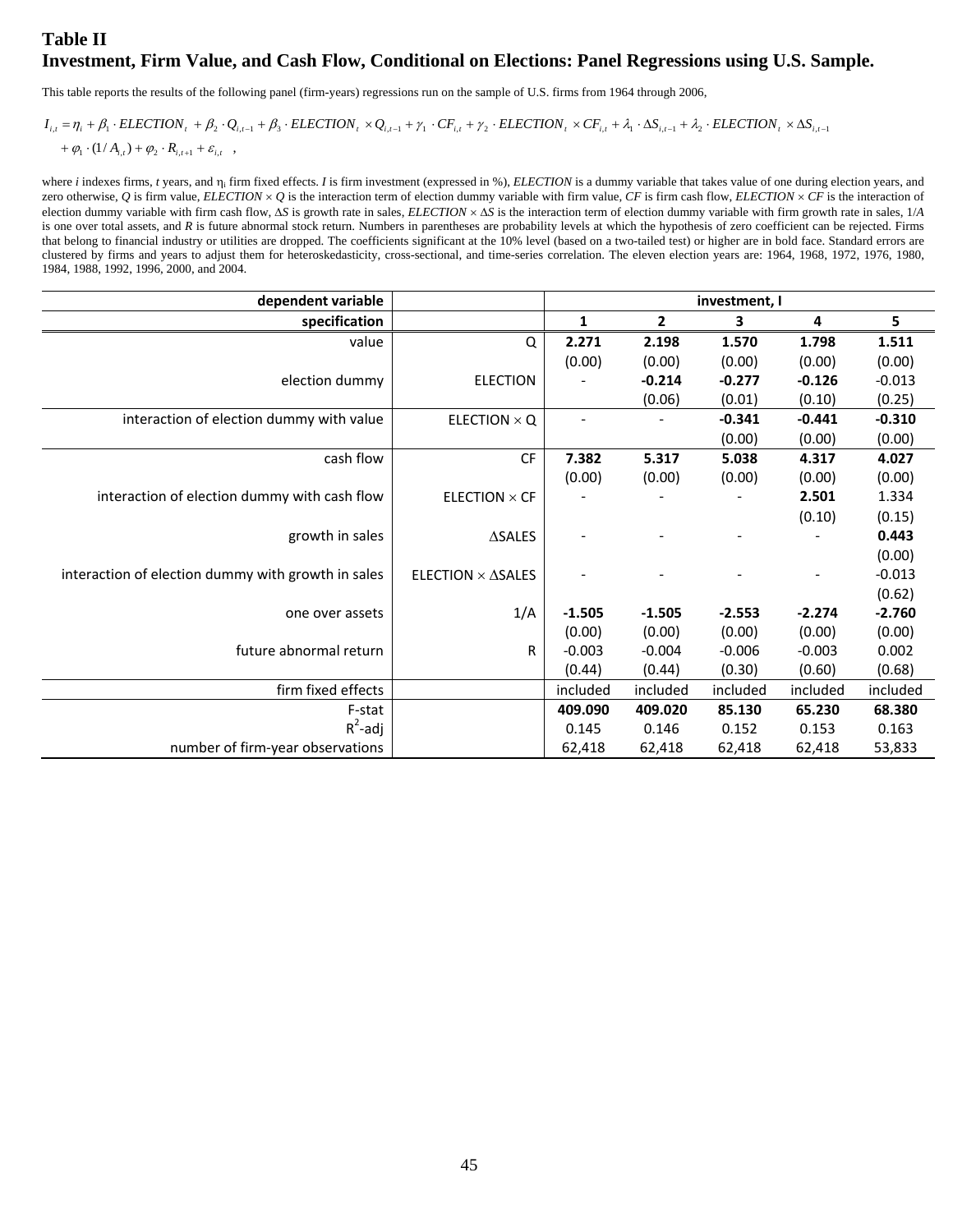## **Table III Investment, Firm Value, and Cash Flow, Conditional on Elections: Panel Regressions using International Sample.**

This table reports the results of the following panel (firm-country-years) regressions run on the sample of international companies from 1980 through 2006,

$$
\begin{split} I_{i,t}^c&=\eta_i+\eta_t+\beta_1\cdot \textit{ELECTION}^c_t+\beta_2\cdot Q_{i,t-1}^c+\beta_3\cdot \textit{ELECTION}^c_t\times Q_{i,t-1}^c+\gamma_1\cdot CF_{i,t}^c+\gamma_2\cdot \textit{ELECTION}^c_t\times CF_{i,t}^c+\lambda_1\cdot \Delta S_{i,t-1}^c\\ &+\lambda_2\cdot \textit{ELECTION}^c_t\times \Delta S_{i,t-1}^c+\varphi_1\cdot (1/A_{i,t}^c)+\varphi_2\cdot R_{i,t+1}^c+\varphi_3\cdot \Delta GDP_{t-1}^c+\varphi_4\cdot FD_{t-1}^c+\varphi_5\cdot \textit{LAW}_{t-1}^c+\varphi_6\cdot \textit{PROPERTIES}_{t-1}^c+\varphi_7\cdot V(\Delta GDP_{t-1}^c)\\ &+\varphi_8\cdot V(\textit{E}\textit{R}_{t-1}^c)+\varphi_9\cdot V(\textit{INFLATION}_{t-1}^c)+\varepsilon_{i,t} \end{split}
$$

where *i* indexes firms, *c* countries, and *t* years. Variables  $\eta_i$  and  $\eta_t$  are firm and year fixed effects. *I* is firm investment (expressed in %), *ELECTION* is a dummy variable that takes value of one during election years, and zero otherwise,  $Q$  is firm value,  $E\triangle E\triangle TION \times Q$  is the interaction term of election dummy variable with firm value,  $CF$  is cash flow, *ELECTION* × *CF* is the interaction term of election dummy variable with firm cash flow,  $\Delta S$  is firm growth rate in sales, *ELECTION* ×  $\Delta S$  is the interaction term of election dummy variable with firm growth in sales,  $I/A$  is one over total assets, R is future abnormal stock return, *AGDP* is country growth rate in real GDP per capita, FD is country financial development (sum of stock market capitalization and private credit relative to GDP), *LAW* is country index rule of law from ICRG (assessment of the strength of a country's tradition of law and order), *PROPERTY* is country index of property rights protection from EIU, *V(GDP)* is time-series standard deviation of real GDP per capita, *V(ER)* is time-series standard deviation of real exchange rate, and *V(INFLATION)* is time-series standard deviation of inflation rate. Firms that belong to financial industry or utilities are dropped. Numbers in parentheses are probability levels at which the hypothesis of zero coefficient can be rejected. The coefficients significant at the 10% level (based on a two-tailed test) or higher are in bold face. Standard errors are clustered by firms and years to adjust them for heteroskedasticity, cross-sectional, and time-series correlation.

| dependent variable                                 |                      |                |                | investment, I |                |          |
|----------------------------------------------------|----------------------|----------------|----------------|---------------|----------------|----------|
| specification                                      |                      | $\mathbf{1}$   | $\overline{2}$ | 3             | 4              | 5        |
| value                                              | Q                    | 1.418          | 1.303          | 1.032         | 1.171          | 1.021    |
|                                                    |                      | (0.00)         | (0.00)         | (0.00)        | (0.00)         | (0.00)   |
| election dummy                                     | <b>ELECTION</b>      | $\overline{a}$ | $-0.464$       | $-0.456$      | $-0.528$       | $-0.439$ |
|                                                    |                      |                | (0.05)         | (0.02)        | (0.05)         | (0.01)   |
| election dummy × value                             | ELECTION × Q         | $\overline{a}$ |                | $-0.408$      | $-0.499$       | $-0.234$ |
|                                                    |                      |                |                | (0.00)        | (0.00)         | (0.00)   |
| cash flow                                          | $\mathsf{CF}$        | 8.053          | 9.448          | 7.048         | 4.515          | 3.069    |
|                                                    |                      | (0.00)         | (0.00)         | (0.00)        | (0.00)         | (0.00)   |
| election dummy x cash flow                         | <b>ELECTION × CF</b> | $\omega$       |                |               | 4.683          | 2.310    |
|                                                    |                      |                |                |               | (0.00)         | (0.00)   |
| growth rate in sales                               | $\triangle SALES$    |                |                |               | $\overline{a}$ | 0.222    |
|                                                    |                      |                |                |               |                | (0.00)   |
| interaction of election dummy with growth in sales | ELECTION × ASALES    |                |                |               |                | 0.092    |
|                                                    |                      |                |                |               |                | (0.01)   |
| one over assets                                    | 1/A                  | $-0.049$       | $-0.095$       | $-0.084$      | $-0.029$       | $-0.123$ |
|                                                    |                      | (0.05)         | (0.01)         | (0.03)        | (0.16)         | (0.00)   |
| future abnormal return                             | R                    | $-1.136$       | $-2.132$       | $-1.012$      | 1.537          | $-2.137$ |
|                                                    |                      | (0.00)         | (0.00)         | (0.00)        | (0.00)         | (0.00)   |
| growth in GDP                                      | $\triangle$ GDP      | 0.556          | 0.626          | 0.805         | 0.602          | 0.573    |
|                                                    |                      | (0.00)         | (0.00)         | (0.00)        | (0.00)         | (0.00)   |
| financial development                              | <b>FD</b>            | $-0.009$       | $-0.032$       | $-0.023$      | $-0.018$       | $-0.016$ |
|                                                    |                      | (0.34)         | (0.33)         | (0.41)        | (0.48)         | (0.50)   |
| rule of law                                        | LAW                  | 0.018          | 0.0147         | 0.0149        | 0.0148         | 0.013    |
|                                                    |                      | (0.00)         | (0.01)         | (0.01)        | (0.01)         | (0.02)   |
| property rights protection                         | PROPERTY             | 0.0231         | 0.0226         | 0.0241        | 0.0244         | 0.0286   |
|                                                    |                      | (0.17)         | (0.18)         | (0.17)        | (0.32)         | (0.30)   |
| growth in GDP variability                          | $V(\triangle GDP)$   | $-0.162$       | $-0.165$       | $-0.168$      | $-0.169$       | $-0.170$ |
|                                                    |                      | (0.00)         | (0.00)         | (0.00)        | (0.00)         | (0.00)   |
| real exchange rate variability                     | V(ER)                | $-0.178$       | $-0.170$       | $-0.145$      | $-0.150$       | $-0.149$ |
|                                                    |                      | (0.17)         | (0.21)         | (0.28)        | (0.25)         | (0.25)   |
| inflation variability                              | V(INFL)              | $-0.079$       | $-0.050$       | $-0.059$      | $-0.068$       | $-0.011$ |
|                                                    |                      | (0.00)         | (0.00)         | (0.00)        | (0.00)         | (0.30)   |
| firm fixed effects                                 |                      | included       | included       | included      | included       | included |
| year fixed effect                                  |                      | included       | included       | included      | included       | included |
| F-statistics                                       |                      | 360.070        | 358.120        | 362.380       | 362.480        | 359.800  |
| $R^2$ -adj                                         |                      | 0.162          | 0.164          | 0.169         | 0.170          | 0.177    |
| number of country-firm-year observations           |                      | 214,946        | 214,946        | 214,946       | 214,946        | 180,025  |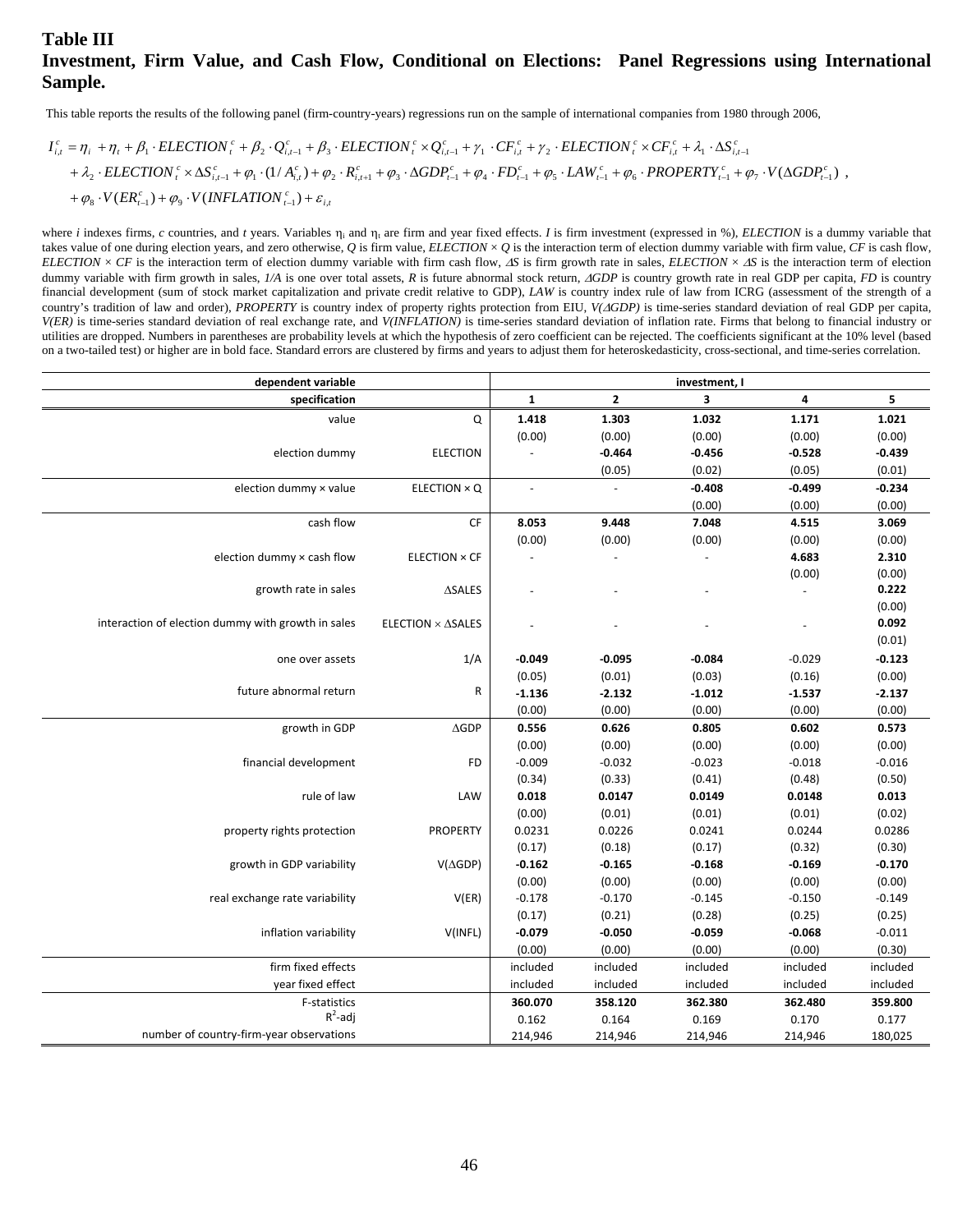**Figure 1: Comparison of Investment-to-Price Sensitivity for Election and Non-Election Years**. This graph plots investment-to-price sensitivity for election and non-election periods for U.S. and international samples. The length of the bar for non-election years is equal to the value of coefficient  $\beta_2$  in specification 3 of Table II for the U.S. sample and specification 3 of Table III for the international sample. The length of the bar for election years is equal to  $\beta_2 + \beta_3$ .  $\beta_2$  is the coefficient on firm value *Q*;  $\beta_3$  is the coefficient on the interaction term of election dummy variable with firm value, *ELECTION* × *Q*.

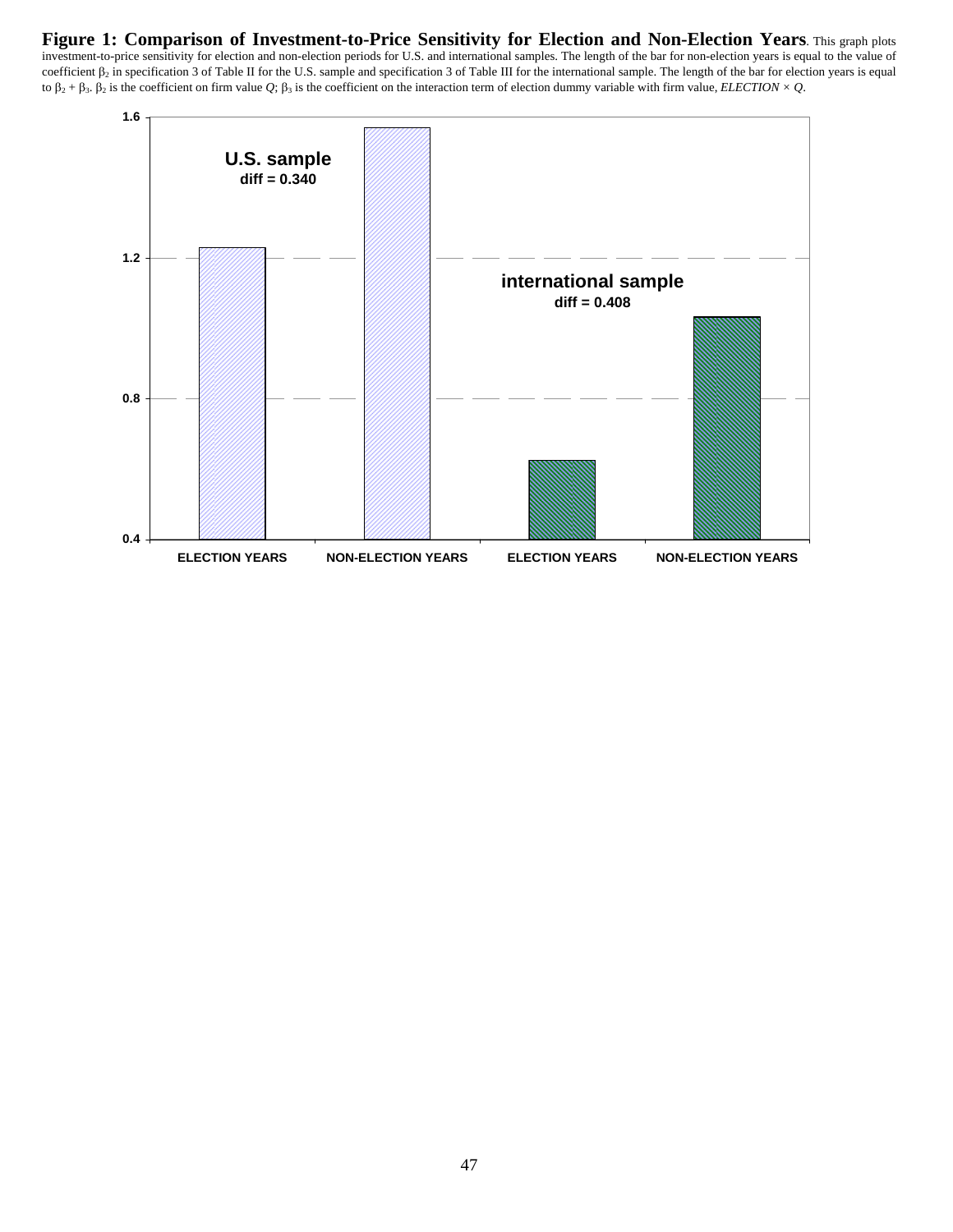## **Table IV Investment, Firm Value, and Cash Flow, Conditional on Elections: Panel Regressions Excluding Firms from the U.S., U.K., and Japan.**

This table reports the results of specification 4 in Table III excluding firms from U.S. (specification 1), U.S. and Japan (specification 2), and U.S., Japan, and U.K. (specification 3). Coefficients on control variables (1/A, R, *GDP*, *FD*, *LAW*, *PROPERTY*, *V(GDP)*, *V(ER)*, and *V(INFLATION)*) are included but not reported.

| dependent variable                       |                     | investment, I |                   |                 |  |  |
|------------------------------------------|---------------------|---------------|-------------------|-----------------|--|--|
|                                          |                     |               | excludes U.S. and | excludes U.S.,  |  |  |
| specification                            |                     | excludes U.S. | Japan             | Japan, and U.K. |  |  |
| value                                    | Q                   | 1.044         | 1.118             | 1.347           |  |  |
|                                          |                     | (0.00)        | (0.00)            | (0.00)          |  |  |
| election dummy                           | <b>ELECTION</b>     | $-0.359$      | $-0.314$          | $-0.291$        |  |  |
|                                          |                     | (0.00)        | (0.00)            | (0.00)          |  |  |
| election dummy x value                   | ELECTION $\times$ Q | $-0.432$      | $-0.293$          | $-0.440$        |  |  |
|                                          |                     | (0.00)        | (0.00)            | (0.00)          |  |  |
| cash flow                                | <b>CF</b>           | 4.001         | 3.076             | 3.806           |  |  |
|                                          |                     | (0.00)        | (0.00)            | (0.00)          |  |  |
| election dummy x cash flow               | ELECTION × CF       | 3.009         | 3.191             | 2.844           |  |  |
|                                          |                     | (0.00)        | (0.02)            | (0.00)          |  |  |
| firm fixed effects                       |                     | included      | included          | included        |  |  |
| year fixed effect                        |                     | included      | included          | included        |  |  |
| F-statistics                             |                     | 347.820       | 228.930           | 263.870         |  |  |
| $R^2$ -adj                               |                     | 0.169         | 0.183             | 0.187           |  |  |
| number of country-firm-year observations |                     | 169,829       | 149,943           | 133,820         |  |  |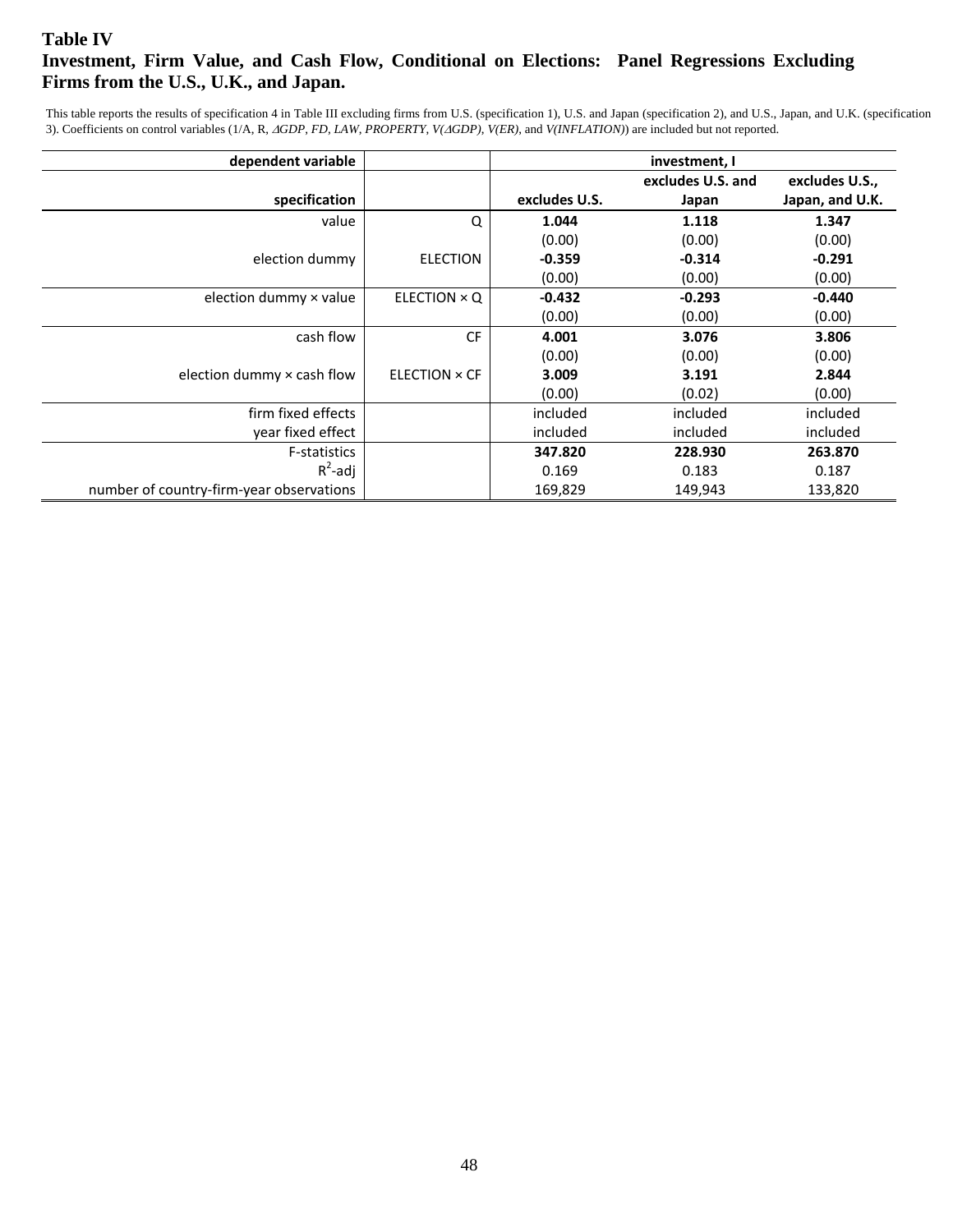## **Table V Variation in Investment-to-Price Sensitivity across Elections with Different Degrees of Uncertainty.**

This table reports the results of the following panel (country-firm-years) regressions run on the sample of international companies from 1980 through 2006 (specifications 1 and 2) and from 1990 through 2006 (specifications 3 and 4):

 $+\varphi_3\cdot \Delta GDP^c_{t-1} + \varphi_4\cdot FD^c_{t-1} + \varphi_5\cdot LAW^c_{t-1} + \varphi_6\cdot PROPERTY^c_{t-1} + \varphi_7\cdot V(\Delta GDP^c_{t-1}) + \varphi_8\cdot V(ER^c_{t-1}) + \varphi_9\cdot V(INFLATION^c_{t-1}) + \varepsilon_{i,t}$  $I_{i,t}^c = \eta_i + \eta_t + \beta_1 \cdot UNCERT_t^c + \beta_2 \cdot Q_{i,t-1}^c + \beta_3 \cdot UNCERT_t^c \times Q_{i,t-1}^c + \gamma_1 \cdot CF_{i,t}^c + \gamma_2 \cdot UNCERT_t^c \times CF_{i,t}^c + \varphi_1 \cdot (1/A_{i,t}^c) + \varphi_2 \cdot R_{i,t+1}^c$ 

where *i* indexes firms, *c* countries, and *t* years. Variables  $\eta_i$  and  $\eta_t$  are firm and year fixed effects. *I* is firm investment (expressed in %), *UNCERT* is a proxy for electoral uncertainty measured by either election margin (specifications 1 and 2) or political risk (specifications 3 and 4), *Q* is firm value, *UNCERT* × *Q* is the interaction term of electoral uncertainty with firm value, *CF* is firm cash flow, *UNCERT* × *CF* is interaction term of electoral uncertainty with firm cash flow, *1/A* is one over total assets, *R* is future abnormal stock return, *GDP* is country growth rate in real GDP per capita, *FD* is financial development (sum of stock market capitalization and private credit relative to GDP), *LAW* is rule of law from ICRG (assessment of the strength of a country's tradition of law and order), *PROPERTY* is the index of property rights protection from EIU, *V(GDP)* is time-series standard deviation of real GDP per capita, *V(ER)* is time-series standard deviation of real exchange rate, and *V(INFLATION)* is time-series standard deviation of inflation rate. Firms that belong to financial industry or utilities are dropped. Political risk variable is available for years from 1990 through 2006. Numbers in parentheses are probability levels at which the hypothesis of zero coefficient can be rejected. The coefficients significant at the 10% level (based on a two-tailed test) or higher are in bold face. Standard errors are clustered by firms and years to adjust them for heteroskedasticity, cross-sectional, and time-series correlation.

| dependent variable                       |                    | investment, I    |                |                         |                |
|------------------------------------------|--------------------|------------------|----------------|-------------------------|----------------|
| uncertainty measure                      |                    | electoral margin |                |                         | political risk |
| specification                            |                    | $\mathbf{1}$     | $\overline{2}$ | $\overline{\mathbf{3}}$ | 4              |
| value                                    | $\mathsf Q$        | 0.880            | 0.929          | 1.139                   | 1.008          |
|                                          |                    | (0.00)           | (0.00)         | (0.00)                  | (0.00)         |
| uncertainty                              | <b>UNCERT</b>      | 0.022            | 0.026          | 0.006                   | 0.008          |
|                                          |                    | (0.01)           | (0.01)         | (0.15)                  | (0.12)         |
| election uncertainty x value             | UNCERT $\times$ Q  | 0.013            | 0.010          | 0.019                   | 0.024          |
|                                          |                    | (0.00)           | (0.00)         | (0.00)                  | (0.00)         |
| cash flow                                | CF                 | 7.348            | 6.921          | 5.348                   | 6.834          |
|                                          |                    | (0.00)           | (0.00)         | (0.00)                  | (0.00)         |
| election uncertainty x cash flow         | <b>UNCERT × CF</b> |                  | $-0.130$       |                         | $-0.211$       |
|                                          |                    |                  | (0.00)         |                         | (0.00)         |
| one over assets                          | 1/A                | $-0.061$         | $-0.038$       | $-0.009$                | $-0.016$       |
|                                          |                    | (0.02)           | (0.10)         | (0.23)                  | (0.20)         |
| future abnormal return                   | ${\sf R}$          | $-0.944$         | $-0.847$       | $-0.617$                | $-0.783$       |
|                                          |                    | (0.00)           | (0.00)         | (0.00)                  | (0.00)         |
| growth in GDP                            | $\triangle$ GDP    | 0.638            | 0.529          | 0.552                   | 0.617          |
|                                          |                    | (0.00)           | (0.00)         | (0.00)                  | (0.00)         |
| financial development                    | <b>FD</b>          | $-0.039$         | $-0.015$       | $-0.019$                | $-0.012$       |
|                                          |                    | (0.52)           | (0.61)         | (0.20)                  | (0.27)         |
| rule of law                              | LAW                | 0.020            | 0.031          | 0.039                   | 0.034          |
|                                          |                    | (0.00)           | (0.00)         | (0.00)                  | (0.00)         |
| property rights protection               | <b>PROPERTY</b>    | 0.020            | 0.018          | 0.035                   | 0.020          |
|                                          |                    | (0.22)           | (0.23)         | (0.14)                  | (0.20)         |
| growth in GDP variability                | $V(\Delta GDP)$    | $-0.156$         | $-0.181$       | $-0.147$                | $-0.114$       |
|                                          |                    | (0.00)           | (0.00)         | (0.00)                  | (0.00)         |
| real exchange rate variability           | V(ER)              | $-0.114$         | $-0.120$       | $-0.116$                | $-0.150$       |
|                                          |                    | (0.10)           | (0.10)         | (0.18)                  | (0.20)         |
| inflation variability                    | V(INFL)            | $-0.009$         | $-0.006$       | $-0.005$                | $-0.005$       |
|                                          |                    | (0.32)           | (0.29)         | (0.15)                  | (0.16)         |
| firm fixed effects                       |                    | included         | included       | included                | included       |
| year fixed effect                        |                    | included         | Included       | included                | Included       |
| F-statistics                             |                    | 214.120          | 219.00         | 280.090                 | 286.470        |
| $R^2$ -adj                               |                    | 0.165            | 0.171          | 0.170                   | 0.184          |
| number of country-firm-year observations |                    | 214,046          | 214,046        | 153,055                 | 153,055        |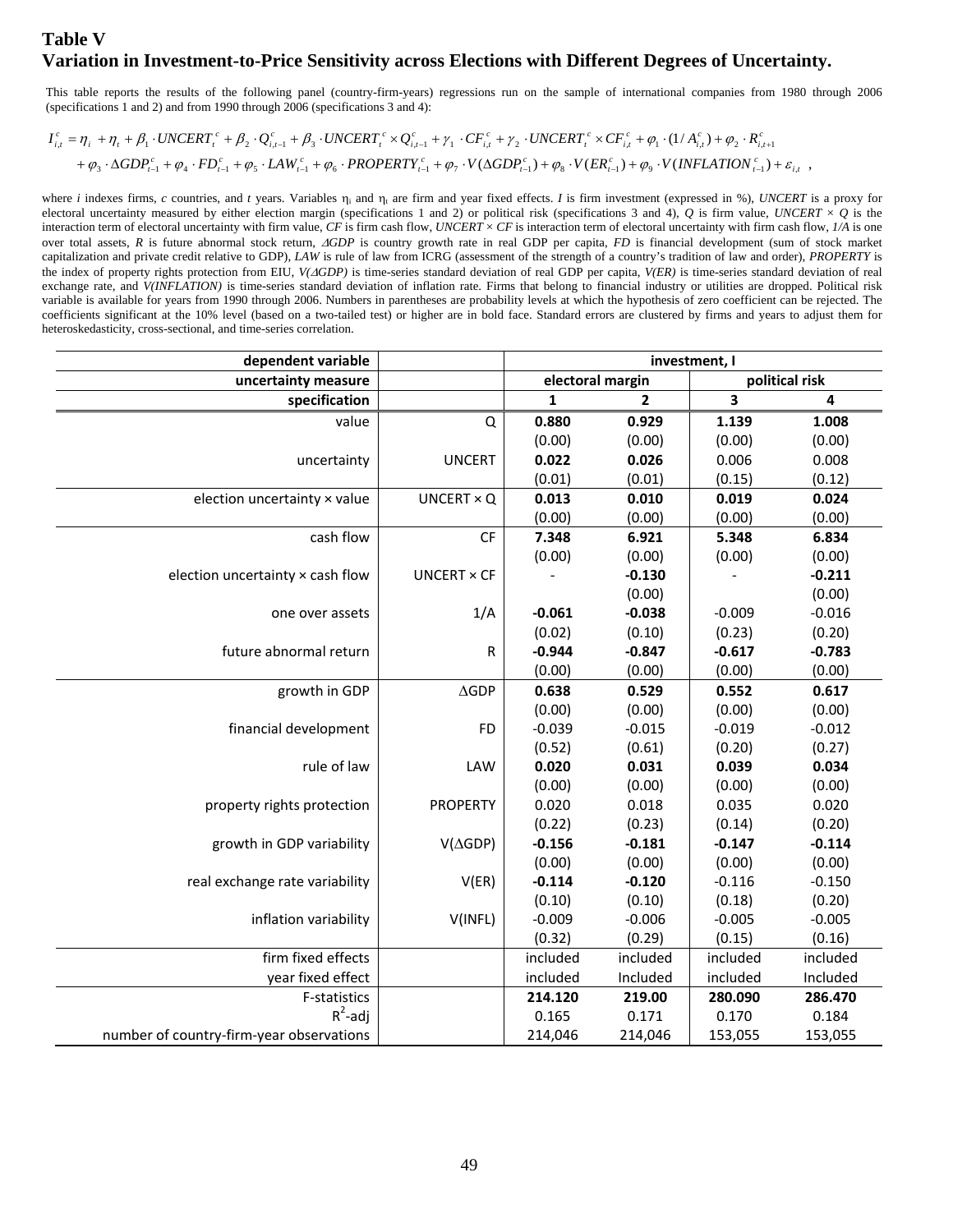## **Table VI Information Quality and Information Distribution during Elections.**

This table reports the results of the following panel (country-firm-years) regressions run on the sample of international firms from 1995 (or 2000) through 2006,

$$
INFORMATION_{i,t}^c = \eta_i + \alpha \cdot trend + \beta_1 \cdot ELECTION_t^c + \beta_2 \cdot SIZE_{i,t-1}^c + \beta_3 \cdot \Delta S_{i,t-1}^c + \beta_4 \cdot FIN\_NEED_{j,t-1}^c + \beta_5 \cdot LEV_{i,t-1}^c
$$
  
+  $\varphi_1 \cdot GDP_{t-1}^c + \varphi_2 \cdot FD_{t-1}^c + \varphi_3 \cdot LAW_{t-1}^c + \varphi_4 \cdot PROPERTIES_{t-1}^c + \varepsilon_{i,t}$ 

where *i* indexes firms, *c* and countries, *t* years. Variable  $\eta_i$  denotes firm fixed effects, and *trend* is time trend. The dependent variable, *INFORMATION*, is "log transformation of  $R^{2\nu}$  in specification 1 ( $R^2$  of the regression of firm return on country market return and U.S. market return), "return autocorrelation" in specification 2 (measure of information asymmetry based on return autocorrelation conditional on trading volume), or "earnings surprise" in specification 3 (measure of information asymmetry based on annual average absolute values of abnormal returns on the dates of earnings announcements). The sample years are from 1995 through 2006 for "log transformation of  $R^{2+}$ and "return autocorrelation" measures, and from 2000 through 2006 for "earnings surprise" measure. The independent variables are: *SIZE*, log of firm total assets, *SALES*, firm growth rate in sales, *FIN\_NEED*, industry financial need calculated as industry median value of capital expenditures minus cash flows from operations divided by capital expenditures, *LEV*, firm leverage calculated as long-term debt over total assets, *GDP*, country real GDP per capita, *FD*, country financial development (sum of stock market capitalization and private credit relative to GDP), *LAW*, country rule of law index from ICRG (assessment of the strength of a country's tradition of law and order), and PROPERTY, country index of property rights protection from EIU. Firms that belong to financial industry or utilities are dropped. Numbers in parentheses are probability levels at which the hypothesis of zero coefficient can be rejected. The coefficients significant at the 10% level (based on a two-tailed test) or higher are in bold face. Standard errors are clustered by firms and years to adjust them for heteroskedasticity, cross-sectional, and time-series correlation.

|                             |                 | log transformation | return          | earnings |
|-----------------------------|-----------------|--------------------|-----------------|----------|
| dependent variable          |                 | of $R^2$           | autocorrelation | surprise |
| specification               |                 | $\mathbf{1}$       | $\overline{2}$  | 3        |
| election dummy              | <b>ELECTION</b> | 0.099              | 0.040           | 0.817    |
|                             |                 | (0.00)             | (0.09)          | (0.10)   |
| time trend                  | <b>TREND</b>    | $-0.042$           | $-0.017$        | 0.237    |
|                             |                 | (0.00)             | (0.00)          | (0.54)   |
| size                        | <b>SIZE</b>     | 0.730              | $-0.118$        | $-0.083$ |
|                             |                 | (0.00)             | (0.00)          | (0.01)   |
| growth rate in sales        | <b>ASALES</b>   | 0.032              | 0.016           | $-0.003$ |
|                             |                 | (0.00)             | (0.31)          | (0.64)   |
| financial need              | FIN NEED        | $-1.293$           | 0.031           | 0.020    |
|                             |                 | (0.00)             | (0.36)          | (0.20)   |
| leverage                    | LEV             | $-0.180$           | $-0.201$        | $-0.309$ |
|                             |                 | (0.00)             | (0.00)          | (0.01)   |
| GDP                         | GDP             | $-0.563$           | $-0.088$        | $-0.614$ |
|                             |                 | (0.00)             | (0.05)          | (0.00)   |
| financial development       | <b>FD</b>       | $-0.059$           | 0.042           | 0.003    |
|                             |                 | (0.13)             | (0.23)          | (0.75)   |
| rule of law                 | LAW             | $-0.019$           | $-0.001$        | 0.034    |
|                             |                 | (0.00)             | (0.30)          | (0.54)   |
| property rights protection  | <b>PROPERTY</b> | 0.014              | 0.182           | 0.076    |
|                             |                 | (0.00)             | (0.14)          | (0.20)   |
| firm fixed effects          |                 | included           | included        | included |
| <b>F-statistics</b>         |                 | 149.010            | 25.920          | 14.390   |
| $R^2$ -adj                  |                 | 0.339              | 0.358           | 0.272    |
| number of country-firm-year |                 |                    |                 |          |
| observations                |                 | 32,981             | 26,297          | 8,617    |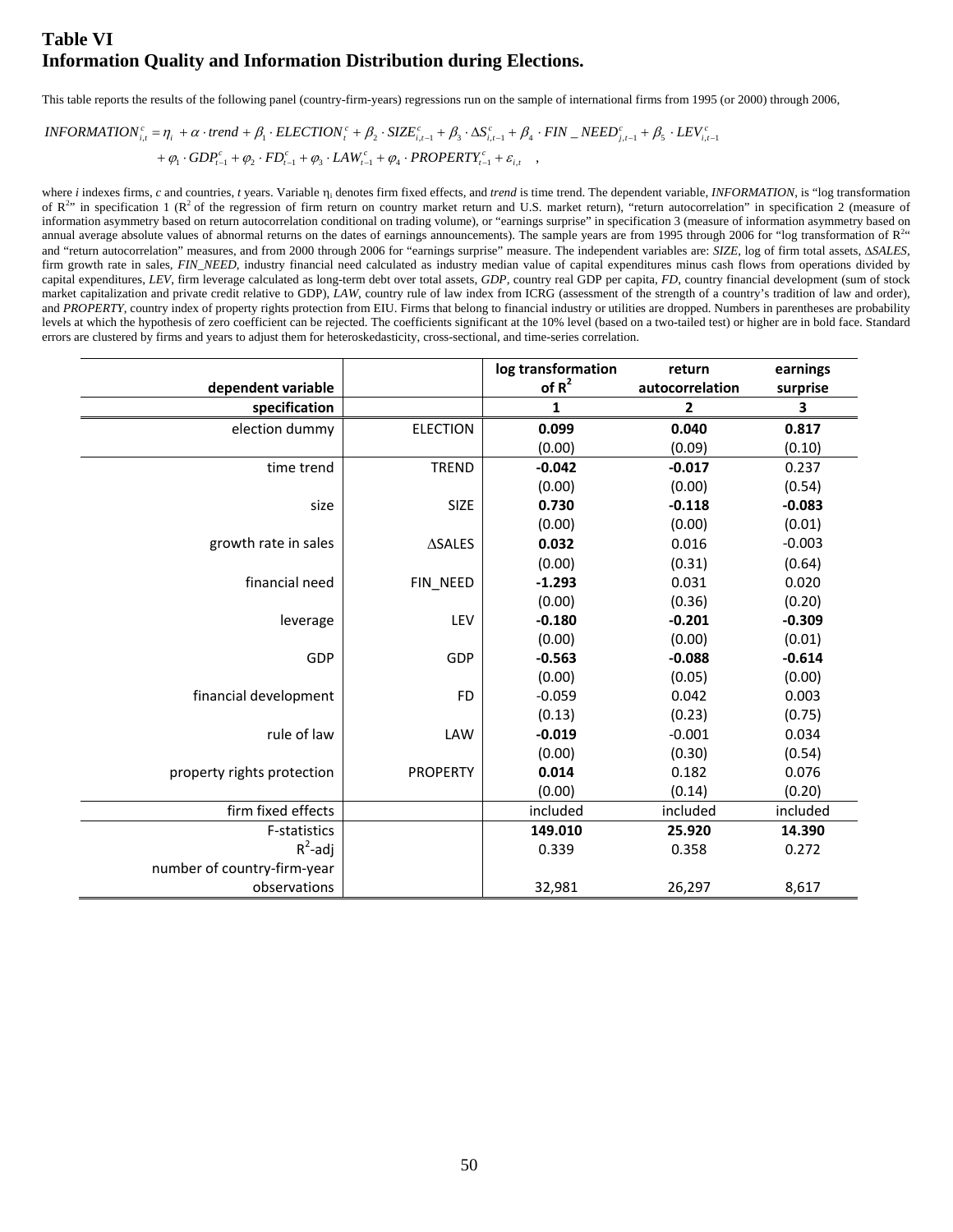## **Table VII Investment-to-Price Sensitivity for Election and Non-Election Periods for Individual Countries.**

This table presents investment-to-price sensitivity for non-election and election periods by country. "Investment-to-price sensitivity, non-election periods" and "Qelection dummy" are defined as coefficients  $\hat{\beta}_2$  and  $\hat{\beta}_3$ , respectively, in the following panel (firm-years) regression run for every country separately during years from 1980 through 2006 (1960-2006 for the U.S. firms),

## $I_{i,t} = \eta_i + \beta_1 \cdot ELECTION_t + \beta_2 \cdot Q_{i,t-1} + \beta_3 \cdot ELECTION_t \times Q_{i,t-1} + \gamma_1 \cdot CF_{i,t} + \varphi_1 \cdot (1/A_{i,t}) + \varphi_2 \cdot R_{i,t+1} + \varepsilon_{i,t}$

where  $i$  indexes firms,  $t$  years, and  $\eta_i$  firm fixed effects.  $I$  is firm investment (expressed in %), *ELECTION* is a dummy variable that takes value of one during election years, and zero otherwise, Q is firm value, ELECTION  $\times$  Q is the interaction term of election dummy variable with firm value, CF is firm cash flow, 1/*A* is one over total assets, and *R* is future stock return. "Investment-to-price sensitivity, election periods" is the sum of  $\hat{\beta}_2$  and  $\hat{\beta}_3$ . "differential investment-to-price sens., %

difference" is the change in the sensitivity scaled by the value of sensitivity during non-election periods,  $\hat{\beta}_3$  / $\hat{\beta}_2$  expressed in percentages.

|                       | investment-to-price  | Q-election dummy | investment-to-price | differential        |
|-----------------------|----------------------|------------------|---------------------|---------------------|
|                       | sens.,               |                  | sens.,              | investment-to-price |
| country               | non-election periods |                  | election periods    | sens., %            |
| ARGENTINA             | 0.387                | $-0.222$         | 0.165               | $-57%$              |
| <b>AUSTRALIA</b>      | 1.533                | $-0.068$         | 1.465               | $-4%$               |
| <b>AUSTRIA</b>        | 1.770                | 0.009            | 1.779               | 1%                  |
| BANGLADESH            | 0.450                | $-0.391$         | 0.059               | $-87%$              |
| <b>BELGIUM</b>        | 2.309                | $-0.099$         | 2.210               | $-4%$               |
| <b>BRAZIL</b>         | 0.489                | $-0.211$         | 0.278               | $-43%$              |
| CANADA                | 3.534                | 0.076            | 3.610               | 2%                  |
| CHILE                 | 2.998                | 0.021            | 3.019               | 1%                  |
| COLOMBIA              | 0.221                | $-0.129$         | 0.092               | $-58%$              |
| <b>COSTA RICA</b>     | 0.618                | $-0.184$         | 0.434               | $-30%$              |
| CROATIA               | 0.766                | $-0.559$         | 0.207               | $-73%$              |
| <b>CZECH REPUBLIC</b> | 0.599                | 0.083            | 0.682               | 14%                 |
| DENMARK               | 1.765                | 0.076            | 1.841               | 4%                  |
| ECUADOR               | 0.629                | $-0.258$         | 0.371               | $-41%$              |
| <b>EGYPT</b>          | 0.919                | $-0.224$         | 0.695               | $-24%$              |
| <b>ESTONIA</b>        | 0.249                | $-0.075$         | 0.174               | $-30%$              |
| <b>FINLAND</b>        | 4.131                | 0.026            | 4.157               | 1%                  |
| <b>FRANCE</b>         | 2.479                | $-0.305$         | 2.174               | $-12%$              |
| <b>GERMANY</b>        | 1.253                | 0.059            | 1.312               | 5%                  |
| <b>GREECE</b>         | 1.036                | $-0.161$         | 0.875               | $-16%$              |
| <b>HUNGARY</b>        | 0.259                | $-0.201$         | 0.058               | $-78%$              |
| ICELAND               | 0.347                | $-0.032$         | 0.315               | $-9%$               |
| <b>INDIA</b>          | 0.078                | $-0.003$         | 0.075               | $-4%$               |
| <b>INDONESIA</b>      | 0.023                | $-0.020$         | 0.003               | $-87%$              |
| <b>IRELAND</b>        | 1.796                | $-0.010$         | 1.786               | $-1%$               |
| <b>ISRAEL</b>         | 0.811                | $-0.093$         | 0.718               | $-11%$              |
| <b>ITALY</b>          | 1.419                | $-0.225$         | 1.194               | $-16%$              |
| <b>JAMAICA</b>        | 0.114                | $-0.110$         | 0.004               | $-96%$              |
| <b>JAPAN</b>          | 0.650                | $-0.018$         | 0.632               | $-3%$               |
| <b>KENYA</b>          | 0.031                | $-0.026$         | 0.005               | $-84%$              |
| KOREA                 | 0.146                | $-0.194$         | $-0.048$            | $-133%$             |
| LATVIA                | 0.287                | $-0.101$         | 0.186               | $-35%$              |
| LITHUANIA             | 0.152                | $-0.122$         | 0.030               | $-80%$              |
| LUXEMBOURG            | 2.831                | $-0.370$         | 2.461               | $-13%$              |
| MALAYSIA              | 0.593                | $-0.207$         | 0.386               | $-35%$              |
| <b>MEXICO</b>         | 0.914                | $-0.286$         | 0.628               | $-31%$              |
| NETHERLANDS           | 3.803                | $-0.180$         | 3.623               | $-5%$               |
| <b>NEW ZEALAND</b>    | 2.009                | 0.040            | 2.049               | 2%                  |
| NIGERIA               | 0.102                | $-0.09$          | 0.012               | $-88%$              |
| <b>NORWAY</b>         | 3.372                | 0.083            | 3.455               | 2%                  |
| <b>PAKISTAN</b>       | 0.308                | $-0.208$         | 0.100               | $-68%$              |
| PANAMA                | 0.088                | $-0.039$         | 0.0492              | $-44%$              |
|                       |                      | $-0.343$         |                     | $-144%$             |
| PARAGUAY              | 0.238                |                  | $-0.105$            |                     |
| PERU                  | 0.081                | $-0.291$         | $-0.21$             | $-359%$             |
| PHILIPPINES           | 0.314                | $-0.149$         | 0.165               | $-47%$              |
| POLAND                | 0.210                | $-0.185$         | 0.025               | $-88%$              |
| PORTUGAL              | 1.450                | 0.003            | 1.453               | 0%                  |
| RUSSIAN FEDERATION    | 0.144                | $-0.024$         | 0.120               | $-17%$              |
| SINGAPORE             | 1.623                | 0.029            | 1.652               | 2%                  |
| SLOVAKIA              | 0.429                | $-0.411$         | 0.018               | $-96%$              |
| SLOVENIA              | 0.053                | $-0.021$         | 0.032               | $-40%$              |
| SOUTH AFRICA          | 0.521                | $-0.259$         | 0.262               | $-50%$              |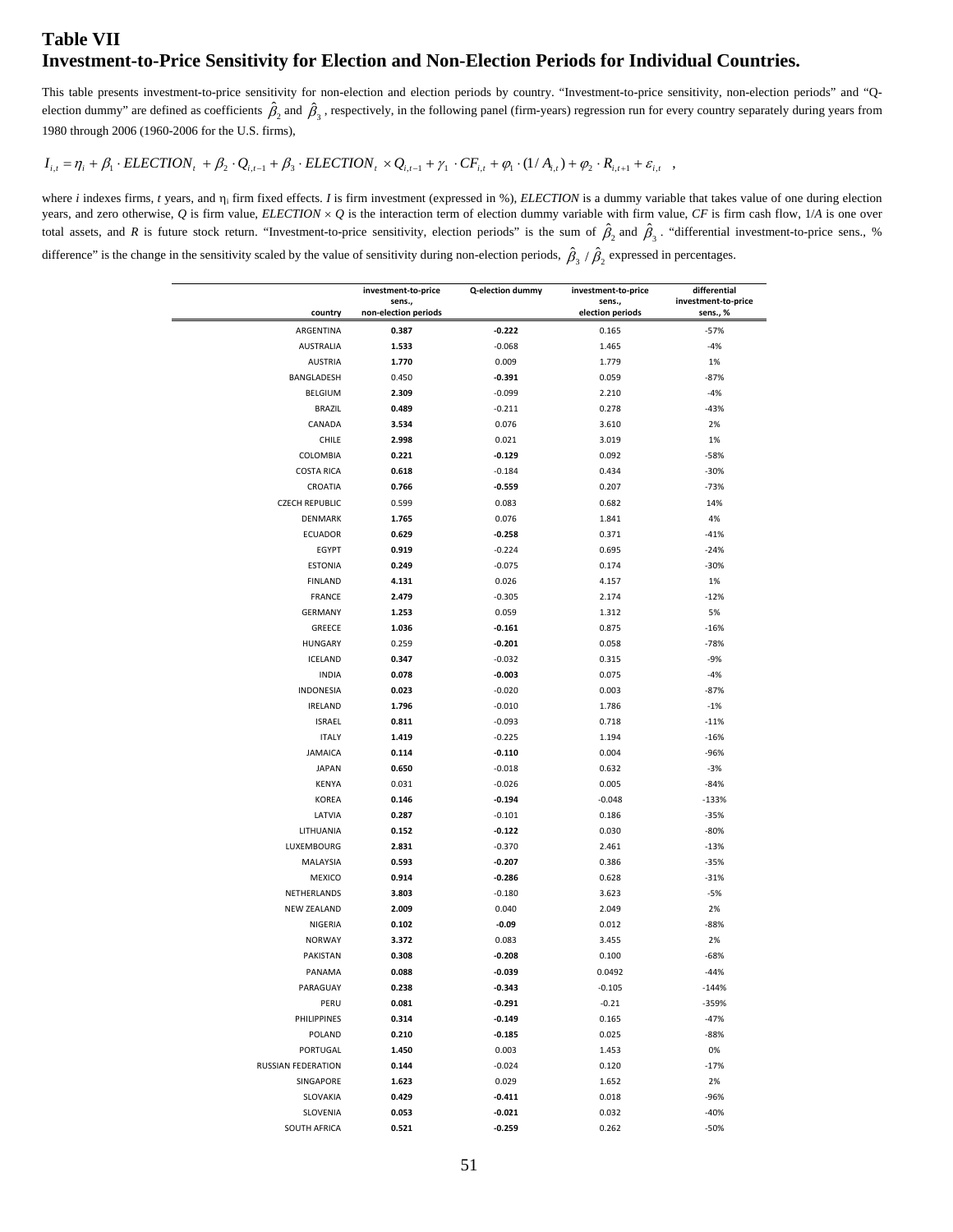| <b>SPAIN</b>             | 2.920 | $-0.218$ | 2.702    | $-7%$    |
|--------------------------|-------|----------|----------|----------|
| <b>SRI LANKA</b>         | 0.016 | $-0.009$ | 0.007    | $-56%$   |
| SWEDEN                   | 1.284 | 0.073    | 1.357    | 6%       |
| SWITZERLAND              | 4.614 | 0.041    | 4.655    | 1%       |
| <b>TAIWAN</b>            | 0.276 | $-0.135$ | 0.141    | -49%     |
| THAILAND                 | 0.331 | $-0.155$ | 0.176    | -47%     |
| <b>TUNISIA</b>           | 0.414 | 0.151    | 0.565    | 36%      |
| <b>TURKEY</b>            | 0.219 | $-0.228$ | $-0.009$ | $-104%$  |
| UNITED KINGDOM           | 3.831 | $-0.034$ | 3.797    | $-1%$    |
| UNITED STATES OF AMERICA | 1.570 | $-0.341$ | 1.229    | $-22%$   |
| VENEZUELA                | 1.998 | $-0.298$ | 1.700    | $-15%$   |
| average                  | 1.124 | $-0.123$ | 1.001    | $-39.1%$ |
|                          |       |          |          |          |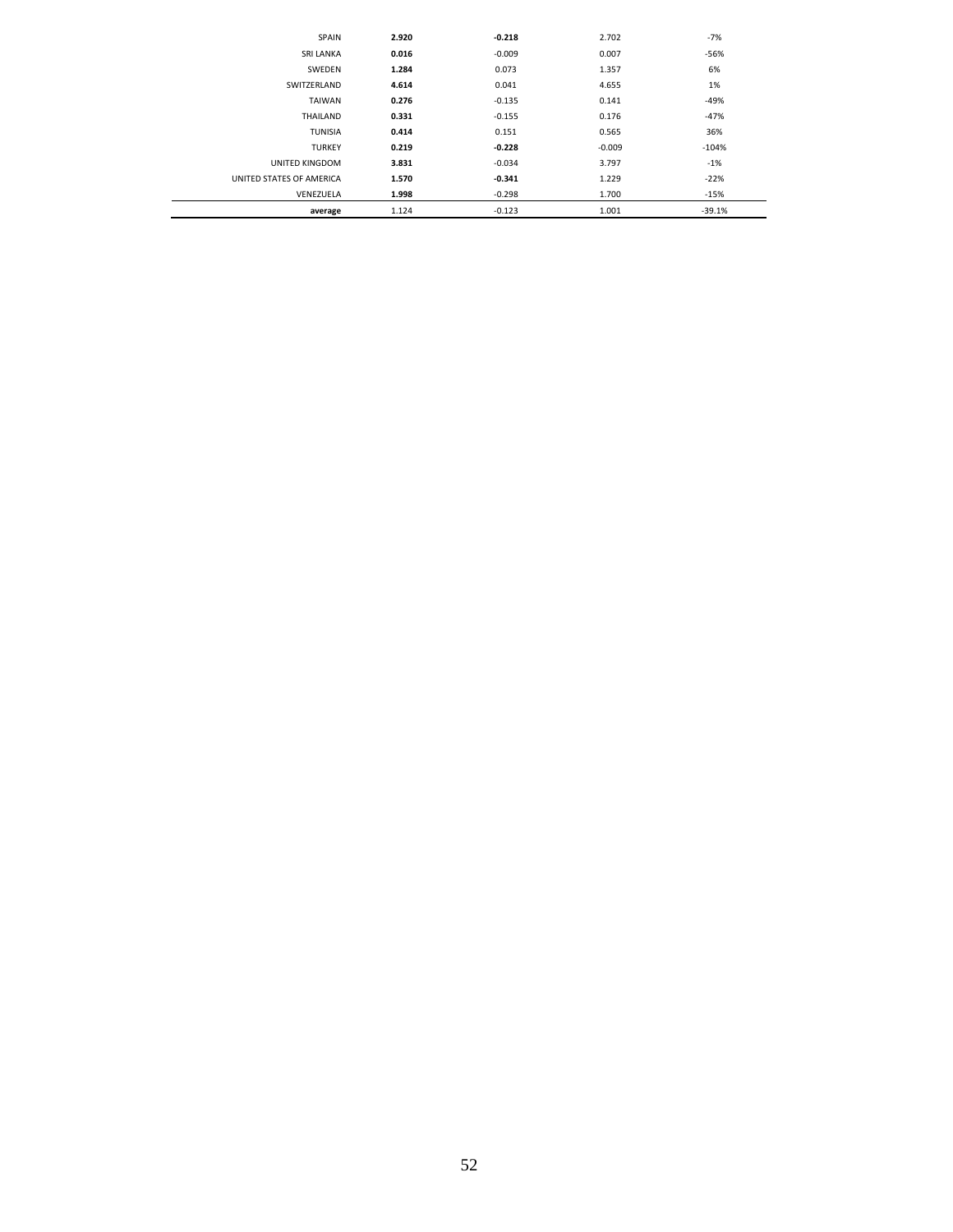## **Table VIII Variation of Differential Investment-to-Price Sensitivity across Countries.**

This table reports the results of the following cross-country regressions:

#### $\left(\!\hat{\beta}^c_3/\hat{\beta}^c_2\right)\!=\!\alpha+\delta_1\cdot CORRPUPT^c+\delta_2\cdot POL\_DISCL^c+\delta_3\cdot STATE^c+\delta_4\cdot MEDIA^c+\delta_5\cdot IP^c+\delta_6\cdot LAW^c+\delta_7\cdot FIN\_DEV^c+\delta_8\cdot GDP^c+\varepsilon^c\;\;\;,$

where *c* indexes countries. The dependent variable,  $(\hat{\beta}_3 / \hat{\beta}_2)$ , is the change in the sensitivity scaled by the value of sensitivity during non-election periods, expressed

in percentages. This variable appears in the fifth column of Table VII. The independent variables are: CORRUPT, corruption index from Transparency International (it measures the extent to which corruption is perceived to exist in the public and political sectors), *POL\_DISCL*, public disclosure by politicians from Djankov et al. (2009) (this variable is equal to one if the filled-out forms of financial and business interests by the Members of Parliament can be accessed publicly. It is equal to 0.5 if only one of the two forms, financial interests or business interests, is publicly available. Otherwise, it is equal to zero), *STATE*, index of prevalence of state ownership and control from EIU, *MEDIA*, media freedom index from Journalists without Borders (the assessment of the state of press freedom in a country based on violations directly affecting journalists and news media), *IP*, an updated investor protection index from Djankov et al. (2008), *LAW*, rule of law index from ICRG (assessment of the strength of a country's tradition of law and order), *GDP*, log of real GDP per capita, and *FD*, financial development (sum of stock market capitalization and private credit relative to GDP). The coefficients significant at the 10% level (based on a two-tailed test) or higher are in bold face. The reported standard errors are robust to heteroskedasticity. Larger values of *CORRUPTION*, *POL\_DISCL*, *STATE*, *MEDIA*, *IP*, *LAW* indicate less corruption, better political disclosure, less state ownership, freer media, better investor protection, and better law enforcement, respectively. All of the independent variables are calculated as average values during the time period when the dependent variable is estimated.

| specification                  |                | 1                            | 2      | 3      | 4      | 5      | 6      | 7      | 8      |
|--------------------------------|----------------|------------------------------|--------|--------|--------|--------|--------|--------|--------|
| corruption                     | <b>CORRUPT</b> |                              | 0.072  |        |        |        |        |        | 0.067  |
|                                |                |                              | (0.00) |        |        |        |        |        | (0.03) |
| disclosure by politicians      | POL_DISCL      | $\qquad \qquad \blacksquare$ |        | 0.064  |        |        |        | ٠      | 0.048  |
|                                |                |                              |        | (0.00) |        |        |        |        | (0.01) |
| state ownership                | <b>STATE</b>   |                              |        |        | 0.061  |        |        |        | 0.051  |
|                                |                |                              |        |        | (0.05) |        |        |        | (0.10) |
| media freedom                  | <b>MEDIA</b>   |                              |        |        |        | 0.041  |        |        | 0.014  |
|                                |                |                              |        |        |        | (0.19) |        |        | (0.89) |
| investor protection            | IP             |                              |        |        |        |        | 0.017  |        | 0.005  |
|                                |                |                              |        |        |        |        | (0.21) |        | (0.38) |
| rule of law                    | LAW            |                              |        |        |        |        |        | 0.056  | 0.022  |
|                                |                |                              |        |        |        |        |        | (0.13) | (0.25) |
| financial development          | <b>FD</b>      | 0.001                        | 0.004  | 0.007  | 0.002  | 00.003 | 0.001  | 0.001  | 0.007  |
|                                |                | (0.74)                       | (0.22) | (0.23) | (0.26) | (0.22) | (0.23) | (0.25) | (0.16) |
| GDP                            | <b>GDP</b>     | 0.130                        | 0.172  | 0.125  | 0.121  | 0.139  | 0.093  | 0.072  | 0.021  |
|                                |                | (0.00)                       | (0.00) | (0.01) | (0.05) | (0.00) | (0.09) | (0.13) | (0.35) |
| F-stat                         |                | 2.590                        | 7.170  | 6.310  | 5.530  | 4.410  | 2.950  | 4.890  | 24.650 |
| $R^2$ -adj                     |                | 0.049                        | 0.212  | 0.180  | 0.137  | 0.118  | 0.087  | 0.159  | 0.384  |
| number of country observations |                | 63                           | 61     | 62     | 62     | 49     | 48     | 63     | 48     |